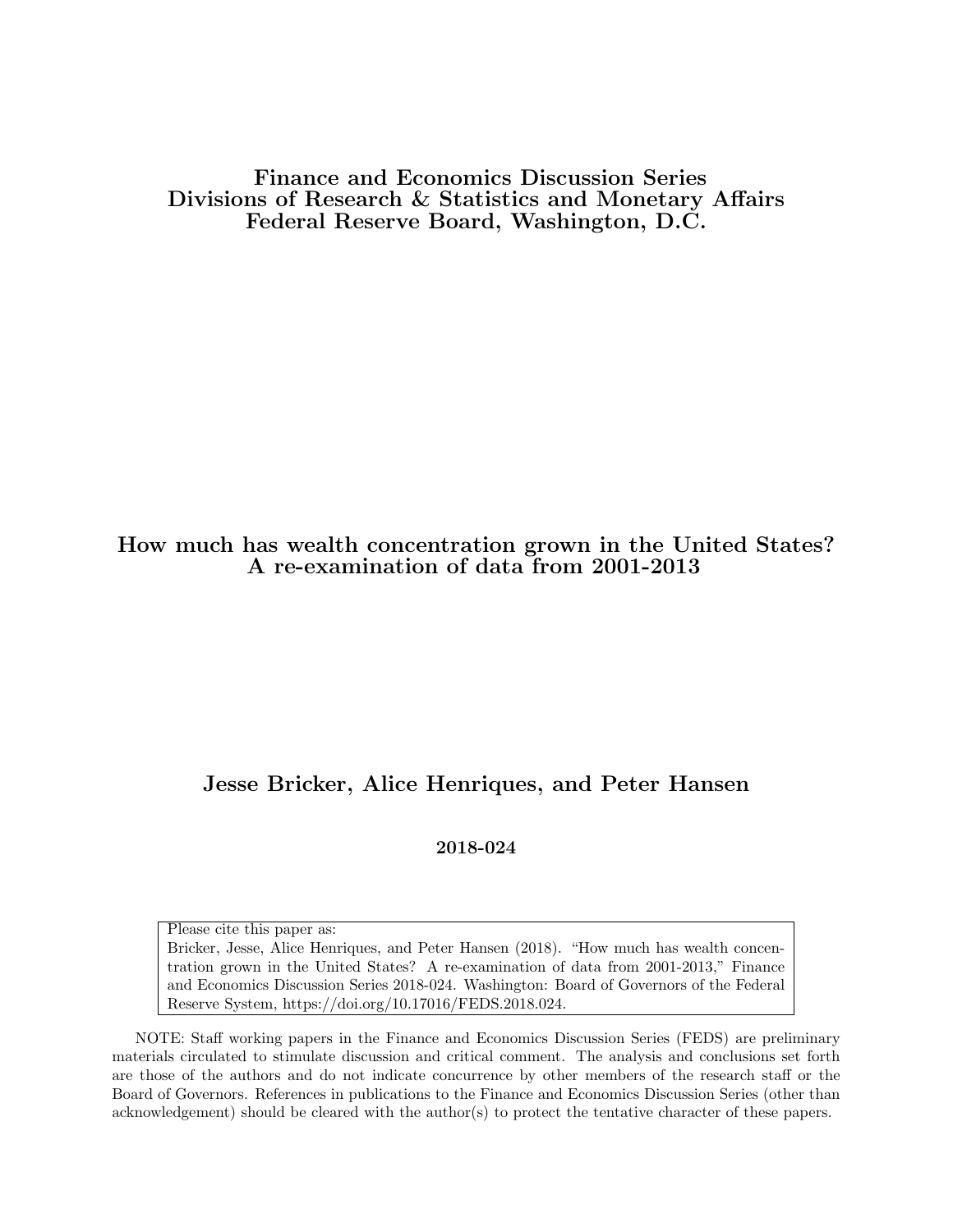# How much has wealth concentration grown in the United States? A re-examination of data from 2001-2013

Jesse Bricker<sup>∗1</sup>, Alice Henriques<sup>†2</sup>, and Peter Hansen<sup>‡3</sup>

<sup>1</sup>Federal Reserve Board <sup>2</sup>Federal Reserve Board <sup>3</sup>Federal Reserve Board

Dated: March 30, 2018

Well known research based on capitalized income tax data shows robust growth in wealth concentration in the late 2000s. We show that these robust growth estimates rely on an assumption—homogeneous rates of return across the wealth distribution—that is not supported by data. When the capitalization model incorporates heterogeneous rates of return (on just interest-bearing assets), wealth concentration estimates in 2011 fall from 40.5% to 33.9%. These estimates are consistent in levels and trend with other micro wealth data and show that wealth concentration increases until the Great Recession, then declines before increasing again.

Keywords: Household wealth, wealth concentration

JEL Classification: D31, D14, H0, E6

<sup>∗</sup> email: jesse.bricker@frb.gov. The analysis and conclusions set forth are those of the authors and do not indicate concurrence by other members of the research staff or the Board of Governors. We would like to thank our colleagues on the SCF project who helped make this research possible: Lisa Dettling, Joanne Hsu, Lindsay Jacobs, Elizabeth Llanes, Kevin Moore, Sarah Pack, Jeff Thompson, and Richard Windle. We would like to thank John Sabelhaus, Karen Pence, Emmanuel Saez, Gabriel Zucman, Steven Pedlow, Tom Crossley, Katharine Abraham, and participants at the Society of Economic Measurement, NBER Summer Institute, ESRA, and WID.world conferences for helpful comments. We also thank Emmanuel Saez for sharing a crosswalk between PUF and INSOLE data, and Arthur Kennickell for inherited knowledge of the SCF sampling process. We have also greatly benefited from coordination and discussions with the staff at the Statistics of Income, especially Barry Johnson, David Paris, Michael Parisi, Lori Hentz, and Lisa Russ.

<sup>†</sup> email: alice.henriques@frb.gov

<sup>‡</sup> email: peter.hansen@frb.gov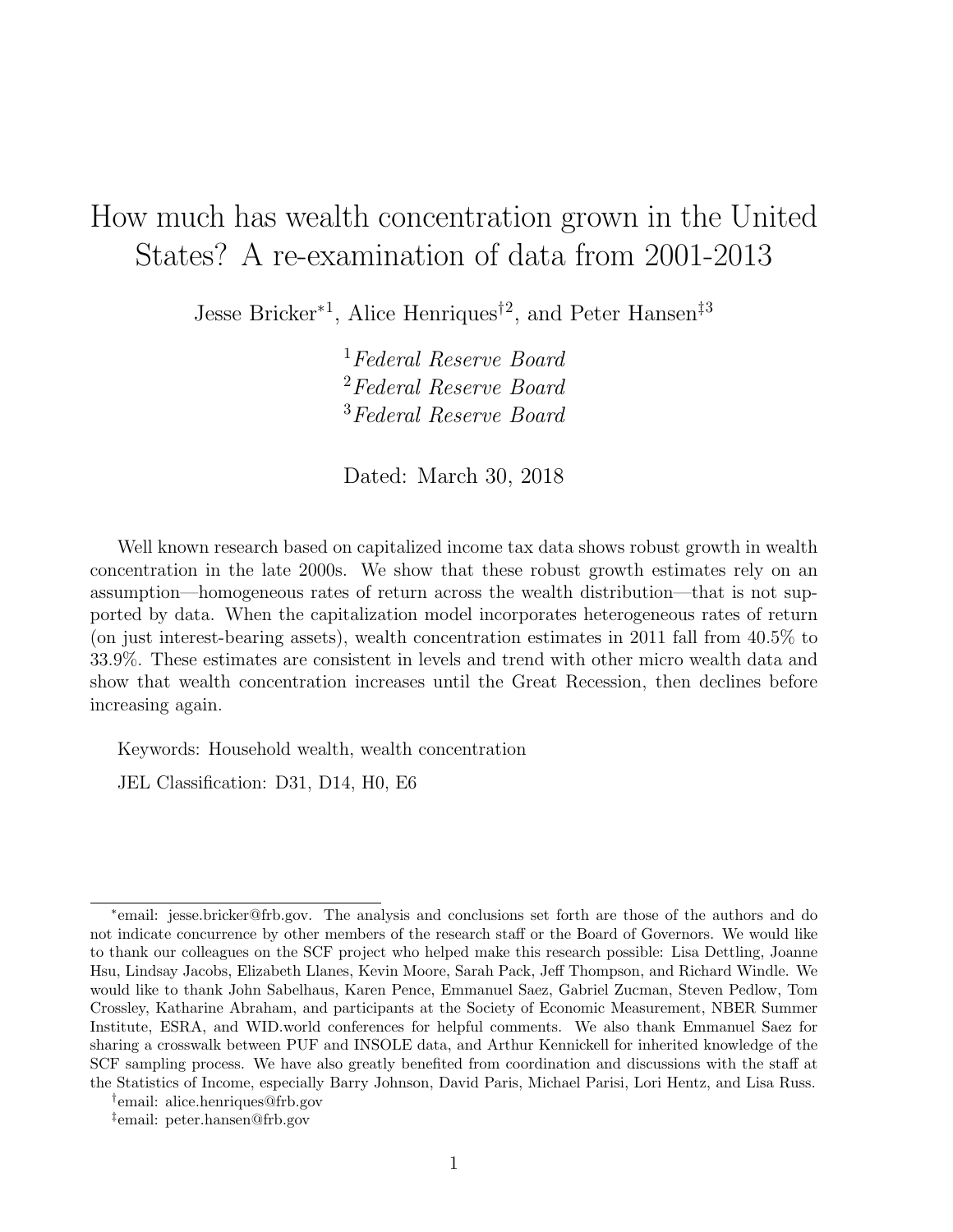# 1. Introduction

Income and wealth concentration is increasingly viewed as a potential source of political and macroeconomic instability (Piketty, 2014; Stiglitz, 2012). A flurry of research shows that income is increasingly concentrated, that the increase in income concentration arises from both permanent and transitory factors, and that the tax system can help alleviate income concentration (Piketty and Saez, 2003; DeBacker, Heim, Panousi, Ramnath, and Vidangos, 2012; Auten, Gee, and Turner, 2013; CBO, 2014). Much of the recent research uses micro-level income tax data because income tax filing is nearly universal at the top. In the United States, though, there are no micro wealth data with comparable coverage.<sup>1</sup> Wealth concentration estimates are instead based on either household survey data, "capitalized" income tax data, or estate tax data.

Though the same forces that increase income concentration may also increase wealth concentration—for example, through saved income—there is a notable lack of agreement in the growth in wealth concentration in recent years.<sup>2</sup> Previous research using capitalized income tax data (Saez and Zucman, 2016) has found that wealth concentration—defined here as the share of wealth held by the wealthiest 1 percent of families—has grown rapidly, from 32 percent in 2002 to 42 percent in 2012 (figure 1). But micro wealth data from the Survey of Consumer Finances (SCF) and from estate tax data shows that wealth concentration has grown modestly over this time (Bricker, Henriques, Krimmel, and Sabelhaus, 2016; Kopczuk and Saez, 2004).

However, we show in this paper that there is actually considerable agreement in level and trend in wealth concentration across measurement methods once the capitalization model is

<sup>&</sup>lt;sup>1</sup>The only wealth tax that exists in the United States is an estate tax applied at death and to very few families (less than 0.5 percent of the population, currently).

<sup>2</sup>Theory is also inconclusive. Wealth concentration can grow if wealthier families have higher returns on capital assets and can fall if they have lower returns. Inheritances also have a theoretically ambiguous effect on concentration. In the data, wealthier families tend to realize higher returns on assets (Fagareng, Guiso, Malacrino, and Pistaferri, 2016)—serving to increase concentration—and inheritances appear to reduce concentration (Elinder, Erixson, and Waldenstrom, 2016; Boserup, Kopczuk, and Kleiner, 2016).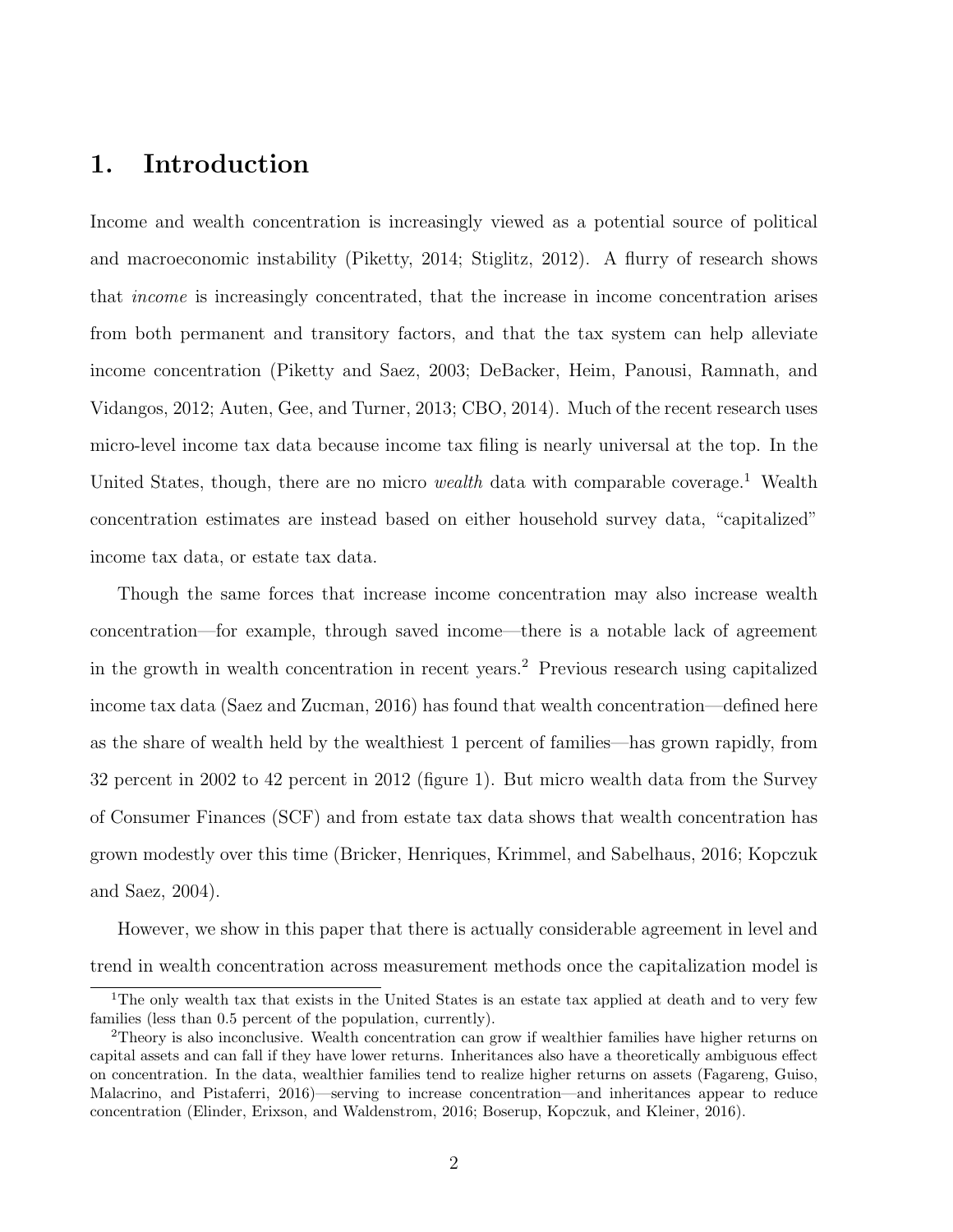allowed to better reflect empirical data.<sup>3</sup> A capitalization model relies on a set of assumptions about asset rates of return. In the baseline model, wealth is estimated from taxable income by assuming a homogeneous rate of return on assets—one that is common across families but varies across types of asset. We provide evidence that this assumption does not fit the data on interest-bearing assets, and estimate several alternative capitalization models that relax that assumption (for just interest-bearing assets). In these heterogeneous return models, wealth concentration increases until the period of the Great Recession and then plateaus at about 34 percent (figure 3). These results are in contrast to the capitalized results reported in Saez and Zucman (2016), where wealth concentration increases rapidly during and after the Great Recession, reaching more than 40 percent by the end of the period.

However, the results are consistent with estimates from other micro wealth data sources namely the SCF (figure 6)—and comparable to the trend in estate tax data (figure 7). With the exception of wealth capitalized from a homogeneous return model, then, the trend in U.S. wealth concentration estimated here is similar to the trend in U.S. income concentration (Piketty and Saez, 2003 and updates), and to wealth concentration in other countries (Alvaredo, Atkinson, Chancel, Piketty, Saez, and Zucman, 2016 and updates).<sup>4</sup>

We present evidence from three U.S. micro data sources that wealthier families realize higher rates of return on interest-bearing assets. The data come from matched estate taxto-income tax data (originally shown in Saez and Zucman, 2016), from the SCF, and from a match of SCF and administrative income data. Each shows that wealthier families have higher rates of return on interest-bearing assets (figure 2). This evidence is consistent with recent research with Norwegian registry data (Fagareng, Guiso, Malacrino, and Pistaferri, 2016).<sup>5</sup>

<sup>&</sup>lt;sup>3</sup>We do not include a detailed estate tax data analysis but point out the work of others that use these data. The threshold to file for the estate tax has increased over the years, leading to concerns about their representativeness (Saez and Zucman, 2016).

 ${}^{4}$ In addition to the U.S., the WID.world project reports the share of wealth held by the top 1% for France, the U.K., China, and Russia.

<sup>&</sup>lt;sup>5</sup>Wealthy families may have access to investment vehicles—such as private equity, hedge funds, and loaning money to a closely held business—that less wealthy families cannot typically access (Calvet et al,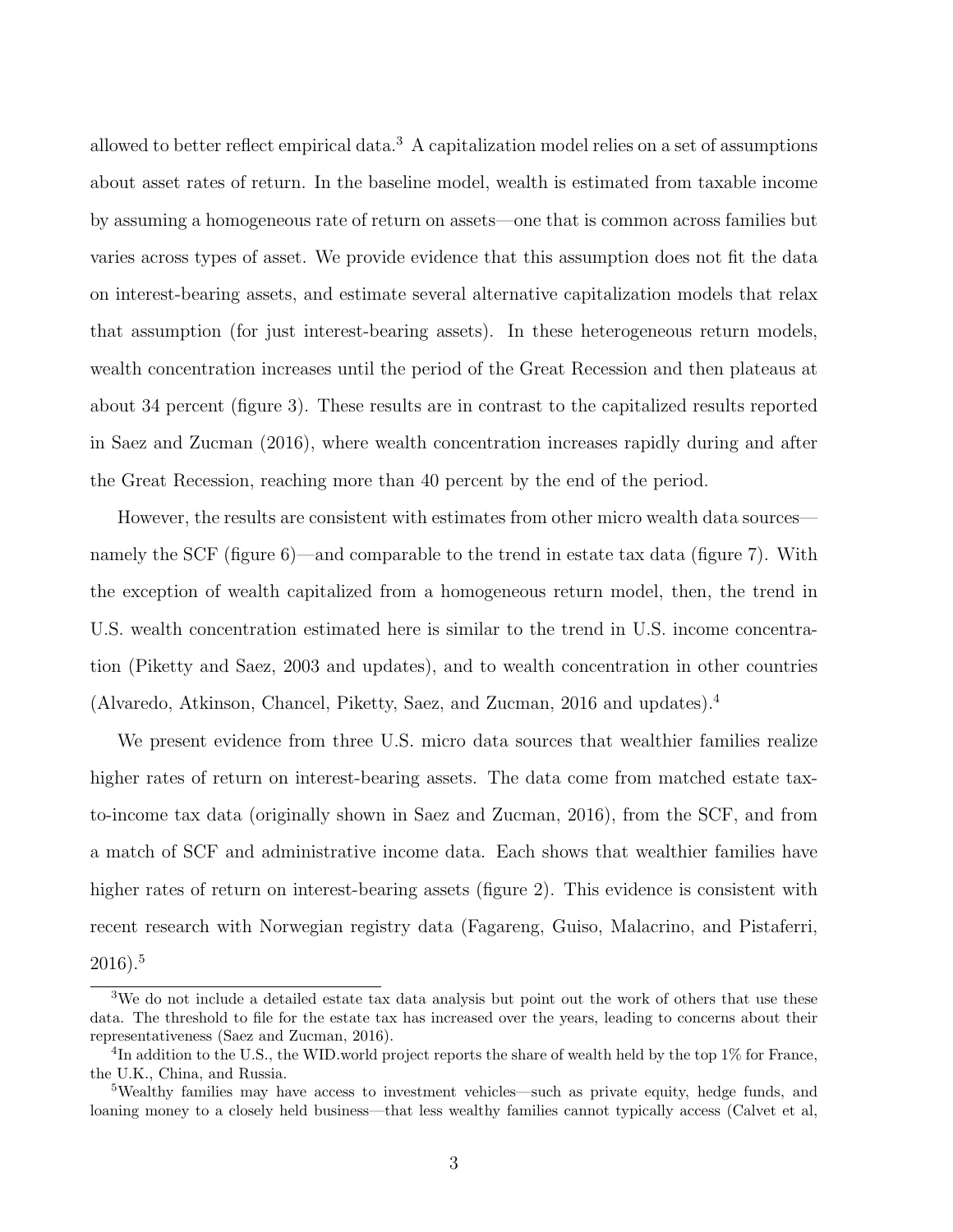Why does incorporating heterogeneous returns on interest-bearing assets change the estimates so much? The modeling needed to transform income to wealth is sensitive to small changes in assumed rates of return, especially when the return is low as is the recent case for interest-bearing assets (Kopczuk, 2015).<sup>6</sup> And we pay special attention to interest-bearing assets because the baseline capitalization model predicts that nearly all of the growth in wealth concentration since the mid-2000s is due to the growth in interest-bearing asset holdings of the wealthiest families.<sup>7</sup>

We also augment the SCF to include wealth measured in the capitalized estimates by adding estimates of DB pension wealth and Forbes 400 wealth (as in Bricker et al., 2016). Here, though, we include the Forbes 400 wealth through a new set of SCF weights constructed and described in this paper—that take advantage of the overlap between the wealth distribution of SCF respondents and the wealth distribution of the Forbes 400.

In addition to comparing point estimates, we also calculate and compare cross-sectional variability of the estimates. We describe the "feasible region" of capitalized wealth estimates the range of possible estimates under the permuted models (figures 8 and 9, in shaded red) and the range of SCF estimates under sampling and item non-response variability (figures 8 and 9, in shaded blue).<sup>8</sup> These two ranges overlap throughout the sample period.

Notably, the feasible region in the capitalization model is larger than in the SCF survey. The benefit of using income tax data to infer wealth is the nearly universal coverage at the

<sup>2007;</sup> Cagetti and De Nardi, 2007). This may be especially true in interest income where a typical family has access to savings accounts while wealthier families can invest in higher-yield bonds.

<sup>6</sup>For example, in such a model, a 1 percent rate of return on assets means that we infer \$100 of assets for every \$1 of income. In this example, a 1 percentage point increase in the rate of return (to 2 percent) implies inferred wealth falls by half (to \$50) from the same \$1 of income. As rates of return on interest-bearing assets have fallen since the Great Recession, these assets are especially sensitive to small deviations in the capitalization model.

<sup>7</sup>See Saez and Zucman, 2016, appendix tables B5 and B6. Interest-bearing assets are nearly 50% of the portfolios of the wealthiest families in the capitalization model in 2011, up from about 30% in the 2007 capitalization.

<sup>8</sup>Uncertainty can also arise from using annual income instead of permanent income to predict wealth (Bricker, Henriques, and Moore, 2017). For example, top income shares in income tax data are about 20 percent lower when using permanent income instead of annual income (Thompson, Parisi, and Bricker, 2018). Relative to modeling variability, though, we believe this is a small part of the total variability. See appendix A for more details.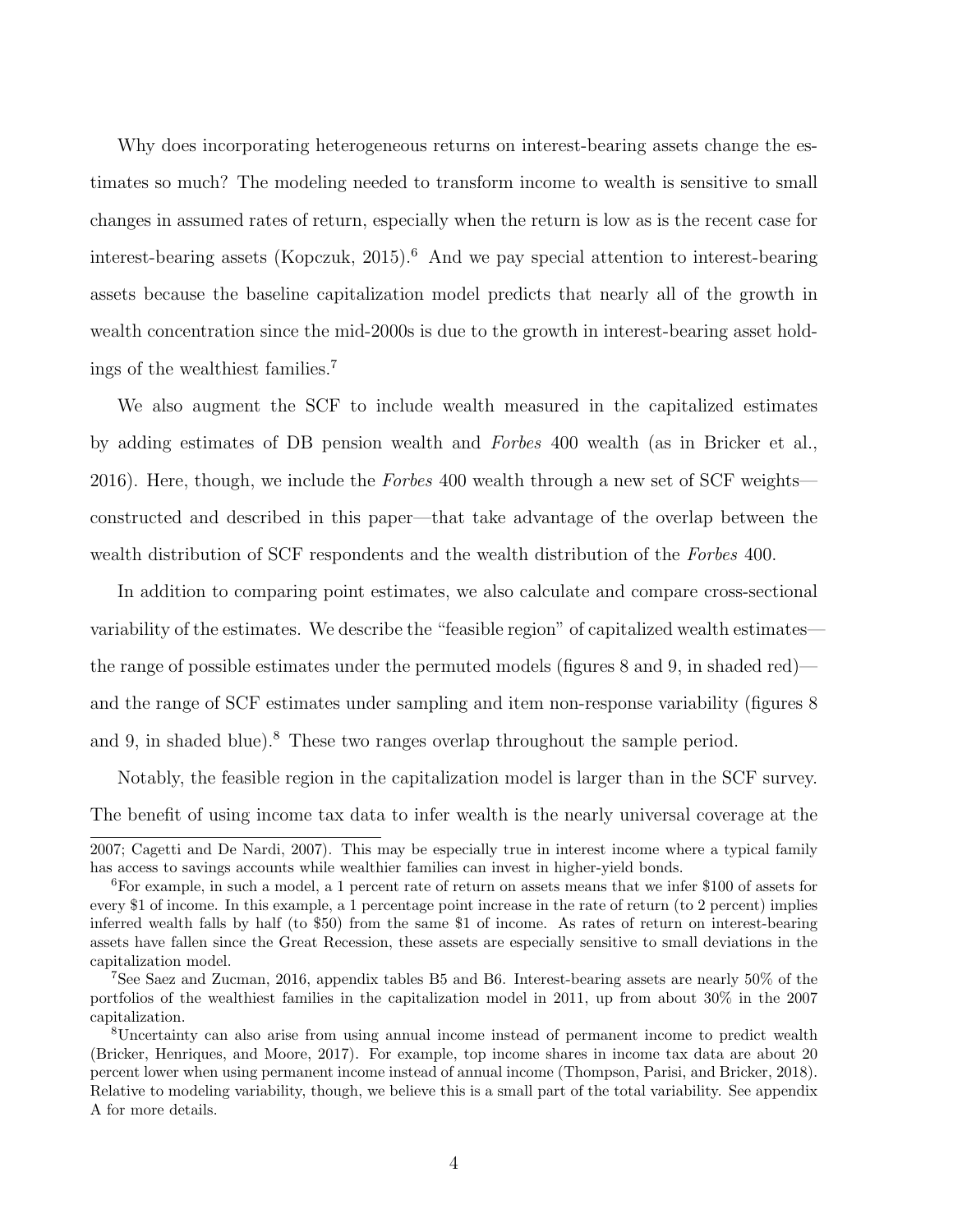top that the tax data provide. But in the results shown here, this benefit is overwhelmed by the variability resulting from the need to make model assumptions to predict wealth from income data.

### 2. Income Tax Data and Capitalization Models

Measuring and explaining wealth concentration has challenged economists at least since Pareto (1896). Unlike income, there is no administrative data system directly associated with measuring the cross-section of wealth at a point in time in the United States.<sup>9</sup> In this section we describe efforts to infer wealth from these administrative income tax data by "capitalizing" taxable income.

### 2.1 Administrative tax data

The Individual and Sole Proprietor (INSOLE) data are a set of administrative records derived from income tax returns. The INSOLE file consists of a sample of individuals and sole proprietorship tax filings from Internal Revenue Service (IRS) administrative tax data, and are statistically edited for quality by the Statistics of Income (SOI) at the IRS (see, for example, Statistics of Income, 2012a). These data describe the annual distribution of income and income sources, deductions, and taxes, and are used in Saez and Zucman (2016).

The Public Use File (PUF) is a modified version of the INSOLE files that are available for public use, either through NBER or directly from SOI.<sup>10</sup> For public disclosure reasons, some records in the INSOLE file are subsampled for the PUF release, and some extreme values are also excluded from the PUF (SOI 2012b). This has the effect of lowering, somewhat, the income concentration in the PUF. However, Saez (2016) develops a set of annual aggregate records that will top off the annual PUF data so that aggregates income—by type—in the

<sup>&</sup>lt;sup>9</sup>The only official wealth record that exists in the U.S. comes from an estate tax applied at death.

 $10$ Though these data are publicly available, they are restricted-use. There is a fee associated with obtaining the PUF files available directly from SOI, though the NBER version is available to associated researchers.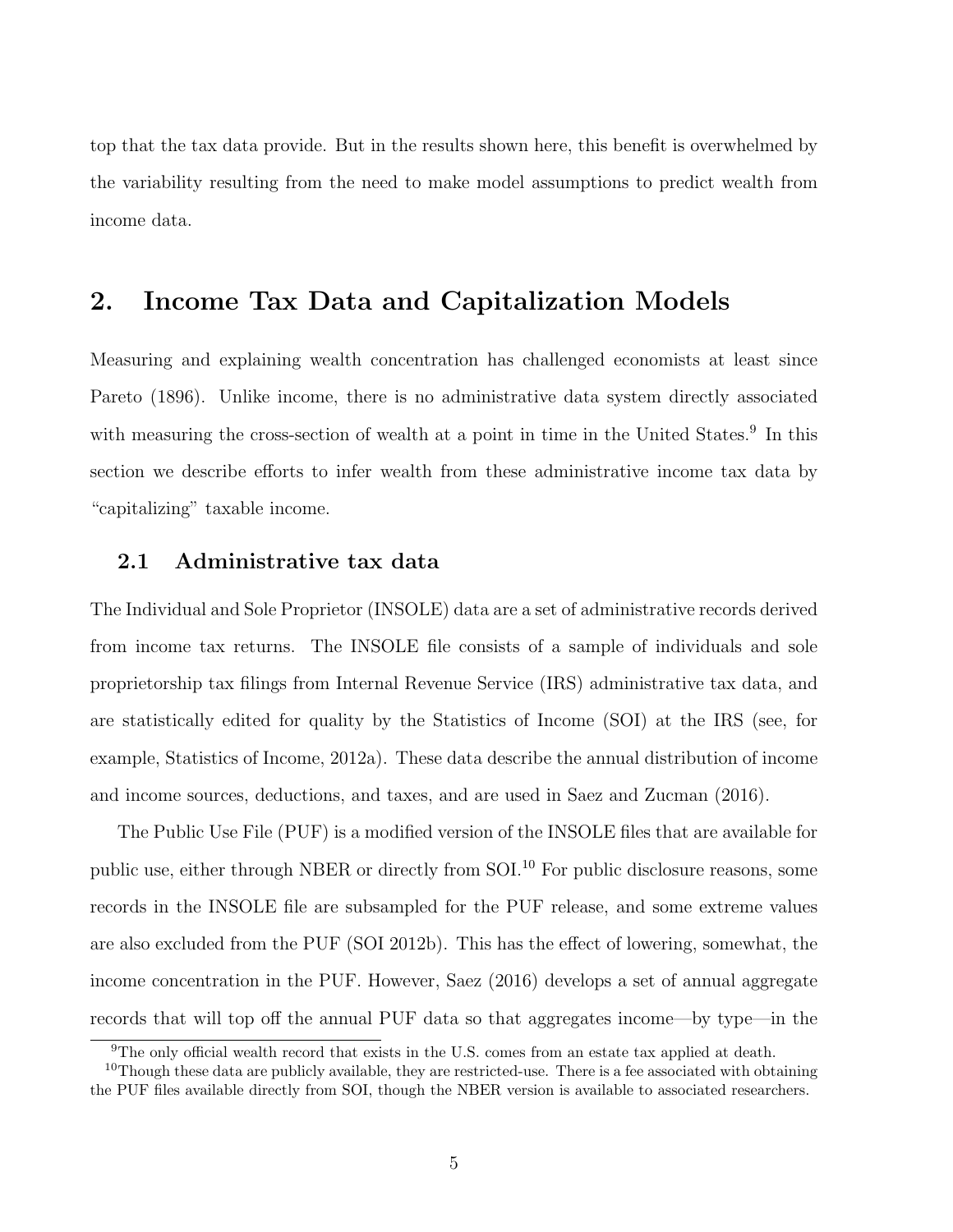PUF matches that in the INSOLE file. In our work, we use the PUF file for the years 2002 to 2012—the last year the PUF data are available to us—and the Saez (2016) supplement so that aggregates and distributions from our PUF data will match that of the INSOLE.

The files contain several hundred thousand observations, and they weight up to the full population of tax units. In 2011, for example, there were about 135 million tax units. There may be several tax units in a family, so there are more tax units than families. For comparison, there are about 110 million *families* measured in the 2011 March CPS.<sup>11</sup>

### 2.2 Wealth inference from capitalization models

One can predict wealth from income by "capitalizing" (or inflating) asset income by an asset-specific rate of return (Greenwood, 1983, Kennickell, 2001, Saez and Zucman, 2016). However, many forms of wealth do not appear on a tax form, and a capitalization model must also include an estimate of these non-financial sources of wealth. The general form of such a model is:

$$
\widehat{wealth}_i^{CAP} = nonfinal_i + kg_i + \sum_{k=1}^{K} (income_i^k / r^k), \tag{1}
$$

where there are  $i=1...N$  tax units, K types of income and  $r^k$  is the rate of return on the k-th type of income, and  $r^k$  is typically  $(0,1)$ . Capital gains may or may not be included in such a model.

2.2.1 Saez and Zucman (2016) model Saez and Zucman (2016) use a version of the gross capitalization model described above (equation 1) to predict the stock of wealth held by each tax filing unit. Their estimated rate of return results from (cleverly) distributing the household asset stock of the Financial Accounts of the United States (FA) based on the distribution of realized capital income in the INSOLE data.

<sup>&</sup>lt;sup>11</sup>Note that using tax units leads to an upwardly biased estimate of income (Larrimore Mortenson and Splinter, 2017) and wealth (Bricker et al., 2016) concentration because of the way multiple tax unit families appear in the income distribution.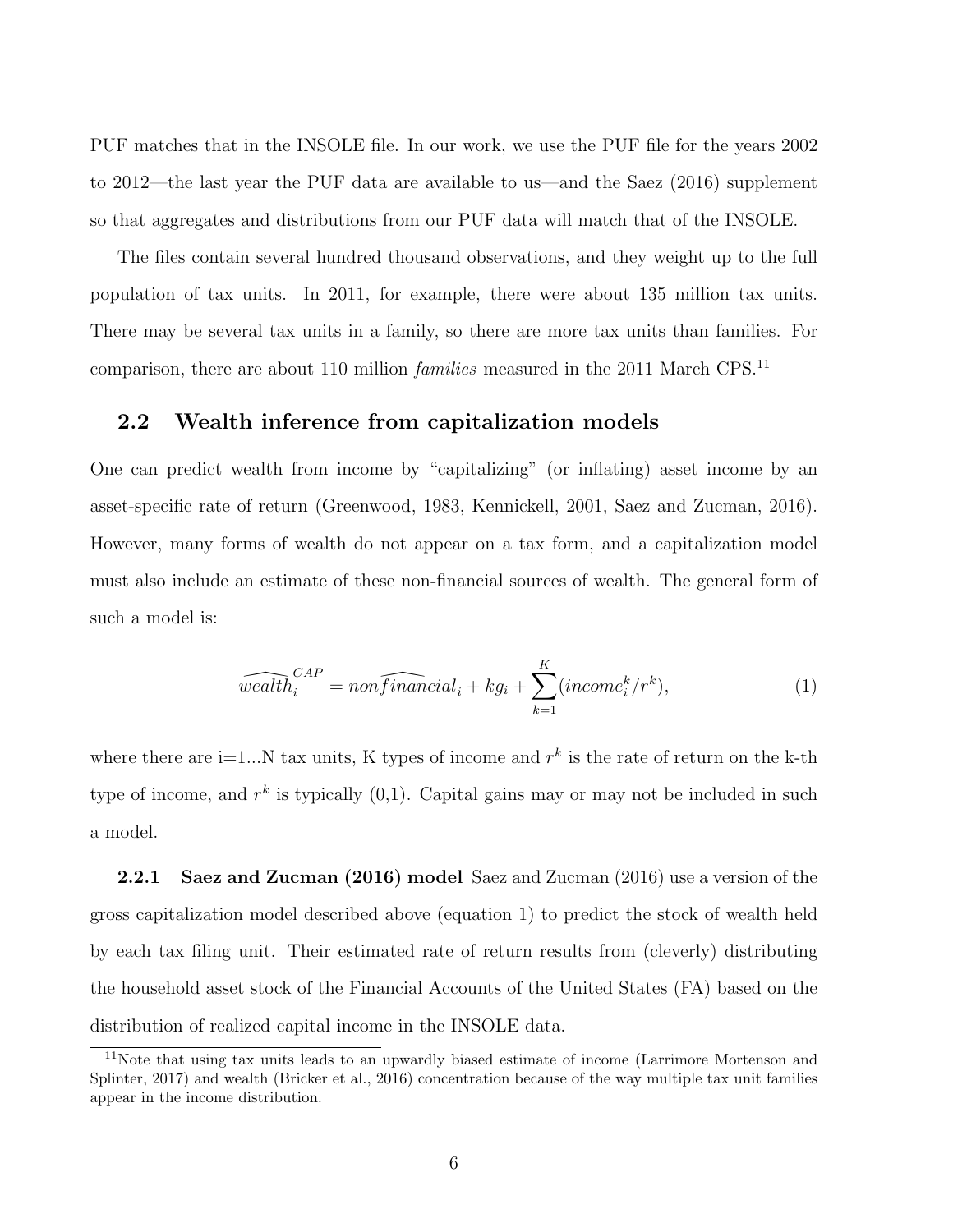FA assets are organized into seven classes: (1) taxable interest bearing assets, (2) nontaxable interest bearing assets, (3) dividend-producing assets (e.g. from publicly traded companies), (4) pass-through business assets that produce Schedule E income, (5) corporate business assets that produce Schedule C income,  $(6)$  privately held pension assets  $(IRAs, 401(k)s)$ , and (7) workplace defined benefit pensions. Income from the INSOLE data are mapped to these asset classes, and an asset-class rate of return is found by the ratio of INSOLE income to the FA asset stock for each of the seven types  $(ror^{K, SZ} = (\sum_{i=1}^{N} income_i^{INSOLEk})/FA^k)$ . Applying that rate of return to INSOLE income inflates that income into an estimate of wealth.

Other assets held by household and debts owed by households appear in a limited fashion on tax filings. Some families that own a home, for example, pay enough mortgage interest and property taxes to deduct these expenses on their tax filings. One can distribute that aggregate FA value of housing assets and mortgage debts by using these deduction expenses along with assumptions about the number of families that itemize deductions.

Other assets and debts do not appear on a tax form. Only a small amount of consumer credit debt, for example, is deductible, so the Saez and Zucman (2016) model uses the distribution of consumer credit by income in the SCF to back out how to distribute the FA amount. Defined benefit pensions, too, rarely appear on a tax form, so the model distributes this stock of wealth according to wage and pension income distributions found the tax data with help from the SCF.

2.2.2 Heterogeneous rates of return One of the biggest assumptions in the capitalization model described above is that all families realize identical rates of return by asset. Saez and Zucman (2016) suggest that the assumption is modest by using matched estate tax to income tax filings. Implied rates of return for wealthy filers are often higher than the return found by the method described in section 2.2.1, but they are often not much higher. However, other evidence suggests that wealthier families get higher rates of return (Fagareng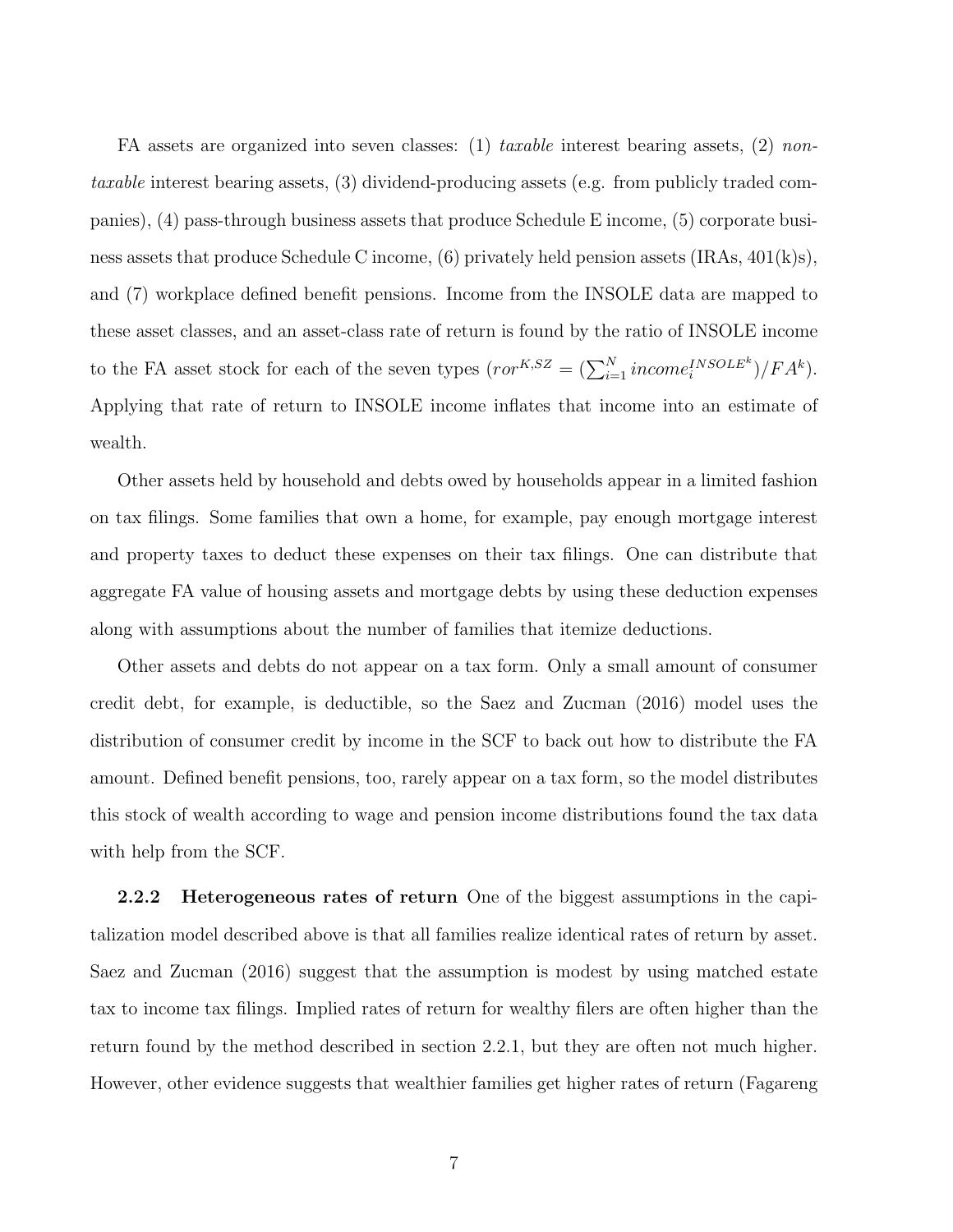et al, 2016).

Here, we consider heterogeneous rates of return on just one asset class: interest-bearing assets. We note that the implied rate of return on interest-bearing assets in Saez and Zucman (2016) is much lower than market rates from the 10-year Treasury yield (table 1) or Moody's Aaa corporate bond—the type of interest-bearing assets that are held by wealthy families (Bricker et al, 2016, Kopczuk, 2015). For example, in 2011 the rate of return on taxable interest of 1.15% in the Saez and Zucman (2016) model while the 10-year Treasury yield was 2.78%, on average, in 2011. A lower rate of return would push up concentration estimated by this model.

The capitalization model can be modified to allow some families to get higher rates of return than others. The FA shows that households own about \$10.9 trillion in taxable bonds, deposits and other fixed income assets in 2011. Taxable interest income of the families at the top end—say, the top 1 percent—can be capitalized at the 2.78% rate of the 10-year Treasury, and the remaining income is then capitalized at a lower rate, to keep total interest assets equal to the FA total of \$10.9 trillion.

In a capitalization model, when the rate of return for top-end families is higher than the average return then the share of wealth held by the top-end will fall. This is especially true when rates of return are low (Kopczuk, 2015)

### 3. Survey of Consumer Finances data

The SCF is a cross-section survey, conducted every three years by NORC on behalf of the Federal Reserve Board (FRB) and with the cooperation of the Department of Treasury (SOI).<sup>12</sup> The SCF provides the most comprehensive and highest quality survey microdata

 $12$ See Bricker, et al. (2017) for results from the most recent triennial SCF. A great degree of security is involved with this sampling procedure and formal contract govern the agreement between the FRB, NORC and SOI. The FRB selects the sample from an anonymized data file. The FRB sends the sampled list to SOI, who remove the famous families and passes along the list to NORC for contacting. NORC collects the survey information and sends to FRB. Thus, the FRB never knows any contacting information, SOI never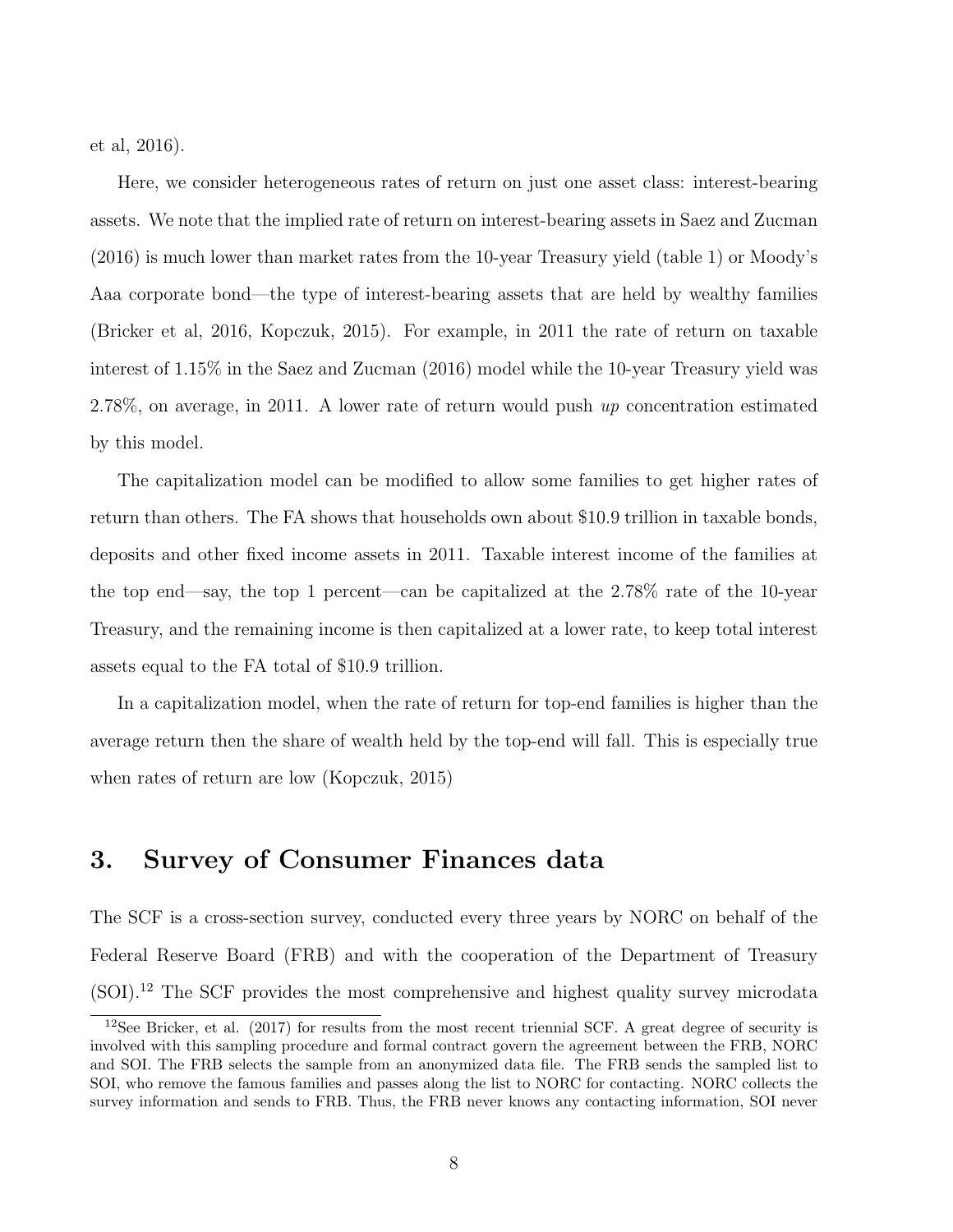available on U.S. household wealth. SCF families respond to questions about financial and nonfinancial assets, debts, employment, income, and household demographics.

As noted before, measuring income and wealth at the top using simple random sampling is not viable due to the concentrated nature of economic resources. Thin tails at the top lead to large sampling variability, and disproportional non-participation at the top biases down top share estimates. Both make measuring wealth concentration extremely difficult. The Survey of Consumer Finances (SCF) overcomes both problems by oversampling at the top using administrative data derived from income tax records (the INSOLE file), and by verifying that the top is represented using targeted response rates in several high end strata. The list sample ensures that the SCF has adequate representation of the upper tail of the wealth distribution and adequate representation of sparsely held assets.

#### 3.1 Wealth measurement: SCF versus FA

The wealth concentration estimates derived in Saez and Zucman (2016) use the household and non-profit aggregate wealth in the Financial Accounts (FA) of the United States as the stock of wealth, and distribute it according to income tax filings. The SCF asks families for their assessment of the family's stock of wealth, and uses the same tax records to populate the upper tail of the wealth distribution.

Notably, the FA includes defined benefit (DB) pensions, while the baseline SCF wealth estimates do not.<sup>13</sup> But the SCF collects detailed pension information, and the SCF estimates shown here will include an estimate of DB pension wealth held by US families.<sup>14</sup>

knows any survey responses, and NORC never knows anything more than survey responses and location information.

<sup>&</sup>lt;sup>13</sup>The two data sources are remarkably similar once they are put in comparable terms (Henriques and Hsu, 2013, and Dettling et al, 2016).

<sup>14</sup>Detailed information on DB pensions—whether at a current job or a past job—are collected in the SCF. We use this information and life tables to allocate the DB wealth across families. Please see the appendix of Bricker et al (2016) for a detailed description of the DB pension estimate for SCF families.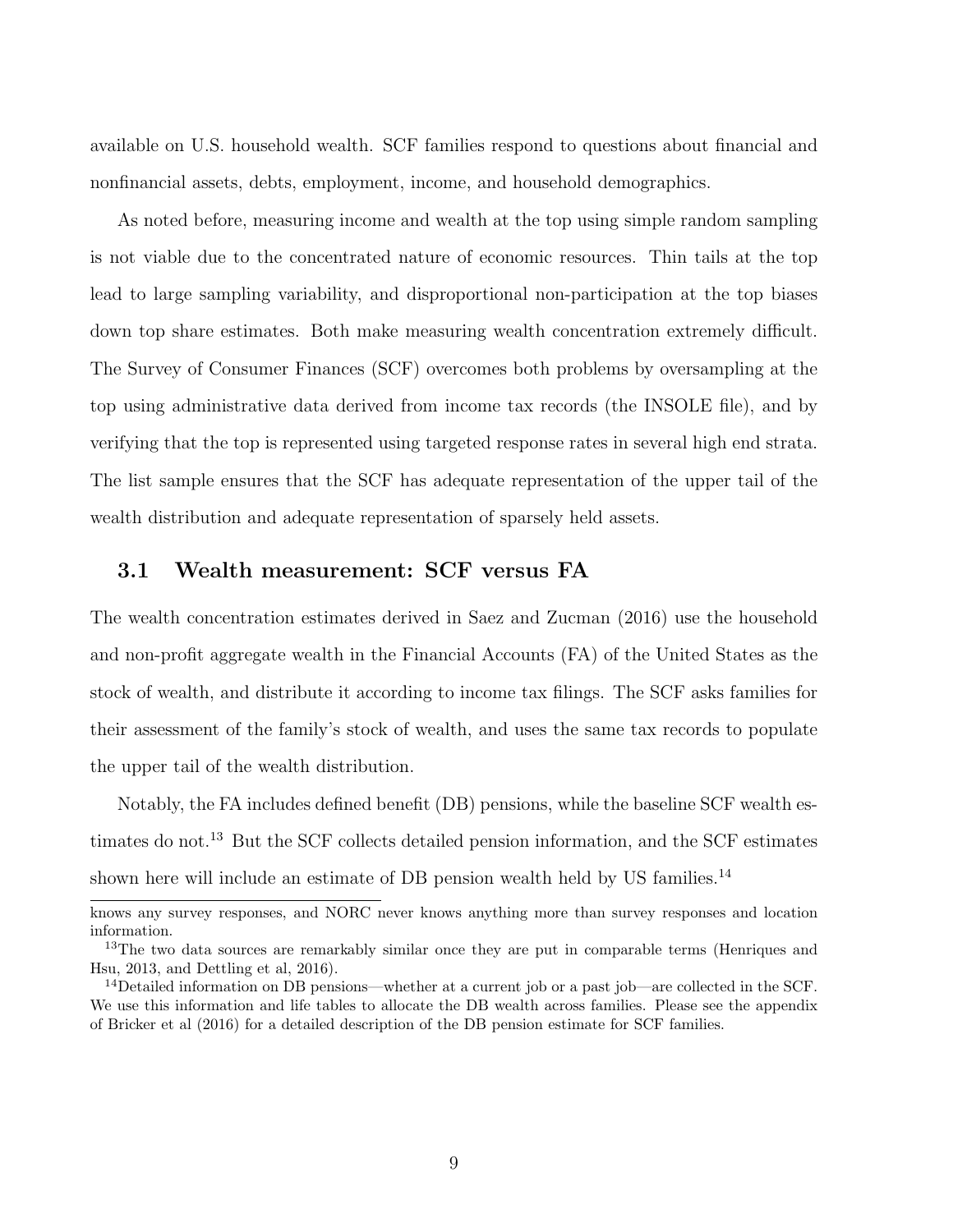#### 3.2 SCF sampling

The SCF combines a geographically stratified and nationally representative area probability (AP) sample with a list sample (LS), an oversample of households that are likely to be wealthy. In the 2013 SCF, there are about 6,000 families surveyed by the SCF, of which about 1,500 are from the list sample. The AP sample is drawn by NORC at the University of Chicago and provides a nationally representative sample of families.<sup>15</sup> The list sample is drawn using a frame of statistical records derived from tax returns—the INSOLE data described above.<sup>16</sup>

The list sample frame data are typically based on income tax returns filed the year prior to the SCF survey year, meaning that the income was earned two years prior to the SCF survey year. In the 2013 SCF, for example, the frame data were derived from tax returns covering income earned in 2011. However, since 2001 the SCF list sample is drawn using multiple years of income for the returns in the frame. In the 2013 SCF, for example, the 2011 income data in the frame were supplemented with  $2010$  and  $2009$  income.<sup>17</sup>

The SCF sampling strategy uses two methods of predicting wealth from income. The first is a capitalization model, and is similar to that described in equation 1 in the previous section. The second model uses the empirical correlation between wealth collected in the SCF and income from the administrative sampling data. The basis for this model is a

<sup>15</sup>See Tourangeau, et al. (1993), O'Muircheartaigh et al. (2002) for more information about the NORC national samples.

<sup>&</sup>lt;sup>16</sup>The unit of observation in the INSOLE data is a tax unit while the SCF unit of observation is a family. In practice, there are millions more tax units than families because several members of a family can file distinct tax returns; without a correction, these multi-filer families would have a disproportionately large chance of being selected. To account for this in the SCF LS sampling process, the INSOLE sampling weight of tax units that filed married filing separately is divided in half. Further, all filers below the age of 18 are dropped (a family headed by someone less than age 18 is ineligible for the SCF). Still, to a certain extent, the discrepancy between tax units and families remains in the adjusted INSOLE sampling frame.

<sup>&</sup>lt;sup>17</sup>The INSOLE file is not designed to be a panel, though certainty sampling of high income families (among others) means that families with consistently high incomes are often in the sample year over year. Filers with total income of at least \$5 million, filers with total income of less than negative \$5 million, filers with \$50 million of Schedule C receipts, and filers with at least \$200,000 of AGI but zero tax liability are all sampled with certainty (Czajka, Sukasih, and Kirwan, 2014; Bryan, 2015). Filers with at least \$2 million (or less than negative \$2 million) in income are sampled at about a 50 percent rate. The file is also sampled in a Keyfitz method, meaning that there is a strong overlap between adjoining year files.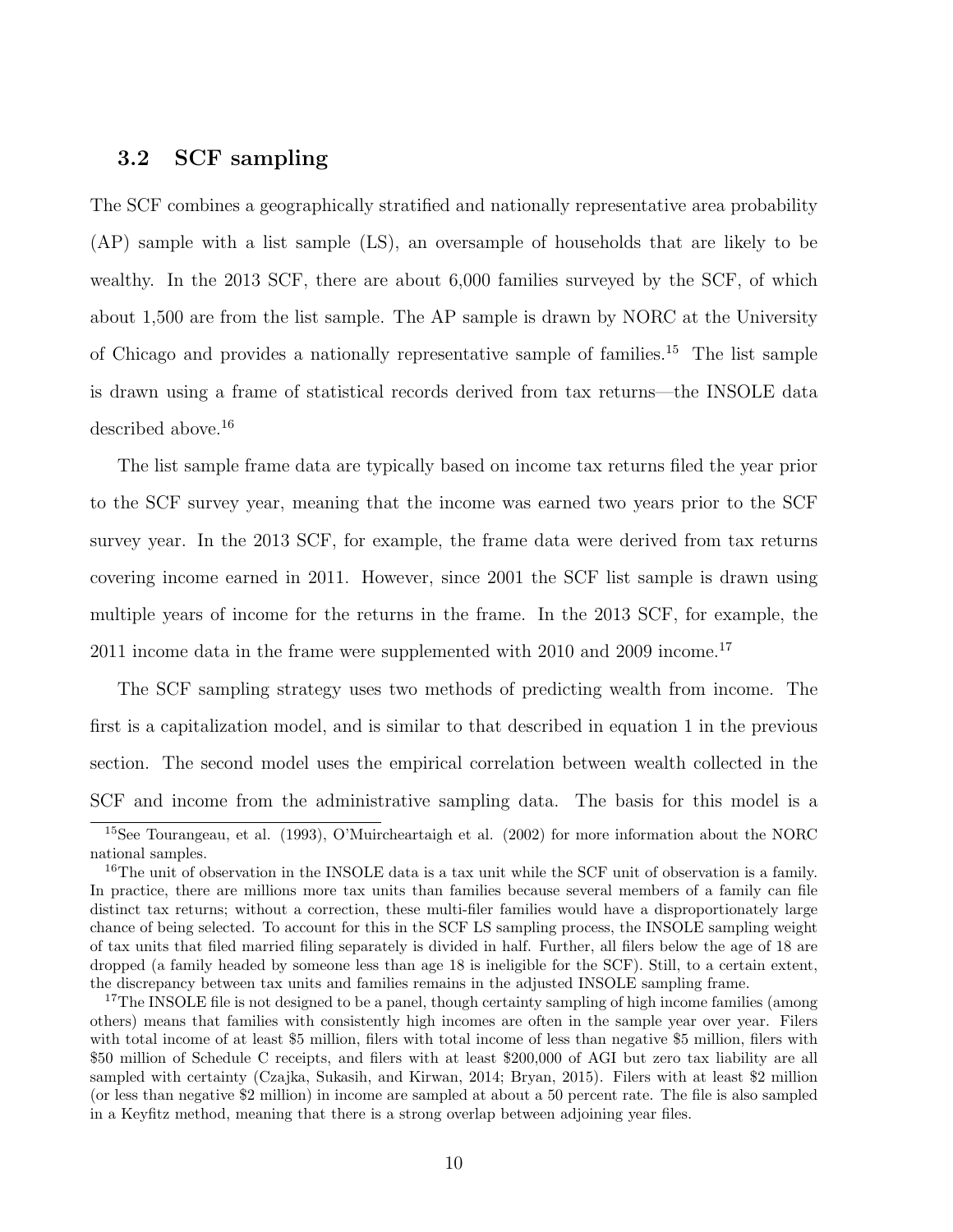regression of observed SCF wealth from the most recent SCF on the administrative income used to generate the SCF list sample for that survey year.<sup>18</sup>

A wealth prediction and wealth ranking can be inferred from each model. The rankings from both models are blended together, and the SCF list sample is sampled from this blended ranking.<sup>19</sup> The records are organized into seven mutually exclusive strata of increasing wealth, and the top four strata cover the wealthiest top 1% of records. About 5,100 LS cases are selected and the majority are from these top strata. Response rates at the top end strata ranged from 33 percent to about 12 percent in the 2013 SCF. These response rates are targeted prior to the survey field period to ensure sufficient coverage, so the declining response rate at higher wealth levels does not necessarily imply a nonrandom set of respondents at the top. In fact, Bricker et al (2016) show that the income of the responding list sample families is similar to the income of non-responding families within each sampling strata, and non-response is ignorable for the upper list sample. The SCF sample weights adjust for nonresponse.

### 4. Wealth concentration estimates

Baseline trends in wealth concentration for the capitalized income data and the SCF are shown in figure 1. The capitalized data are available on an annual basis while the SCF is conducted every three years. The baseline capitalized data here are from Saez and Zucman (2016) and assume homogeneous rates of return across families (as in section 2.2.1). Two sets of SCF estimates are presented: one without an estimate of defined-benefit (DB) pension wealth held by US families (the dashed line) and another that includes an estimate of DB pension wealth described in the previous section (the solid line).

Previous research shows that measurement differences between the two data sets—including

<sup>18</sup>Model details are provided in detail in Bricker, Henriques, and Moore (2017).

 $19$ Typically, the blend is a  $50/50$  split, although in recent years the split has favored the empirical correlation model, because of the empirical correlation model has a higher correlation with SCF wealth ranking than does the capitalized model.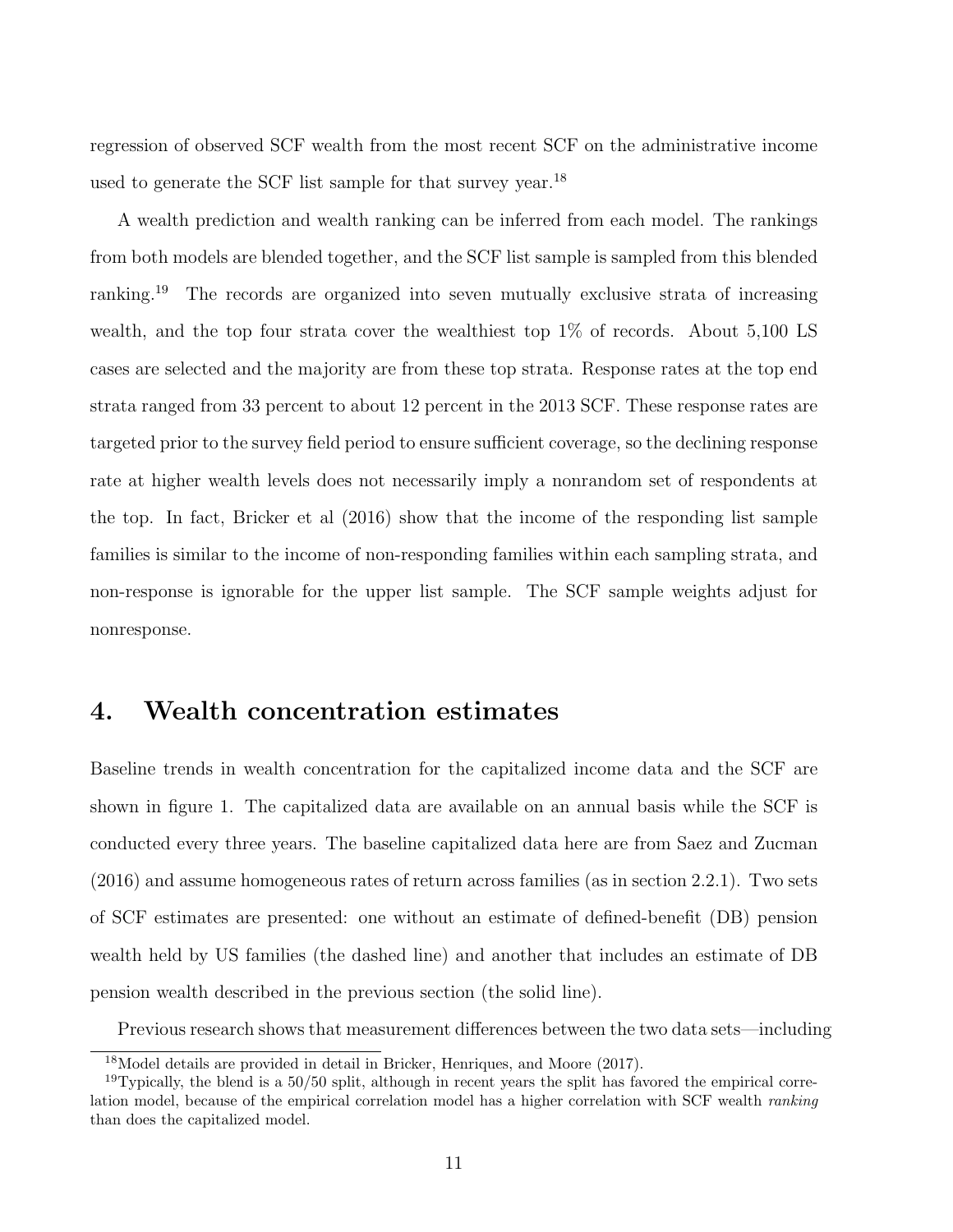DB pension wealth, but also including unit of observation, and population coverage—can explain some of the difference in *levels* of concentration in recent years (Bricker et al., 2016). Accordingly, for the rest of the paper we use SCF estimates that include DB pension wealth to be comparable to the capitalized wealth estimates (which include DB wealth from the Financial Accounts data).

But, such changes do little to explain the divergence in the growth of wealth concentration that has emerged since the late 2000s. We build on this past work and are able to demonstrate that levels and growth in wealth concentration are remarkably similar once an assumption about rates of return on interest-bearing assets that underlies the capitalized estimates is changed to better fit the data.

#### 4.1 Wealth concentration from capitalized wealth

Overall, the SCF estimates grow about 3 percentage points from 2001-2013, but concentration estimates from modeled income tax data grow almost 9 percentage points from 2001-2012. We begin by noting that most of the difference in growth between the two comes from the late 2000s period, when concentration estimates from the baseline capitalization model grow rapidly (from 34.8% to 40%) while the SCF estimates fall modestly. For much of this period, though, the SCF and capitalized wealth concentration estimates grow at the same pace (figure 1).

We also note that in the baseline capitalization model—the red line in figure 1—interestbearing assets drive the increase in wealth concentration since the period of the Great Recession. This model predicts that nearly half of the wealth of the wealthiest families is held in interest-bearing assets by 2011—up from 30% in 2007—and that nearly all of the growth in wealth concentration since the mid-2000s in this baseline model is due to the growth in interest-bearing asset holdings of the wealthiest families (Saez and Zucman, 2016, appendix figures B5 and B6).<sup>20</sup>

 $^{20}$ In contrast, the SCF indicates that the wealthiest families hold about 20% of assets as interest-bearing assets, and that just 1/3rd of the growth in wealth concentration is due to interest-bearing assets (Bricker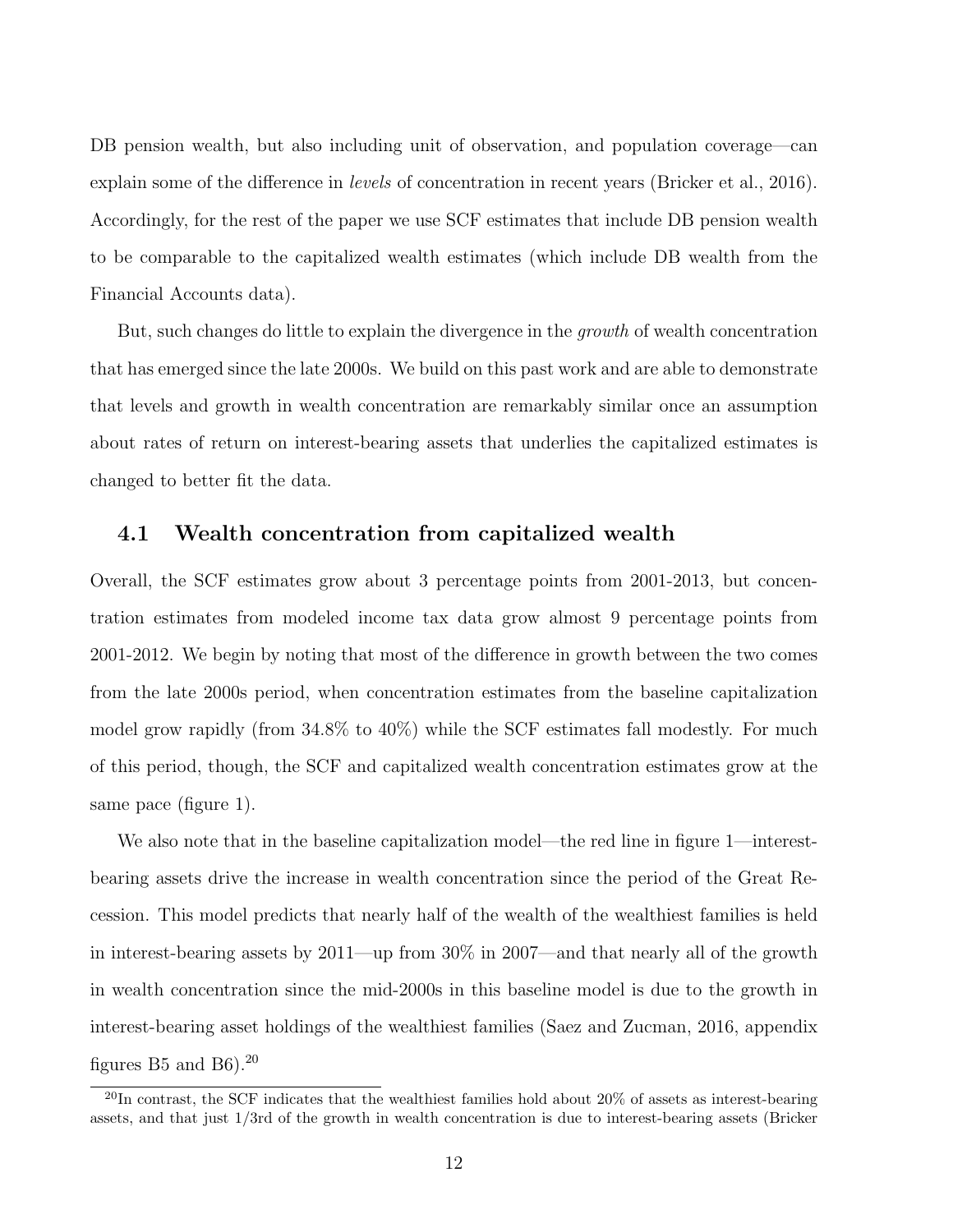In this baseline model, the growth in interest-bearing assets by the wealthiest happened at the same time that interest rates fell precipitously. The 10-year Treasury yield, for example, fell from 4.6% in 2007 to 1.8% in 2012, and the homogeneous rate of return used in Saez and Zucman (2016) fell from 2.9% to 1.0% during the same time. In a capitalization model, a fall in an asset rate of return implies a larger capitalization factor on income from that asset. And in these models, there is a non-linear increase in predicted wealth levels as rates of return fall toward zero (Kopczuk, 2015). For example, when the average rate of return is 3%, the model predicts that \$1 of interest income is associated with \$33 of wealth, and predicts \$50 of wealth when the return falls by 1 percentage point to 2%. However, the inferred wealth doubles (to \$100) when the return falls by another percentage point to 1%.

In the baseline capitalization model, the fixed-income rate of return is quite low—just over one percent in the year 2011, for example. In reality, this rate of return is an average of higher yields on interest-bearing assets available to wealthy families (10-year Treasuries or Aaa corporate bonds), and the lower yields on those assets available to the other families (from traditional savings accounts, for example). One potential test of the robustness of the capitalization model, then, is to allow the top-end families to have a higher rate of return on fixed-income assets. This approach is begun in Saez and Zucman (2016) and will be expanded in the next section.

# 4.2 Heterogeneous rates of return on interest-bearing assets, by wealth

In this section we test to see if the wealthiest families get a higher return of fixed-income assets. We use three U.S. data sources, and each dataset has excellent coverage of the wealthiest families. We use estate tax data (used in Saez and Zucman, 2016), the SCF, and a new source: a match of SCF assets and INSOLE income data for SCF list sample et al., 2016, figure 13).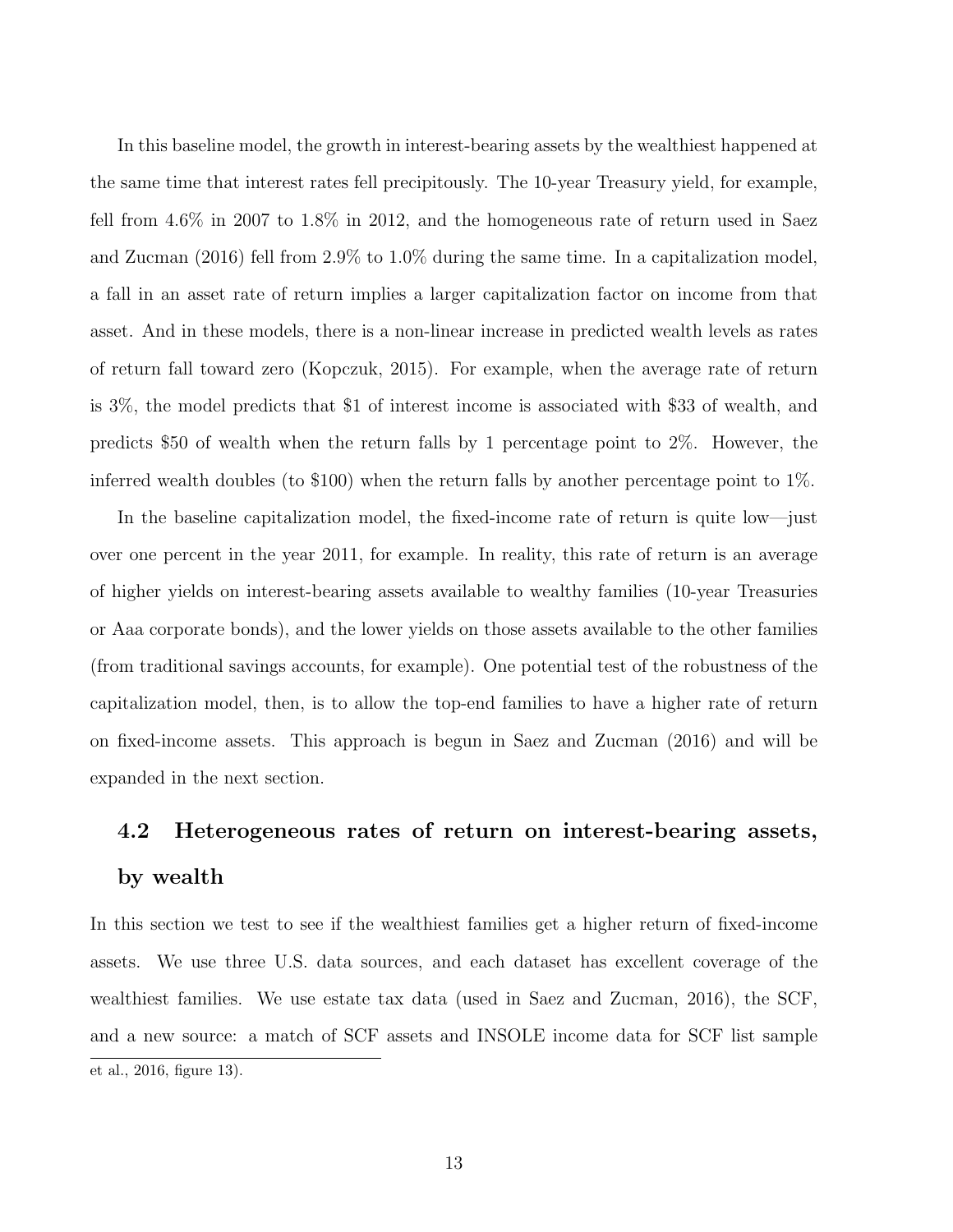respondents.<sup>21</sup> All three data sources support a positive correlation between wealth and rates of return on interest-bearing assets—especially since the late 2000s. This evidence is consistent with recent research from Fagareng, Guiso, Malacrino, and Pistaferri (2016) with Norwegian registry data.

4.2.1 Evidence for heterogeneous rates of return on interest-bearing assets, by wealth The correlation between rates of return and wealth in the estate tax data has been previously described in Saez and Zucman (2016, appendix table C6b), and rates of return on interest-bearing assets from these data are reproduced in column 1 of table 1. These rates of return are inferred from a match between income tax records and estate tax filings and are generally larger than those estimated from the baseline capitalization model (table 6).

We also estimate rates of return on interest-bearing assets across the wealth distribution in the SCF in the SCF in a similar fashion: by finding the ratio of the flow of interest income (captured in the set of income questions), and the sum of interest-bearing assets.<sup>22</sup> The inferred rates of return for wealthy families are similar to those in the estate tax data, though the SCF estimates are typically a bit larger (table 1, column 2) and closer to yields from the 10-year Treasury.

In both cases, the rate of return on interest-bearing assets for the wealthy is larger than that seen in the overall population. The dashed line in figure 2 plots the ratio of wealthy rates of return to overall rates of return in the estate tax data and the solid line plots the similar ratio in the SCF data. In both cases, the ratio is generally greater than one and has been steadily increasing in recent years. By the end of the time series of each data set, wealthy families realized a 40% higher rate of return on interest-bearing assets than the

<sup>21</sup>Note, this match has traditionally been used in the SCF sampling process to support the empirical correlation model, which is described in more detail in Bricker, Henriques, and Moore (2017).

 $^{22}$ The sum of interest-bearing assets in the SCF is the sum of liquid deposit accounts, CDs, bonds (nonmunis), government-bond mutual funds, general bond mutual funds, 1/2 of combo mutual funds, savings bonds, and the portion of trusts and managed investment accounts that are invested in interest-bearing assets. The rate of return is calculated as a ratio of means: the mean of income to the mean of assets, for those in the top 1 and those in the bottom 99.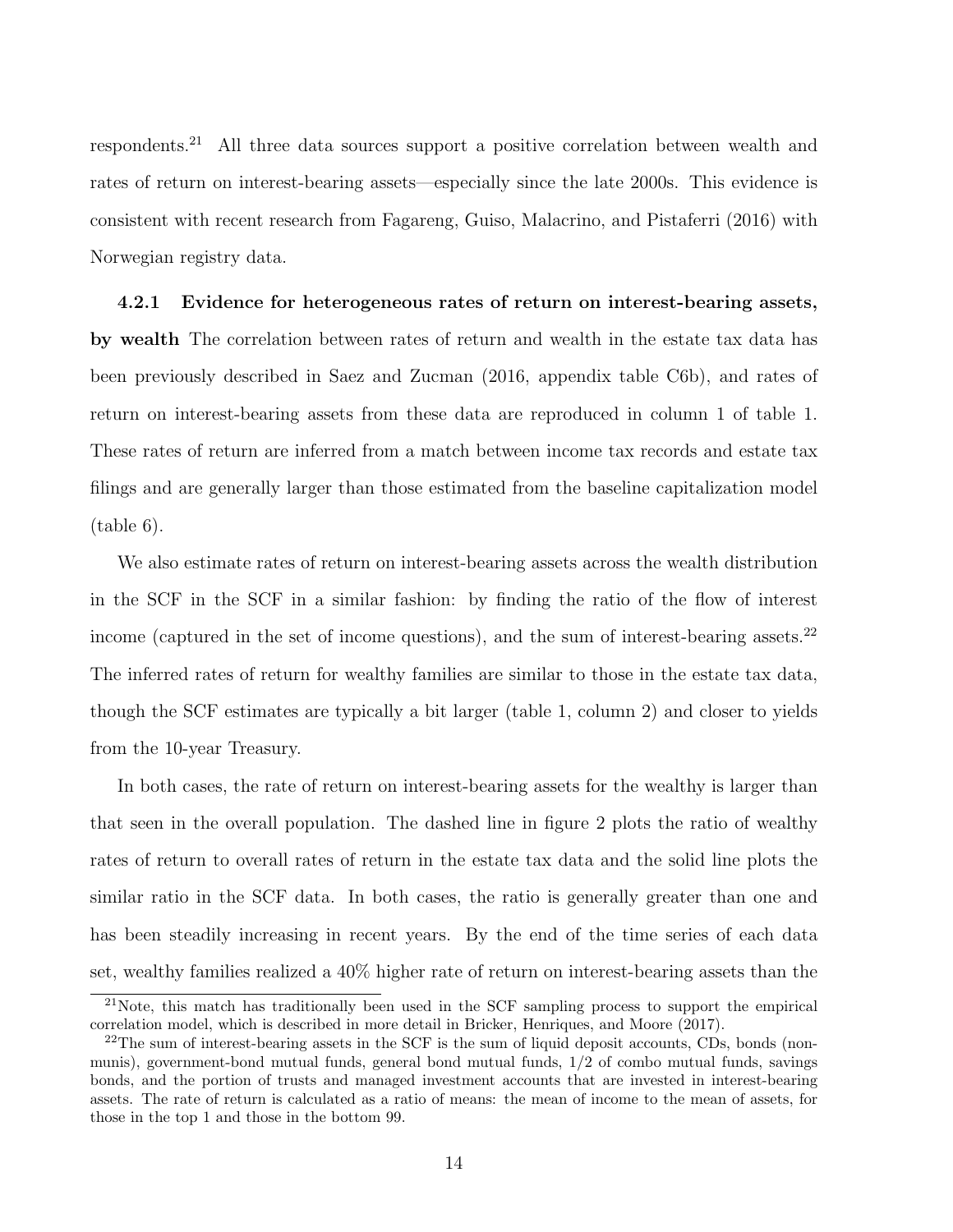return estimated for all families.<sup>23</sup>

Both data sources used so far have limitations. The estate tax data are a non-random set of decedents in a given year. The SCF represents the US population, but may underestimate interest income relative to the INSOLE data (Moore and Johnson, 2007; Saez and Zucman,  $2016$ ).<sup>24</sup> Thus, we also match the list sample of the SCF to their sampling income data (the INSOLE data), and generate a third rate of return estimate on interest-bearing assets (table 1, column 3).<sup>25</sup> These data, too, show that wealthy families have a return premium of about 50% relative to non-wealthy families on interest-bearing assets (figure 2).

An alternative to the data-driven rates of return is to use the 10-year Treasury yield as a plausible rate of return on interest-bearing assets, as in Saez and Zucman (2016). These yields are also described in table 1 and are comparable to the rates of return estimated for wealthy families in the estate tax-income tax data, the SCF, and the SCF-INSOLE linked data.

4.2.2 Wealth concentration under heterogeneous rates of return In the previous subsection, we calculated three rates of return on interest-bearing assets for wealthy families from micro data. In this subsection, we will capitalize the interest-bearing assets for wealthy families using these three rates of return, as well as the 10-year Treasury yield.<sup>26</sup> It is important to note here that all other asset classes (non-taxable interest bearing assets, publicly-held equities, privately-held equities and businesses, housing, retirement accounts, and others) are assumed to have a homogeneous rate of return, as in the baseline model in

 $23$ Note that the all families rate of return is calculated in Saez and Zucman (2016) and includes wealthy families.

<sup>&</sup>lt;sup>24</sup>Total income is nearly identical between the two data sets, but the SCF typically has more business income and the INSOLE typically has more interest and dividends. A working hypothesis for the divergence is the misclassification of business income in the SCF: many households that own a business may be paid in the form of a dividend or as interest on a personal loan to the business.

<sup>&</sup>lt;sup>25</sup>This estimate is calculated as:  $[(0.5*inc^{t-2}) + (0.3*inc^{t-3}) + (0.2*inc^{t-4})]/SCF as sets_{interest}^t$ , where inc is INSOLE interest income from years t-4, t-3, t-2 prior to SCF interest-bearing assets (see footnote 22) collected in year t. We also use a set of weights developed specifically for the list sample to weight up to population totals (including nonfilers), and post-stratify to wealth, financial income, and region.

 $^{26}$ The rate of return for families outside of the top 1% is calculated as the ratio of the remaining FA interest-bearing assets and PUF income (after accounting for the top 1%).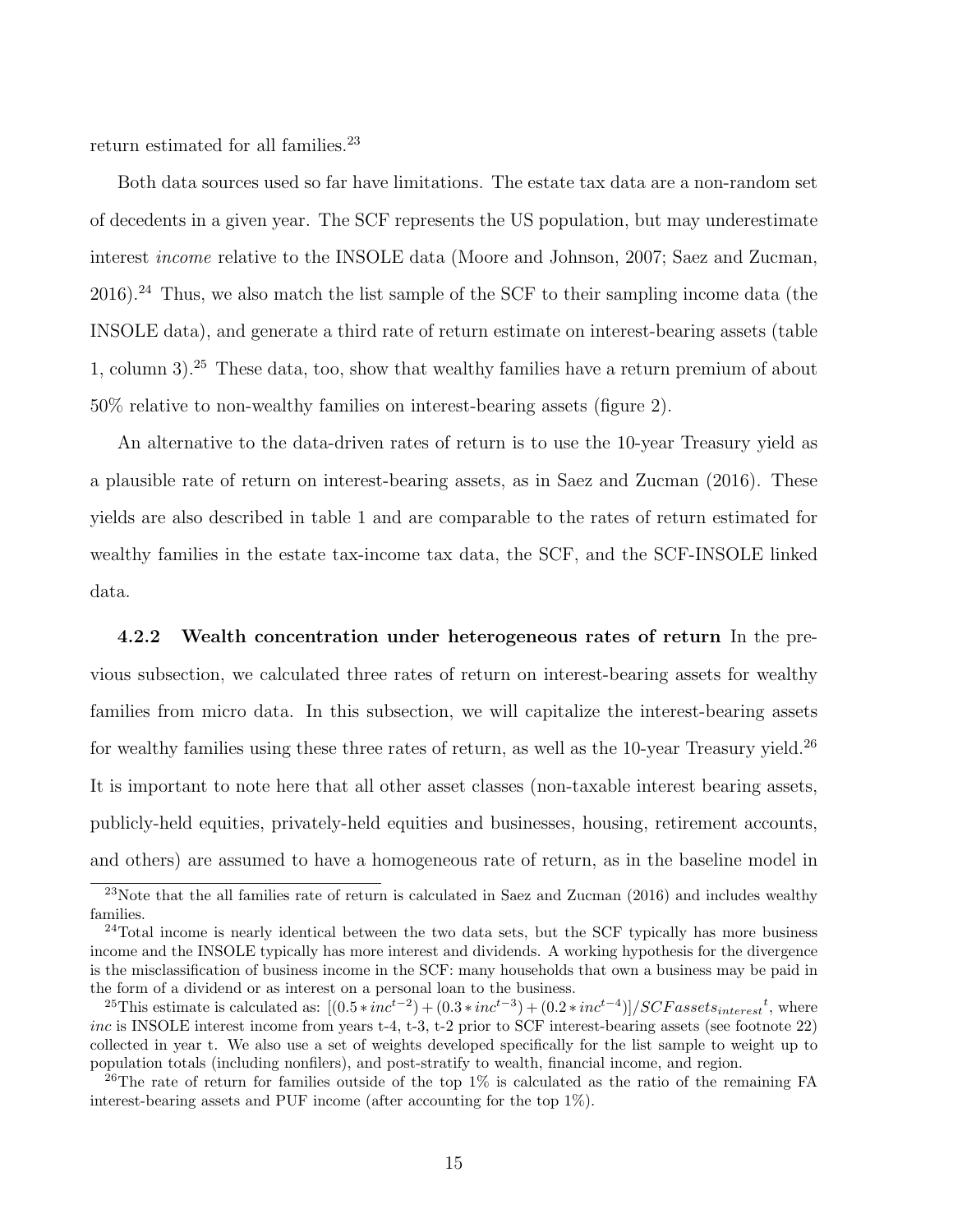Saez and Zucman (2016) and section 2.2.1.

In each of these four models, wealth concentration grows steadily from 2002 to around the Great Recession, peaking at 35 to 37 percent. From there, each of the models that incorporates heterogeneous returns on interest-bearing assets then declines or levels-out until 2011; wealth concentration is estimated to between 33.9 and 37 percent at that time. All four heterogeneous rate of return models and the homogeneous rate of return estimates grow modestly (5 to 15 percent of the 2002 value) from 2002 to the period around the Great Recession. It is only after the Great Recession—and during the low interest-rate environment in the U.S.—that the homogeneous return estimates diverge from the heterogeneous return estimates.

In 2012, at the end of the time series, estimated wealth concentration spikes. Most of this increase appears to be due to transitory changes in tax law concerning the treatment of dividends and capital gains (recall that these wealth concentration estimates are based on income tax data). In appendix A, we use alternate administrative income data derived from tax returns that run through 2013 and show a similar spike in wealth concentration from 2011 to 2012, before falling back in  $2013.^{27}$ 

Figure 3 and table 1 also help show how sensitive the capitalized estimates are to small changes in fixed-income rates of return. For example, in 2010 the top 1 wealth share is 33.9% when wealthy families' interest income is capitalized with a 10-year Treasury yield (3.2%), is 34.5% when capitalized with the SCF-INSOLE rate of return (2.8%), is 36% when capitalized with the SCF-only rate of return (2.2%), and 36.9% when capitalized with the estate-tax rate of return (1.9%). The estimate is 40.2% in 2010 when a rate of return on interest is used (1.4%) as in Saez and Zucman (2016).

The full time-series of these permuted capitalized wealth models shows a muted growth in wealth concentration relative to the baseline. In the baseline model, the increase in wealth

<sup>&</sup>lt;sup>27</sup>As explained in appendix A, we do not base our main results on these INSOLE data because we have only intermittent years of data and have less detailed business income in our pull of the INSOLE data than in the PUF data.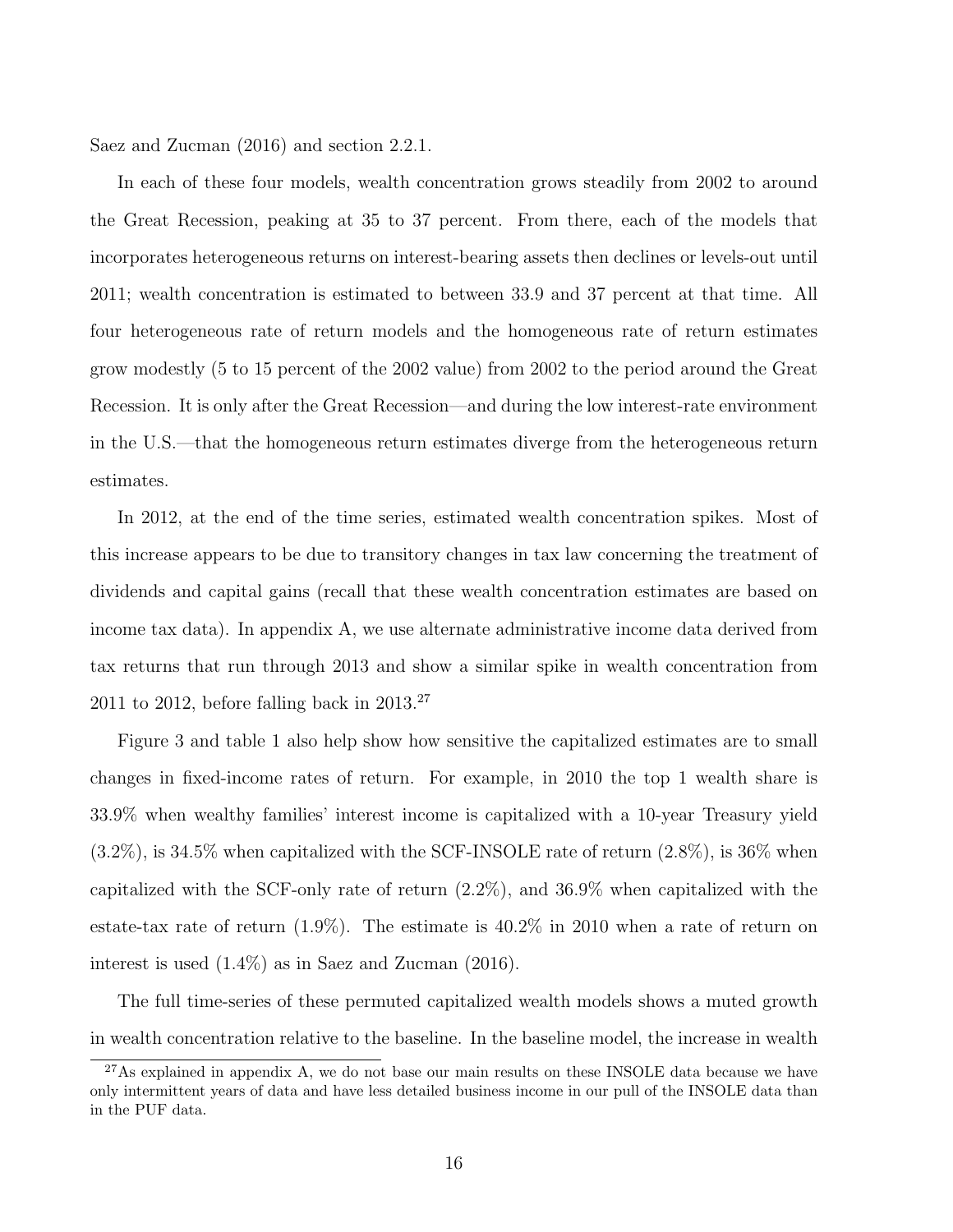concentration is close to 9 percentage points from 2002 to 2011. When rates of return are correlated with wealth, the increase is much lower: 3.5 percentage points (from 30.4 percent 2001 to 33.9 percent in 2011) when interest income is capitalized with the 10-year Treasury.

Overall, then, the baseline capitalization model—one with homogeneous returns—is the only model presented here that shows a dramatic rise in wealth inequality. All of the available data support heterogeneous rates of return by wealth on interest-bearing assets. And all of the models with heterogeneous returns show much lower growth in wealth concentration from 2001-2011 with little to no growth since the late 2000s (when the current low interest-rate environment began).

4.2.3 Alternate specifications Which "top-end" families should get a higher return on interest-bearing assets? One approach would find the top 1 percent by total income and capitalize their interest income with the higher return, while all other asset classes remain capitalized as described in Section 2 (see Saez and Zucman 2016). Under this approach and capitalizing these top-end families with the 10-year Treasury yield—wealth concentration falls from about 40 percent to 38 percent in 2011 (figure 4).

The top 1 by total income, though, are often the "working rich"—families with high income that are still accumulating wealth. These families received about one-third of interest income in 2011. When the data are ranked by total interest income or total wealth—instead of total income—the top 1 percent of families in 2011 received more than two-thirds of interest income. Thus, when defining the "top end" by total income, more than half of the interest income of the wealthiest families—who are the families with the most interest income—is still assumed to be in low-yield investment vehicles, like savings and deposit accounts.

The approach taken here, then, is to capitalize the interest income of the *wealthiest* 1 percent with, for example, the 10-year Treasury yield—this is done in the previous section. Ranking families by wealth and then applying a different capitalization factor to the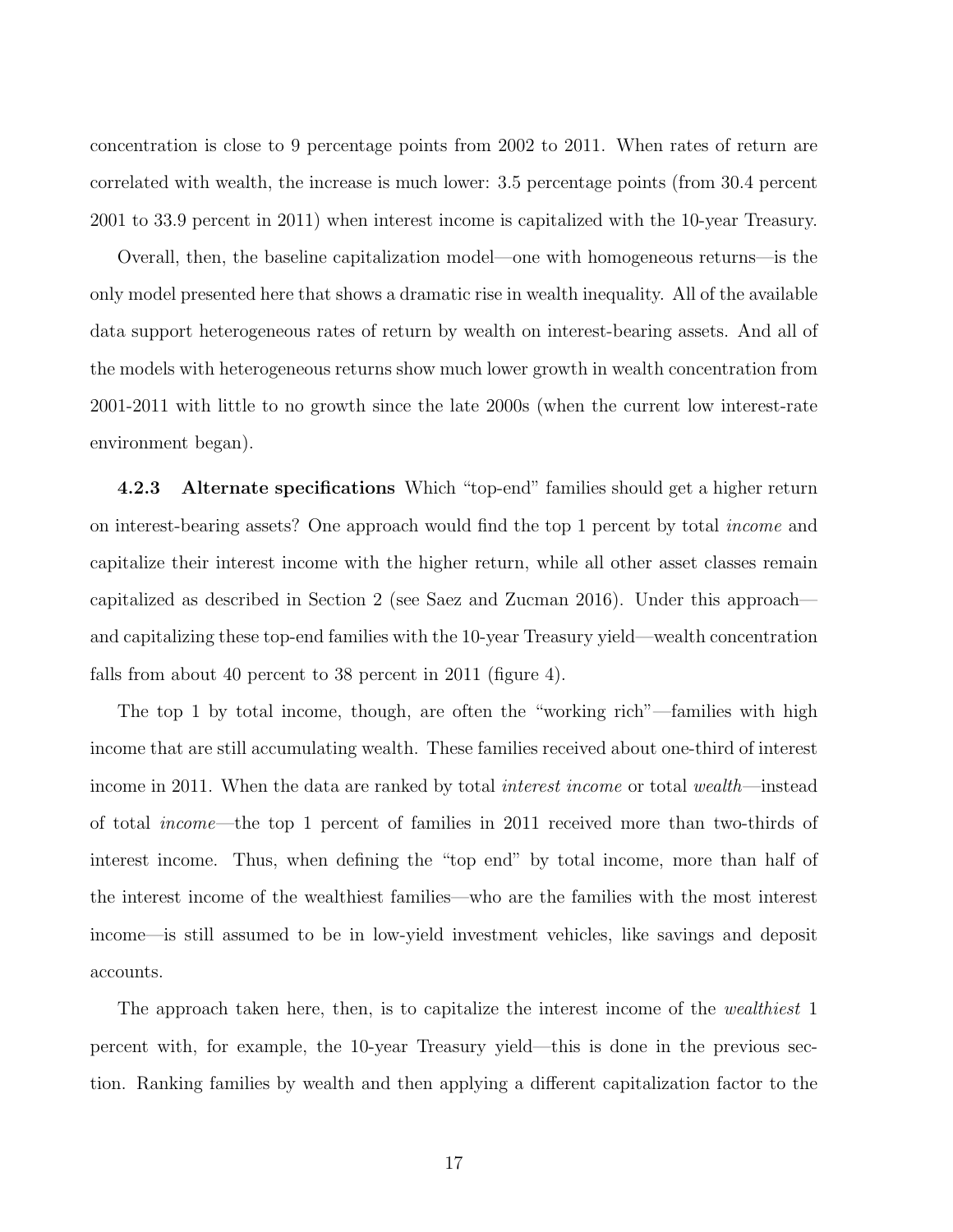wealthiest can be a circular event. In principle, we can re-rank families after applying the heterogeneous rate of return to see if they are still in the top 1 percent. Such a re-ranking makes a negligible difference in top wealth shares, as those that fall out of the top 1 percent are at the low end of the top (and are replaced by families with nearly as much wealth). The levels change only marginally in such a re-ranking (relative to the dashed-dotted line in figure 4), and the trend is the same.

We can also repeat the exercise by applying the higher rate of return to the top 1 by interest income. These estimates are nearly identical to the heterogeneous return by wealth exercise (figure 4).

4.2.4 Large and small balance liquid accounts in FA data the Financial Accounts assets data provide a final piece of evidence supporting the idea of heterogeneous rates of return. If wealthy families realized a lower-than-market rate on interest assets (as the homogeneous model implies in the late 2000s-early 2010s), that would imply that wealthy families were holding considerable balances in savings or checking accounts—not higher-yielding bonds—and that these balances would be growing during the late 2000searly 2010s.<sup>28</sup> But large-balance savings accounts measured in the FA did not grow during the late 2000s-early 2010s, making it improbable that these wealthy families were increasing their holdings of these low-yield assets.<sup>29</sup> All of the rapid growth in household ownership of non-bond fixed-income assets, then, is due to growth in small balance accounts.<sup>30</sup>

#### 4.3 SCF wealth concentration estimates

The dashed line in figure 5 repeats the same line shown in figure 1: the share of wealth held by the wealthiest 1 percent of SCF households, including an estimate of DB pension wealth held by households. Here, we augment the SCF with Forbes 400 wealth data and put the

 $^{28}$ Recall that the 10-year Treasury yield in 2011 was 2.78% and the Moody's Aaa average yield was 4.5% in 2011.

<sup>&</sup>lt;sup>29</sup>Large balance is defined as accounts with  $$100,000$  or more (see table L.205 of the Z.1 FA data).

<sup>30</sup>See table B.101 in the Z1 release for the FA.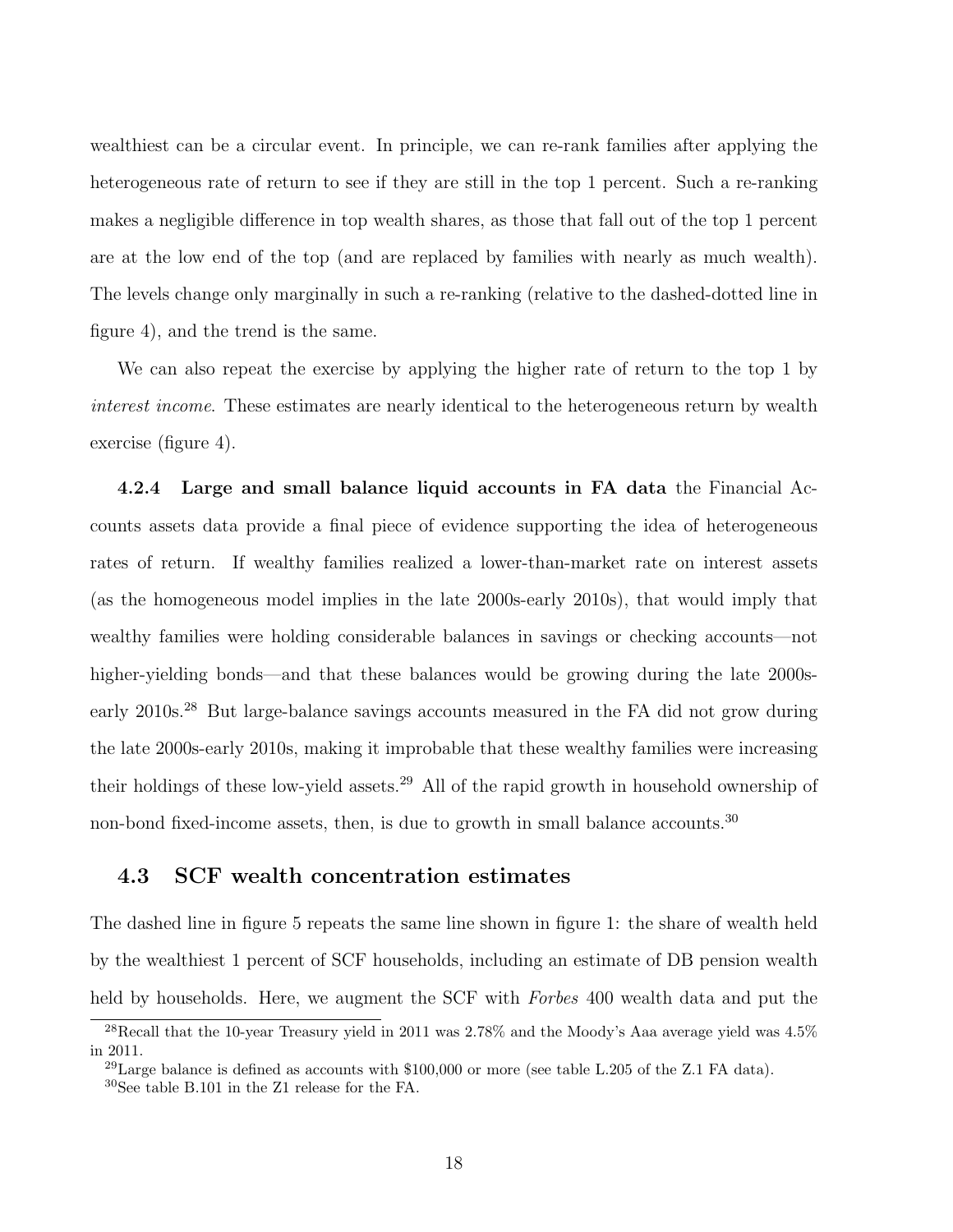SCF in tax unit level, to be comparable to the administrative income tax data in figures 3 and 4.

**4.3.1 Combining Forbes and SCF information** Though the SCF is precluded from sampling from the *Forbes* 400, some SCF respondents are as wealthy as *Forbes* families. As described in the next section, we develop weights to incorporate the wealth of these omitted families into the SCF wealth totals. SCF wealth concentration is after the weight adjustment is mostly a level shift up by about 1 percentage point (as seen is movement from dashed to dotted blue lines in figure  $5$ ).<sup>31</sup> This is our preferred measure of SCF wealth.

However, as noted in section 3.1, the capitalized income data and SCF survey data are also measured in different units: the capitalized wealth estimates use "tax units" as the unit of analysis—while the SCF uses families. In the solid line of figure 5, we try to make the SCF data as comparable as possible to the capitalized estimates by changing the measure to reflect tax units, rather than families.<sup>32</sup> Importantly, the augmented SCF trend (in blue) still rises through 2007, before dropping in 2010 and finally rising again in 2013.

### 4.4 Overall wealth concentration trend

In figure 6, we present the SCF estimates—modified to be comparable with the tax data, as noted above—and the four capitalized income tax estimates that use heterogeneous rates of

<sup>&</sup>lt;sup>31</sup>Some wealthy families in the SCF have wealth comparable to some Forbes 400 families, so the SCF weights prior to this adjustment already in principle covered some of the wealth held by Forbes 400 families (even though these families are by definition excluded from the SCF). The 1 percentage point adjustment is comparable to (though slightly lower than) the increase in SCF top 1 percent wealth shares estimated from appending a Pareto distribution to proxy for the excluded Forbes wealth in appendix B, table 2.

 $32$ These ideas are explored in detail in Bricker et al (2016). Here we provide just a summary treatment. For example, we account for the difference between tax units—in the tax data—and families in the SCF. In 2012, for example, there are 161 million tax units but only 122 million families. Families in the bottom 99 percent are often split into multiple tax units, but a tax unit in the top 1 percent is almost always a family. Counting the top 1 percent (1.61 million) of tax units, then, effectively includes more families than counting the top 1 percent (1.22 million) of families in a survey, inducing an upward bias in concentration estimates relative to those at the family level. There are also some valuation differences between the surveys, though the wealth aggregates are fairly comparable in the SCF and the FA (Dettling et al 2016). Unlike Bricker et al (2016) we do not try to change the valuation of asset classes to match the FA data (used in the capitalized results). The FA values for housing are lower, on aggregate, than the SCF housing values, as are private equity values.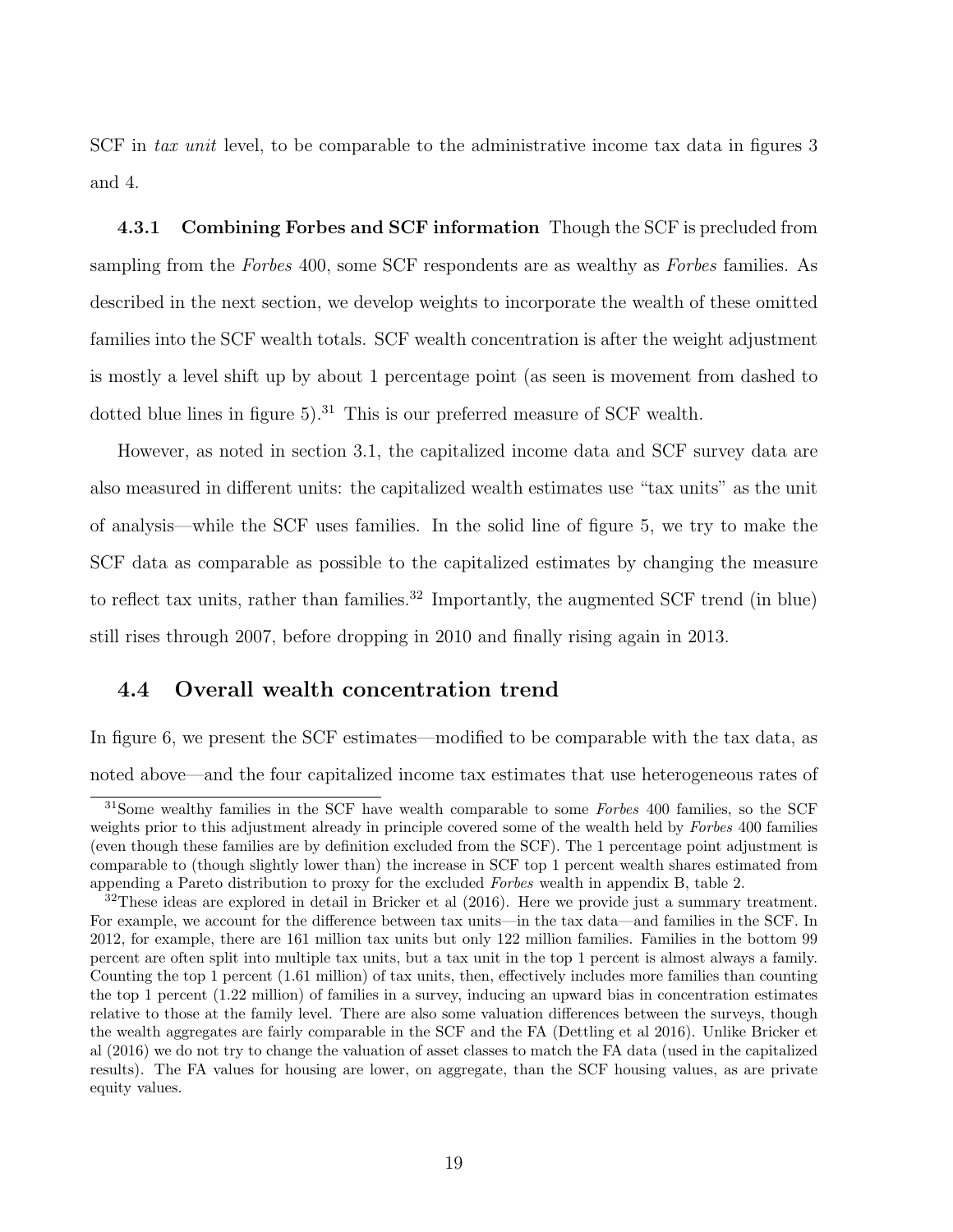return on interest-bearing assets. Overall, the levels and trends in wealth concentration are remarkably consistent across measurement methods.

In terms of trend, wealth concentration in the SCF rises from 2001 to 2007, before falling a bit in 2010 (figure 6). Capitalized wealth estimates share the same general trend—increasing from the early 2000s, peaking in the late 2000s, before falling or leveling-off through 2011—in all four parameterizations with a heterogeneous rate of return by wealth. The estimates are also consistent in levels, with each beginning the period below 35 percent, rising close to 35 percent by the late 2000s, and falling into the 2010-2011 period.

We note here, though, that our *preferred* set of concentration estimates are at the family level (the dotted line in figure 5) and do not measure wealth at the tax unit level. These preferred estimates have the same trend as both the capitalized estimates with heterogeneous returns and the SCF in tax unit level; the difference in levels with the preferred estimates, then, is due to differences in unit of observation (tax units versus families).

The SCF estimates rise again between 2010 and 2013, while it is unclear how the capitalized estimates evolve over this period. Most are flat from 2010 to 2011 and rise markedly in 2012. How much of this increase is transitory—due to previously-mentioned tax changes—is unknown. But appendix A indicates that the 2012 increase may be short-lived (figure 11).

Figure 7 reproduces figure 6, but includes the estimated wealth concentration from the estate tax data.<sup>33</sup> These data are measured at the individual level, so are not comparable in levels with the capitalized income tax and SCF estimates; however, they do not indicate growing wealth concentration. These estimates, though, should be taken with caution, as the data cover less and less of the U.S. population over time (Saez and Zucman, 2016).

 $33$ See appendix table C4 of Saez and Zucman (2016) for these updated wealth concentration estimates from Kopczuk and Saez (2004).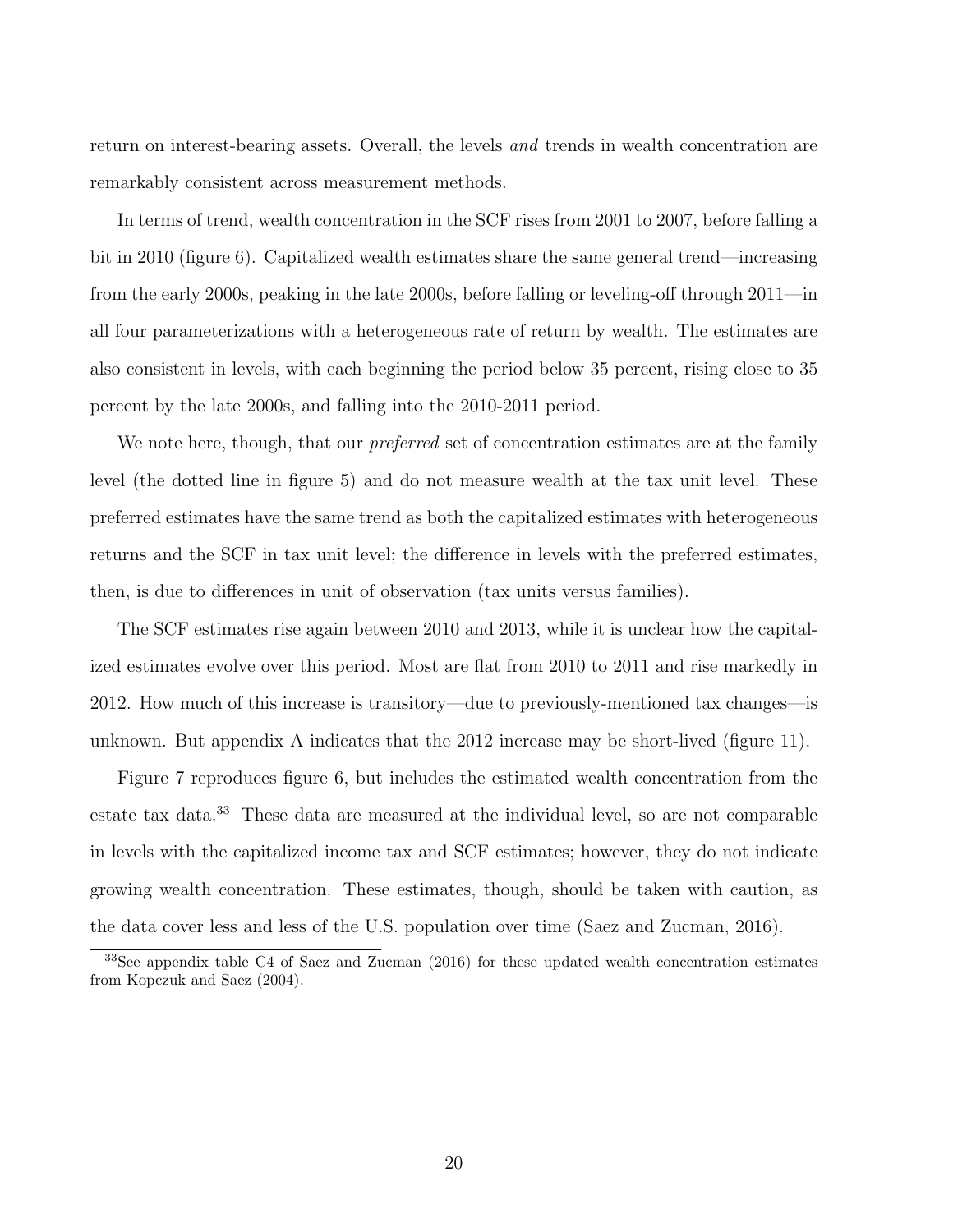# 5. Variability in survey and administrative data

Another way of evaluating the trend in wealth concentration is to estimate how variable each point estimate is to the assumptions underlying it. Here, we estimate variability in the SCF point estimates through well-known techniques, and estimate a "feasible region" of capitalized wealth estimates—the range of possible estimates under the permuted models in figures 3 and 4. Overall, we show that the "feasible region" of capitalized wealth estimates and the range of SCF estimates under sampling and item non-response variation overlap during the sample period. These results, again, show that trends and levels of wealth concentration are not different in this period.

The sources of variability in surveys are well-established (see, for example, Weisberg, 2005), and fall under two main headings: sampling error and non-sampling error. Each is described below, but in this paper we can estimate sampling error, coverage error, unit nonresponse error, and item nonresponse error.

When wealth is estimated from income in the capitalization model, wealth shares will depend on the estimated rates of return for assets, on the income data, and on the FA asset data. We will call "modeling error" the changes in estimated wealth share due to deviations in the rates of return in the capitalization model. The main source of variability in wealth share estimates from the income tax data are due to modeling error, though we will note here that the same sources of error in surveys—sampling and non-sampling error—can afflict the administrative income tax data, which is a sample of IRS administrative records.

### 5.1 Modeling variability

This is the main source of variability we find for predicting wealth from the income tax data. When income is capitalized into wealth (as in equation 1) there is one main set of parameters to the model–rate of return–and one main input–income. We can vary the rate of return, though, to see how wealth predictions vary in order to estimate modeling error and estimate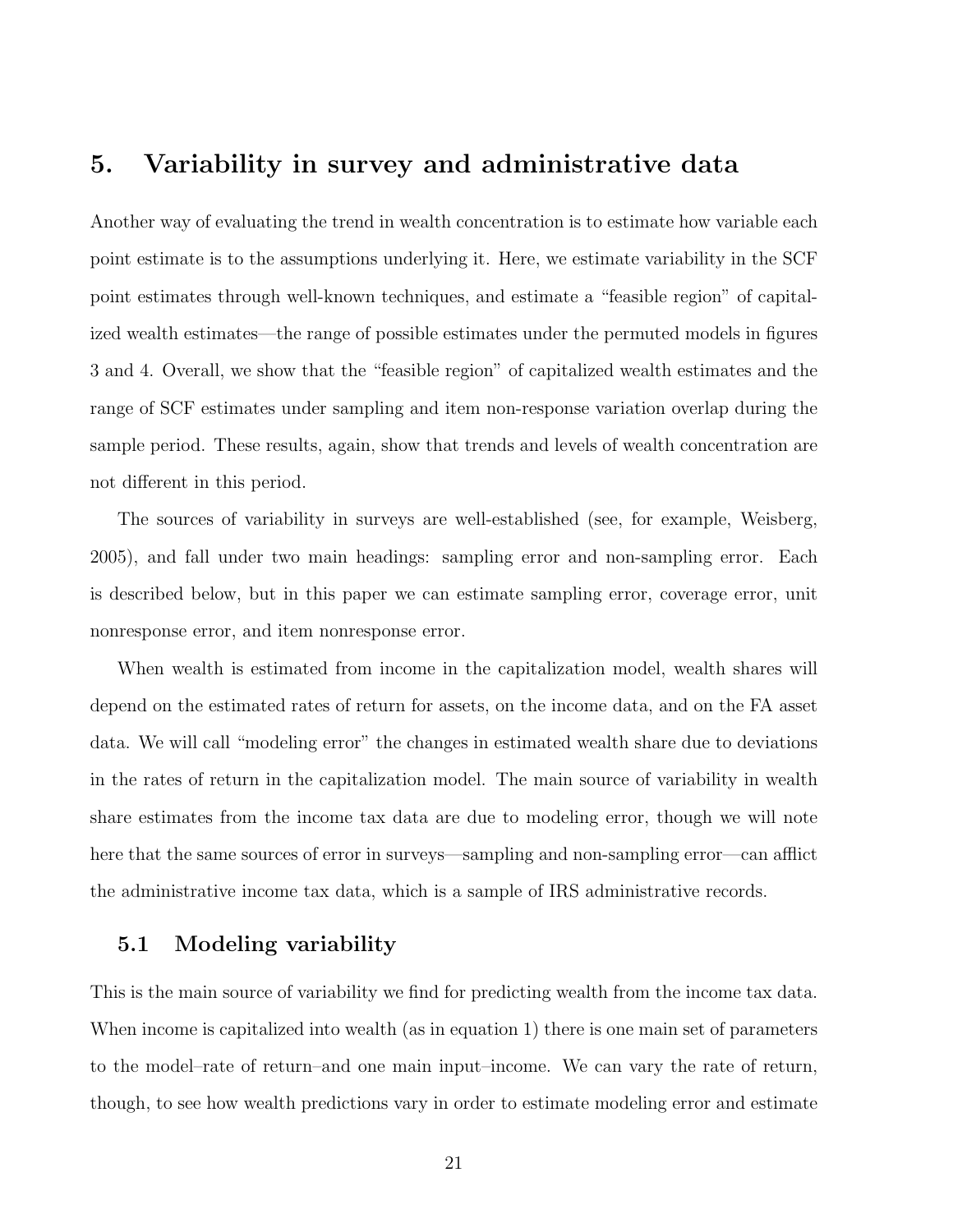a "feasible region" of capitalized wealth estimates—the range of possible estimates under the permuted models in figures.<sup>34</sup>

#### 5.2 Sampling error

Sampling error is the difference between the true population mean and the sample mean. It can be estimated from a set of replicate weights to estimate sampling variability (described in Kennickell and Woodburn, 1999).<sup>35</sup> The replicate weights are derived by resampling the SCF respondents along the dimensions of the SCF sample design; the resampling is done 999 times and a unique set of weights are calculated each time. The final result is a set of 999 "bootstrap replicate weights" from which 999 SCF point estimates can be computed. The SCF sampling variation is estimated from these 999 estimates.<sup>36</sup>

#### 5.3 Nonsampling error

Nonsampling error includes a variety of errors inherent in sampled data, including item nonresponse error, coverage error, measurement error, concept validity error, processing error, and adjustment error.<sup>37</sup>

<sup>34</sup>One can also think about varying the income inputs into the model. Annual income, as in Saez and Zucman (2016), can be a mixture of permanent income and transitory income. Appendix A describes why a tax-unit panel of taxable income (to approximate permanent income) may be preferable to annual income of tax units. We vary annual and permanent income to see how wealth predictions vary, but find wealth concentration estimates do not vary substantially.

<sup>&</sup>lt;sup>35</sup>The FRB provides bootstrap replicates for the public SCF data on the SCF website: https://www.federalreserve.gov/econres/scfindex.htm. Sampling theory (see, for example, Neyman, 1934) allows a household survey to sample and interview relatively few households but make inferences about the population of households. For example, in a random sample the sample mean  $(\hat{\overline{x}})$  is an unbiased estimate of the true population mean  $(\bar{x})$ .

<sup>36</sup>The INSOLE and PUF files are a sample from the IRS administrative records (see https://www.irs.gov/pub/irs-soi/sampling.pdf) As such, there is sampling error associated with the use of these data. We do not have access to the full sampling strategy used by SOI, but in principle one could create bootstrapped standard errors, replicating the sampling strategy (and approximating sampling error in the data).

 $37$ Both the administrative tax data and the survey data have other errors that we cannot consider here including measurement error, concept validity error, processing error, and adjustment error—because we do not have a good way of estimating the variability. The SOI data may have measurement error when families do not accurately file, while in a survey this occurs when a respondent gives a value that does not reflect the true condition of the family.<sup>38</sup> Concept validity error can occur in the tax data when a family is confused about where to report certain income or deductions, and in the SCF when the respondent does not understand the question—for example, by confusing an IRA with a  $401(k)$ . Statistical editing—which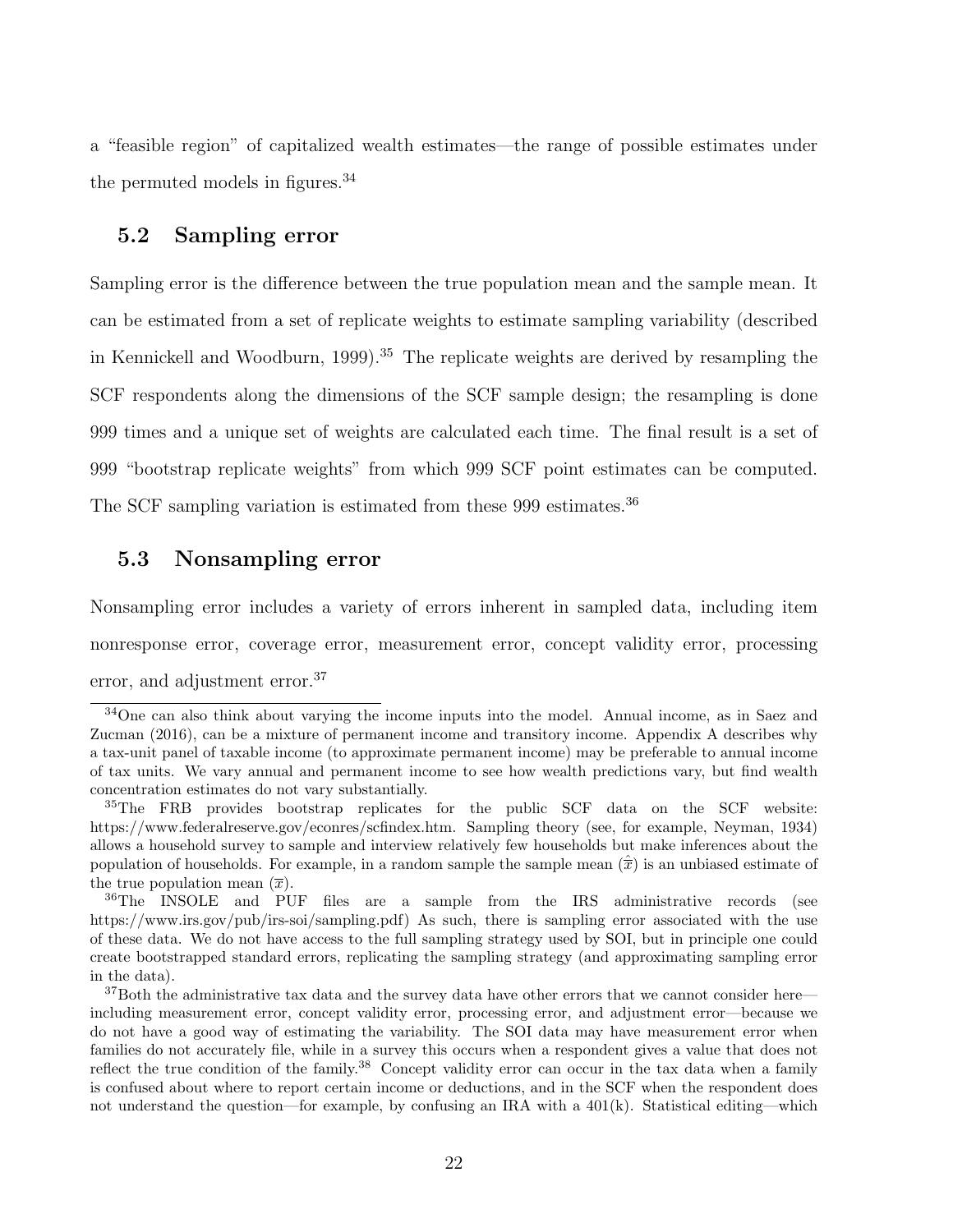5.3.1 Unit nonresponse occurs when a sampled family does not participate in the survey. The SCF wealth share estimates would be biased if the participants were different than the non-participants (i.e. biased down if the poorest list sample families participate but the wealthiest do not). We show in earlier work (Bricker et al 2016) that this is not the case. There are several sampling strata in the top 1%, ensuring that the SCF covers the top and bottom of the top 1%. Within each sampling strata, we also show that the family income and capital income of respondents comes from the same distribution as the non-respondents. So we argue that unit non-response is ignorable in the SCF top wealth share estimates.<sup>39</sup>

5.3.2 Item nonresponse describes the situation where a responding SCF family refuses to (or cannot) answer all of the survey questions. Considering only the "complete cases" and ignoring the cases with item nonresponse will lead to selection bias if families of certain types are more likely to have item nonresponse. The SCF uses a multiple imputation technique to impute data to the questions with item nonresponse (Kennickell 1995). Five "implicates" are imputed for each missing value to acknowledge that any one imputation model can only imperfectly recover the distribution of the underlying missing data. The full SCF data, then, is actually five datasets put together, each identified by their implicate number. Because imputed data vary across implicates within a family, we can calculate the variance across the five implicate datasets (called the imputation variance).<sup>40</sup>

5.3.3 Coverage error occurs when the sampling frame cannot cover the entire population. For example, the PUF and INSOLE data cover the full population of tax filers, but

happens for both the INSOLE, PUF, and SCF—helps alleviate this source of error, but may introduce other "processing" errors. Finally, both data sources may suffer from adjustment error if weighting procedures go awry.

<sup>&</sup>lt;sup>39</sup>Unit nonresponse in the INSOLE and PUF files can occur, too. For example, a self-employed filer may work "off the books" for an employer.

<sup>&</sup>lt;sup>40</sup>Item nonresponse may occur in the tax data when a family does not claim positive income on a type of income when the family does, in fact, have positive income. For example, a 1099-INT is automatically generated by a financial institution when interest income is greater than \$10, but when interest income is less than \$10 then the family will not get this reminder to claim interest income on their tax filing. Appendix B of Bricker et al (2016) shows that the number of returns with positive interest income has fallen over the past decade while the number of families with interest-bearing accounts has stayed constant. A decline in interest rates on savings accounts may mean that fewer families will get an automatic 1099-INT reminder.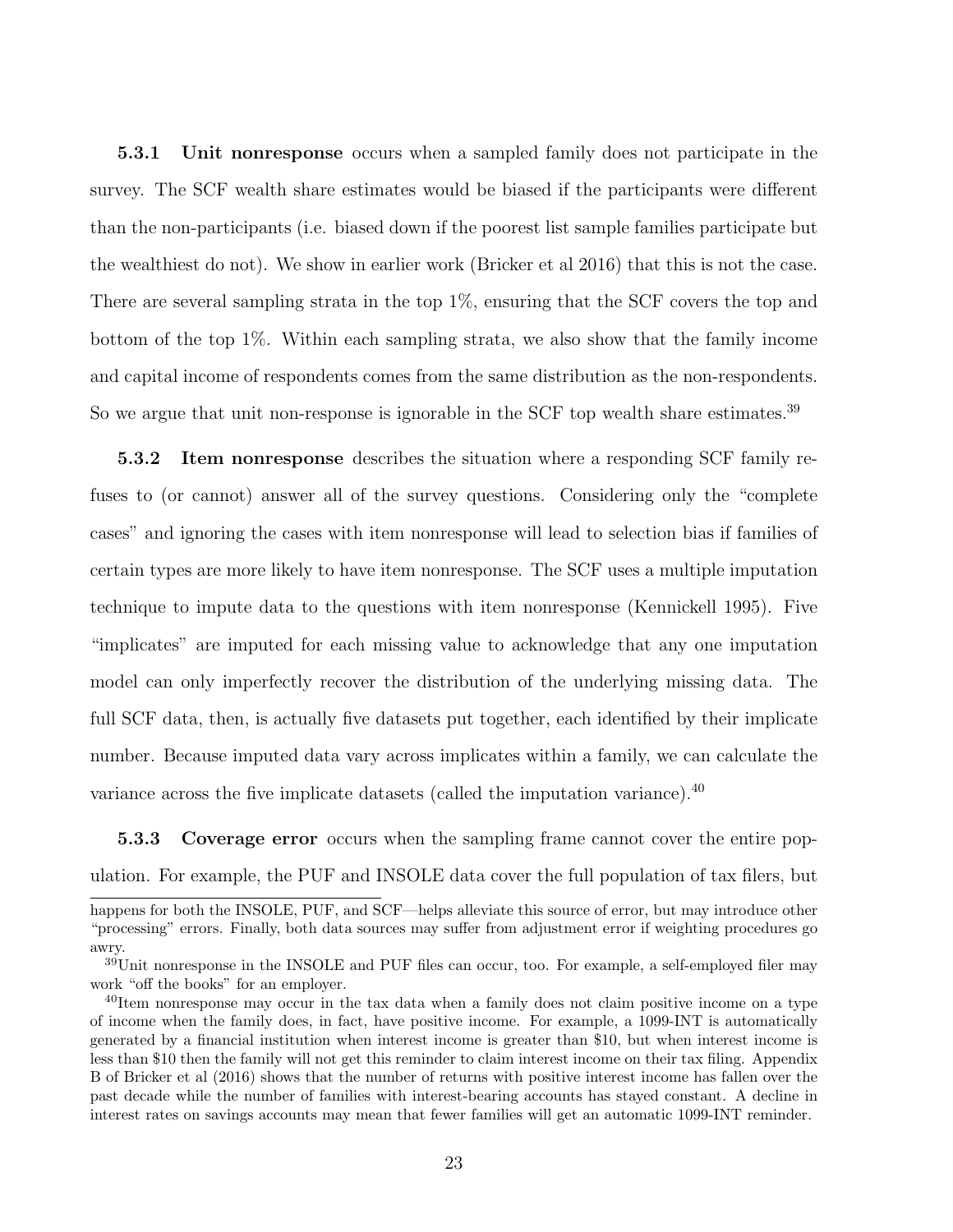not non-filers. To cover the entire population, we approximate the number of non-filers as in Saez and Zucman  $(2016)$ .<sup>41</sup> In the SCF, the AP sample is derived from an address-based sample and covers the entirety of the U.S.<sup>42</sup> The list sample covers the upper tail of the wealth distribution, allowing the SCF to have coverage at the top. However, the SCF is not allowed to sample the *Forbes* 400 families; these missing 400 imply coverage error in the SCF.<sup>43</sup> Below we describe a method of augmenting the SCF sample weights to include the missing Forbes 400 wealth.<sup>44</sup>

Weights correction Our preferred treatment of coverage error involves adjusting the SCF sample weights at the top and including a weighted version of the Forbes 400 wealth. We do so in a "combining samples" weighting approach by leveraging the overlap between the Forbes wealth and the wealth of some SCF respondents (O'Muircheartaigh and Pedlow, 2002).<sup>45</sup> The Forbes list relies, in part, on public knowledge of wealth (through public filings for publicly traded companies, or through self-promotion). Privately held forms of wealth, for example, can evade such public knowledge.

We begin by creating three wealth bins  $(\$1-\$2$  billion,  $\$2-\$5$  billion, and  $\$5$  billion or more) and counting the number of SCF and Forbes cases–weighted and unweighted–in the bins.<sup>46</sup> In each bin (b), we find the relative frequency  $(RF)$  of SCF and Forbes cases by the formula

$$
RF_{b,t} = (n_{b,t}/N_{b,t})/[(n_{b,SCF}/N_{b,SCF}) + (n_{b,Forbes}/N_{b,Forbes})]
$$
\n(2)

 $41$ One realization of this number may be 20 million, but varying this estimate can approximate the coverage error inherent in these income tax data.

 $^{42}$ Save some very remote areas that are too hard to contact in person, but less than 0.1 percent of the population lives in these areas.

 $43$ These families are too easily identifiable to be released in a public dataset.

 $^{44}$ In appendix B, we can estimate coverage error by assuming that the missing Forbes 400 wealth follows a Pareto distribution. Pareto distribution has been used in other studies to augment European household survey data (Vermeulen, 2015, Dalitz, 2016, Eckerstorfer et al, 2016).

<sup>&</sup>lt;sup>45</sup>We do so in a similar way to how the AP and list sample weights are are woven together to create final weights for the SCF (Kennickell and Woodburn, 1999). See, for example, Vermeulen (2015) for a visual of the overlap in the 2010 SCF, and Kennickell (2001). This overlap exists in every survey year used in this analysis.

<sup>&</sup>lt;sup>46</sup>We assume that Forbes families are self-representing with weight of one so the number of weighted cases is equal to the number of unweighted cases. We use the SCF survey weight when considering the SCF cases.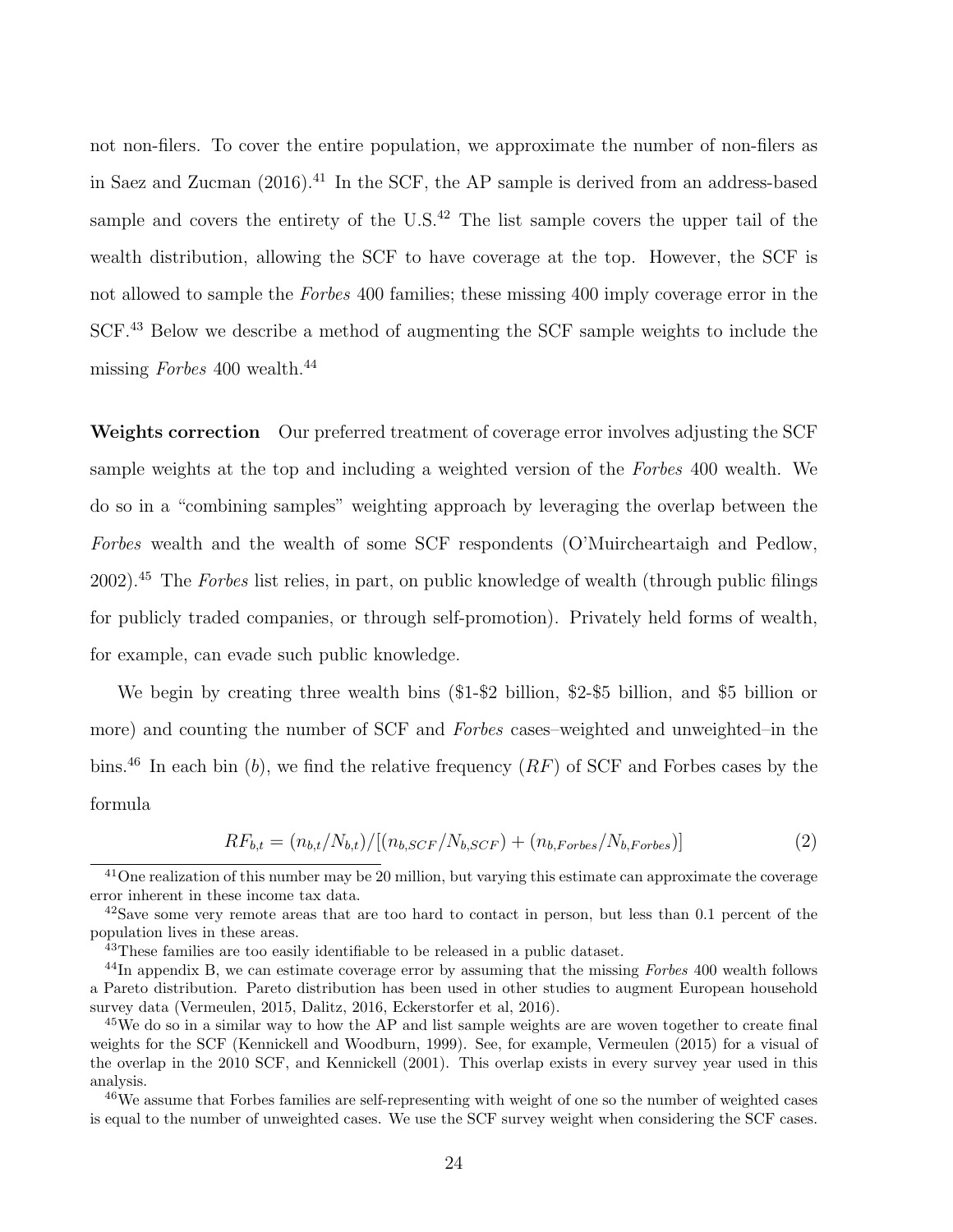for  $t = \{SCF, Forbes\}, b = \{\$1 - \$2bill., \$2 - \$5bill., \$5 + bill.\},$  where n is an unweighted count in bin b, N is a weighted count in bin b, and  $RF_{b,t}$  is defined in [0,1].

The combined and adjusted weight is *adjusted<sub>wgt</sub>* =  $RF_{b,SCF} * SCF_{wgt} + RF_{b,Forbes} *$ Forbes<sub>wat</sub>, where RF depends on b. With this weight we can use wealth information in the SCF and Forbes, weighted properly for the overlap in the two datasets.<sup>47</sup> Using this weight allows us to treat coverage error in the SCF wealth data and still use bootstrap replication techniques (described above) to estimate sampling variability.

#### 5.4 Variability in SCF wealth concentration estimates

Overall, the variability in the SCF top 1 percent wealth share is about plus or minus 2 to 3 percentage points in each survey year, symmetric about the point estimate (figure 8 in shaded blue). This variability reflects sampling error and item non-response error. In other work, we show that unit non-response at the top-end in the SCF can be ignored (Bricker et al 2016, figure 3). The SCF top 1 percent wealth share varies by 1 or 2 percentage points each year due to this variability.<sup>48</sup> In the SCF, oversampling wealthy families keeps sampling variability low (as much as 1/6th of the unweighted sample count is in the top 1 percent).

Item non-response variance can be estimated by the variance across the five implicates of (multiply-imputed) SCF data. The confidence intervals shown in the paper describe an estimate of both the sampling and imputation variance of the SCF estimates. The combined standard error of the top 1 percent wealth share due to both sampling and imputation is described by the formula:  $SE^{overall} = (var^{sampling} + (6/5)var^{imputation})^{0.5}$ . The shaded band in figure 7 describes this variation.

<sup>&</sup>lt;sup>47</sup>When SCF families with wealth greater than the minimum Forbes wealth have a sample weight greater than one, they represent not just themselves but other families with their wealth level. These are presumably families in the Forbes list. Thus, the SCF sample weights prior to this weight correction represent some of Forbes families.

<sup>&</sup>lt;sup>48</sup>We can estimate the sampling variability by re-sampling our data through bootstrap techniques described in Section III. We re-sample the SCF data 999 times (replicating the sample design) and recalculate top wealth shares in each re-sample to compute an estimate of sampling error.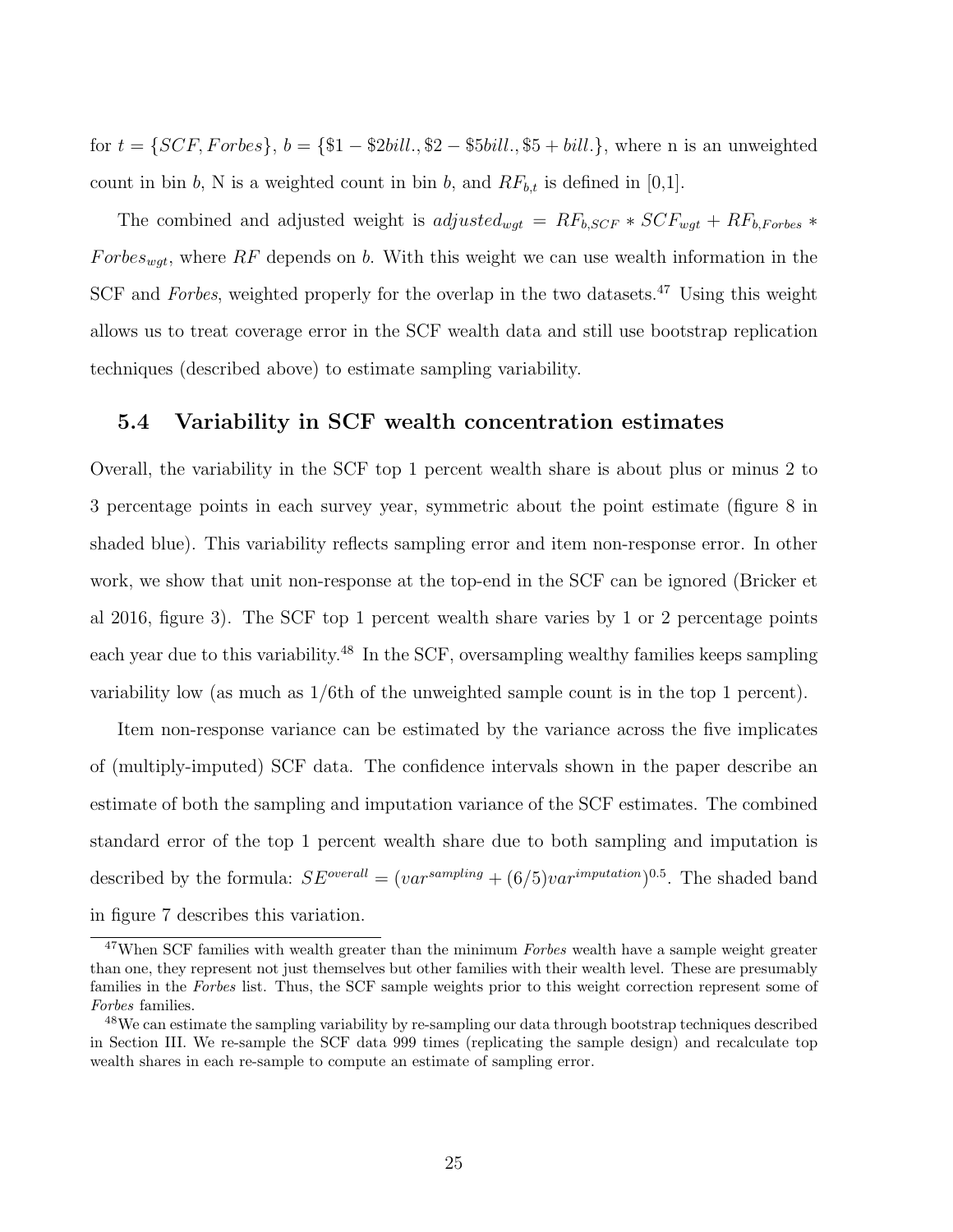#### 5.5 Wealth concentration trends–incorporating variability

The "feasible region" of capitalized wealth estimates—the range of possible estimates under the permuted models in figure 4—is presented in shaded red in figure 8 along with the range of SCF estimates under sampling and item non-response variability, corrected for Forbes 400 under-coverage (in shaded blue). The shaded regions of both estimates generally intersect during the entire sample period, indicating again that there is no real difference in the levels and growth of these two sets of estimates.

However, most of the upper end of the recent red area is the homogeneous rate of return estimates. Figure 9 repeats figure 8 but uses only the set of four heterogeneous (by wealth) rate of return capitalization estimates. The red and blue areas overlap during the entire sample period.

# 6. Conclusion

In well-known recent research, wealth concentration estimated from capitalized income tax data are considerably different in level and trend from the SCF and other measures of wealth (Saez and Zucman, 2016). The results described here, though, show a surprisingly consistent set of results once the assumptions of the capitalization model agree with the data. In the SCF survey data and the capitalized income tax data, wealth concentration grows from the early 2000s to the late 2000s, then either plateaus or declines slightly through the period of the Great Recession. This time trend is consistent across three SCF wealth measures, too, including our preferred estimate that includes DB pension wealth and Forbes 400 wealth.

This general agreement across wealth measurements is not unexpected, as the datasets have considerable commonality between them. The top-end estimates in the SCF are based on identifying wealthy families from administrative income tax data, and then asking that family the value of their assets in a structured interview. The capitalized income tax data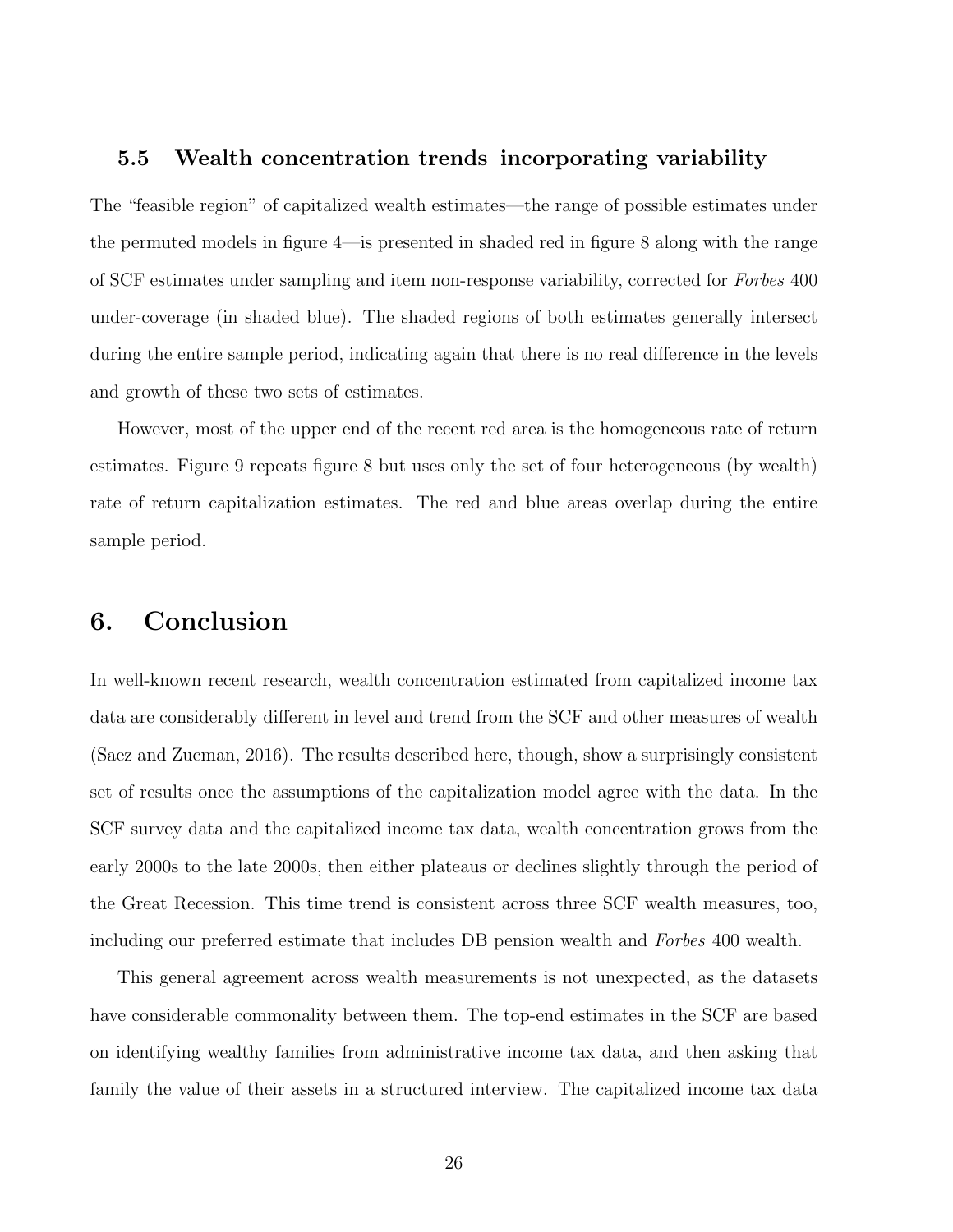also identify a set of wealthy families from the same administrative income tax data, and predict a value for their wealth.

Income tax data have been revelatory in the measurement of income concentration, and have the potential to estimate wealth concentration, too, because of nearly universal coverage of wealthy families (Greenwood, 1983, Kennickell, 2001, Saez and Zucman, 2016). Overall, though, wealth concentration estimates from capitalized income tax data can be highly variable—even moreso than the SCF. Strong coverage of wealthy families in the tax data is undermined by highly variable wealth modeling—modeling that is needed with these data.

Recent research indicates that rates of return are higher for wealthy families in most asset classes—not just interest-bearing assets (Fagareng et al., 2016). Of note, though, is that heterogeneous rates of return in other asset classes should not have as much of an effect on wealth concentration point estimates because the average rates of return in other asset classes never got as low as interest rates of return. But understanding how rates of return vary across the wealth distribution in these other asset classes in the United States is an area for future research.

Another area for future research is the path of wealth concentration from 2010 to the present. The recent SCF data indicate that concentration has increased at a much more rapid pace than it did in the 2000s, as equity prices have increased and homeownership has fallen, especially for less well-off families. The SCF estimates increase from 2010 to 2013 (shown in figure 6, for example), but capitalized estimates may (figure 4) or may not (figure 11) have increased during this period. It is possible, then, that the capitalized and SCF wealth concentration estimates are in less agreement in recent years.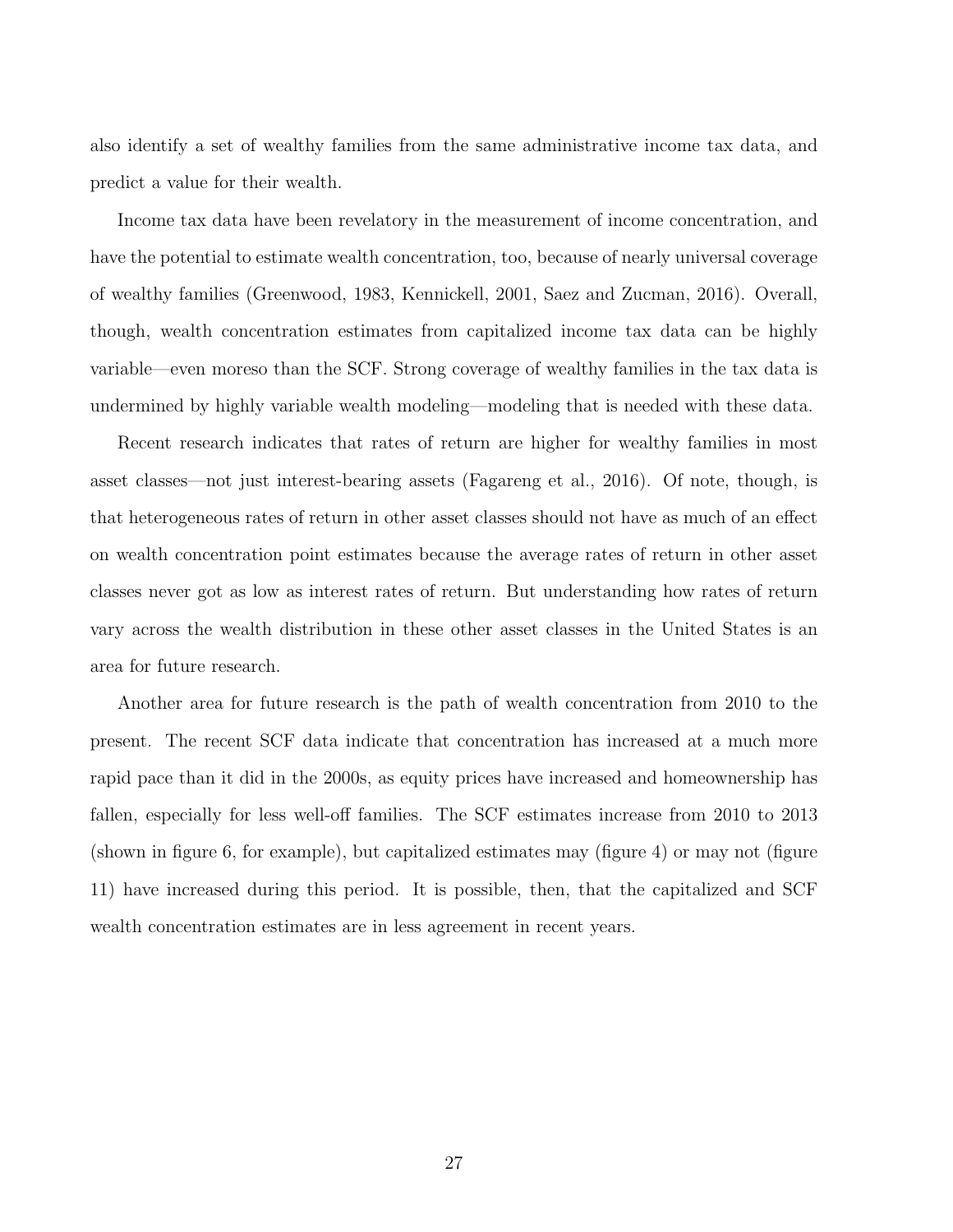# References

- [1] Alvaredo, Facundo, Anthony Atkinson, Lucas Chancel, Thomas Piketty, Emmanuel Saez, and Gabriel Zucman (2016). "Distributional National Accounts (DINA) Guidelines: Concepts and Methods used in WID.world," WID.world working paper series, No. 2016/1.
- [2] Bricker, Jesse, Lisa J. Dettling, Alice Henriques, Joanne W. Hsu, Lindsay Jacobs, Kevin B. Moore, John Sabelhaus, Jeffrey Thompson, and Richard A. Windle (2017). "Changes in U.S. Family Finances from 2013 to 2016: Evidence from the Survey of Consumer Finances," Federal Reserve Bulletin, vol. 103 (September), pp. 1–42.
- [3] Bricker, Jesse, Alice Henriques, Jacob Krimmel, and John Sabelhaus (2016). "Measuring Income and Wealth at the Top Using Administrative and Survey Data," *Brookings* Papers on Economic Analysis, Spring.
- [4] Bricker, Jesse, Alice Henriques, and Kevin Moore (2017). "Updates to the Sampling of Wealthy Families in the Survey of Consumer Finances," FEDS paper 2017-114.
- [5] Bryan, Justin (2015). "High-Income Tax Returns for 2012',' Statistics of Income Bulletin, Summer, pp. 1-60.
- [6] Calvet, Laurent, John Campbell, and Paolo Sodini (2007). "Down or Out: Assessing the Welfare Costs of Household Investment Mistakes," Journal of Political Economy, vol. 115, no. 5, pp. 707-747.
- [7] Cagetti, Marco and Mariacristina De Nardi (2007). "Entrepreneurship, Frictions, and Wealth," Journal of Political Economy, vol. 114, no. 5, pp. 835-870.
- [8] Clauset, Aaron, Cosma Rohilla Shalizi, and M.E.J. Newman (2009). "Power-law Distribution in Empirical Data," SIAM Review, vol. 54, no. 2, pp. 661-703.
- [9] Congressional Budget Office (2014). "The Distribution of Household Income and Federal Taxes, 2011." Washington. https://www.cbo.gov/publication/49440
- [10] Czajka, John, Amang Sukasih, and Brendan Kirwan (2014). "An Assessment of the Need for a Redesign of the Statistics of Income Individual Tax Sample" mimeo.
- [11] Dalitz, Christoph (2016). "Estimating Wealth Distribution: Top Tail and Inequality" Hochschule Niederrhein Technical Report 2016-01.
- [12] Eckerstorfer, Paul, Johannes Halak, Jakob Keppler, Bernhard Schutz, Florian Springholz and Rafael Wildauer (2016). "Correcting for the MIssing Rich: an Application to Wealth Survey Data." The Review of Income and Wealth, vol. 62, no. 4, pp. 605–627.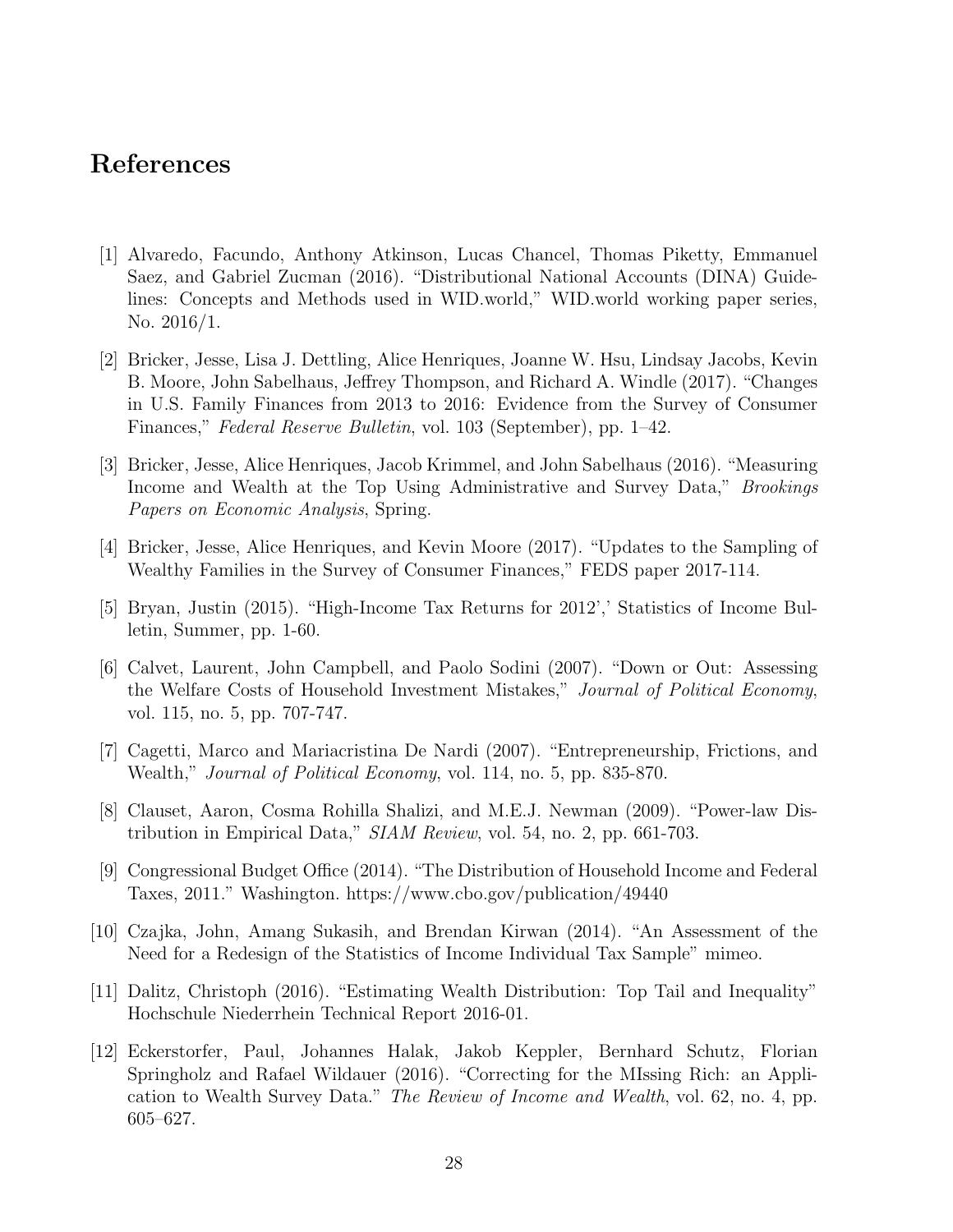- [13] Debacker, Jason, Bradley Heim, Vasia Panousi, Shanthi Ramnath, and Ivan Vidangos (2013). "Rising Inequality: Transitory or Persistent? New Evidence from a Panel of U.S. Tax Returns." Brookings Papers on Economic Activity, Spring: 67–122.
- [14] Dettling, Lisa J., Sebastian J. Devlin-Foltz, Jacob Krimmel, Sarah J. Pack, and Jeffrey P. Thompson (2015). "Comparing Micro and Macro Sources for Household Accounts in the United States: Evidence from the Survey of Consumer Finances." Finance and Economics Discussion Series, no. 2015-086. Washington: Board of Governors of the Federal Reserve System.
- [15] Fagereng, Andrea, Luigi Guiso, Davide Malacrino, and Luigi Pistaferri (2016). "Heterogeneity and Persistence in Returns to Wealth," NBER Working Paper 22822.
- [16] Greenwood, Daphne (1983). "An Estimation of U.S. Family Wealth and Its Distribution from Microdata, 1973." Review of Income and Wealth vol. 29, no. 1, pp. 23–44.
- [17] Kennickell, Arthur (2011). "Ponds and Streams" mimeo.
- [18] Kennickell, Arthur (2007). "The Role of Over-sampling of the Wealthy in the Survey of Consumer Finances" mimeo.
- [19] Kennickell, Arthur B., and R. Louise Woodburn (1999). "Consistent Weight Design for the 1989, 1992, and 1995 SCFs, and the Distribution of Wealth." Review of Income and Wealth, vol. 45, no. 2, pp. 193–215.
- [20] Kopczuk, Wojciech (2015). "What Do We Know about the Evolution of Top Wealth Shares in the United States?" Journal of Economic Perspectives 29, no. 1: 47–66.
- [21] Kuznets, Simon (1953). "Shares of Upper Income Groups in Income and Savings." New York: National Bureau of Economic Research.
- [22] Larrimore, Jeff, Jacob Mortenson, and David Splinter (2017). "Household Incomes in Tax Data: Using Addresses to Move from Tax Unit to Household Income Distributions." Finance and Economics Discussion Series, no. 2017-002. Washington: Board of Governors of the Federal Reserve System.
- [23] Neyman, Jerzy (1934). "On the Two Different Aspects of the Representative Method: The Method of Stratified Sampling and the Method of Purposive Selection." Journal of the Royal Statistical Society 97, no. 4: 558-625.
- [24] O'Muircheartaigh, Colm, Stephanie Eckman, and Charlene Weiss (2002). "Traditional and Enhanced Field Listing for Probability Sampling." In Proceedings of the Joint Statistical Meetings, Survey Research Methods Section. Alexandria: American Statistical Association.
- [25] O'Muircheartaigh, Colm, Steven Pedlow (2002). "Cumlulating Cases versus Combing Samples." In Proceedings of the Joint Statistical Meetings, Survey Research Methods Section. Alexandria: American Statistical Association.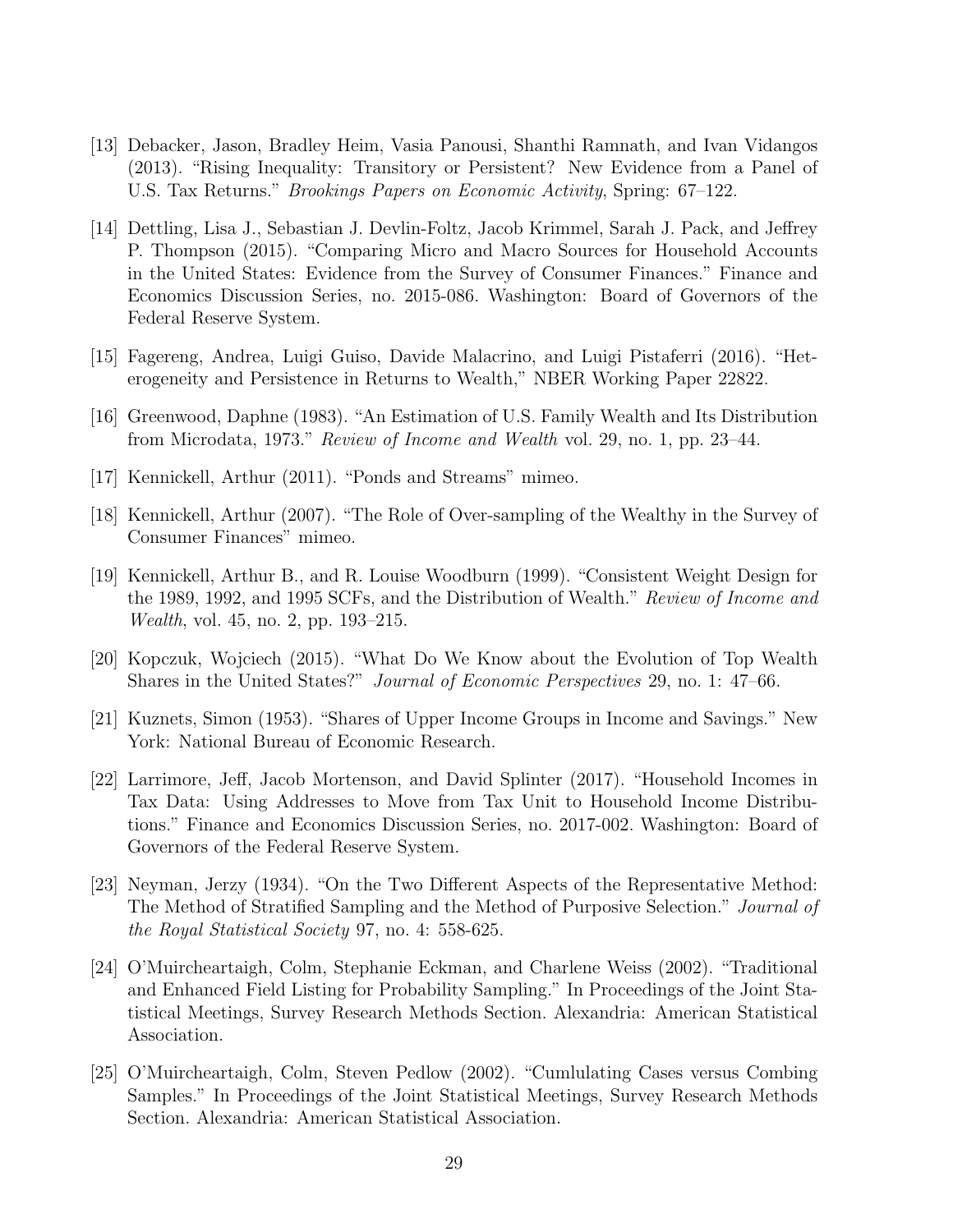- [26] Pareto, Vilfredo (1896). "Cours d'conomie Politique." Geneva: Droz.
- [27] Piketty, Thomas (2014). "Capital in the Twenty-First Century." Belknap Press.
- [28] Piketty, Thomas, and Emmanuel Saez (2003). "Income Inequality in the United States, 1913-1998." Quarterly Journal of Economics, vol. 118, no. 1: 1–39.
- [29] Saez, Emmanuel (2016) "Improving the Individual Tax Return Public Use Tax Files for Tax and Distributional Analysis" mimeo.
- [30] Saez, Emmanuel, and Gabriel Zucman (2016) "Wealth Inequality in the United States since 1913: Evidence from Capitalized Income Tax Data," Quarterly Journal of Economics, vol. 131, no. 2, pp. 519–578.
- [31] Statistics of Income (2012a). "Individual Income Tax Returns." Washington, DC: Internal Revenue Service
- [32] Statistics of Income (2012b). "General Description Booklet for the 2008 Public Use Tax File." Compiled by Victoria Bryant, Washington, DC: Internal Revenue Service
- [33] Stiglitz, Joseph E (2012). "The Price of Inequality: How Today's Divided Society Endangers Our Future." New York: W. W. Norton.
- [34] Thompson, Jeffrey, Michael Parisi, and Jesse Bricker (2018) "Top Income Concentration and Volatility," FEDS paper 2018-010.
- [35] Vermeulen, Philip (2015). "How Fat Is the Top Tail of the Wealth Distribution?" Working Paper no. 1692. European Central Bank.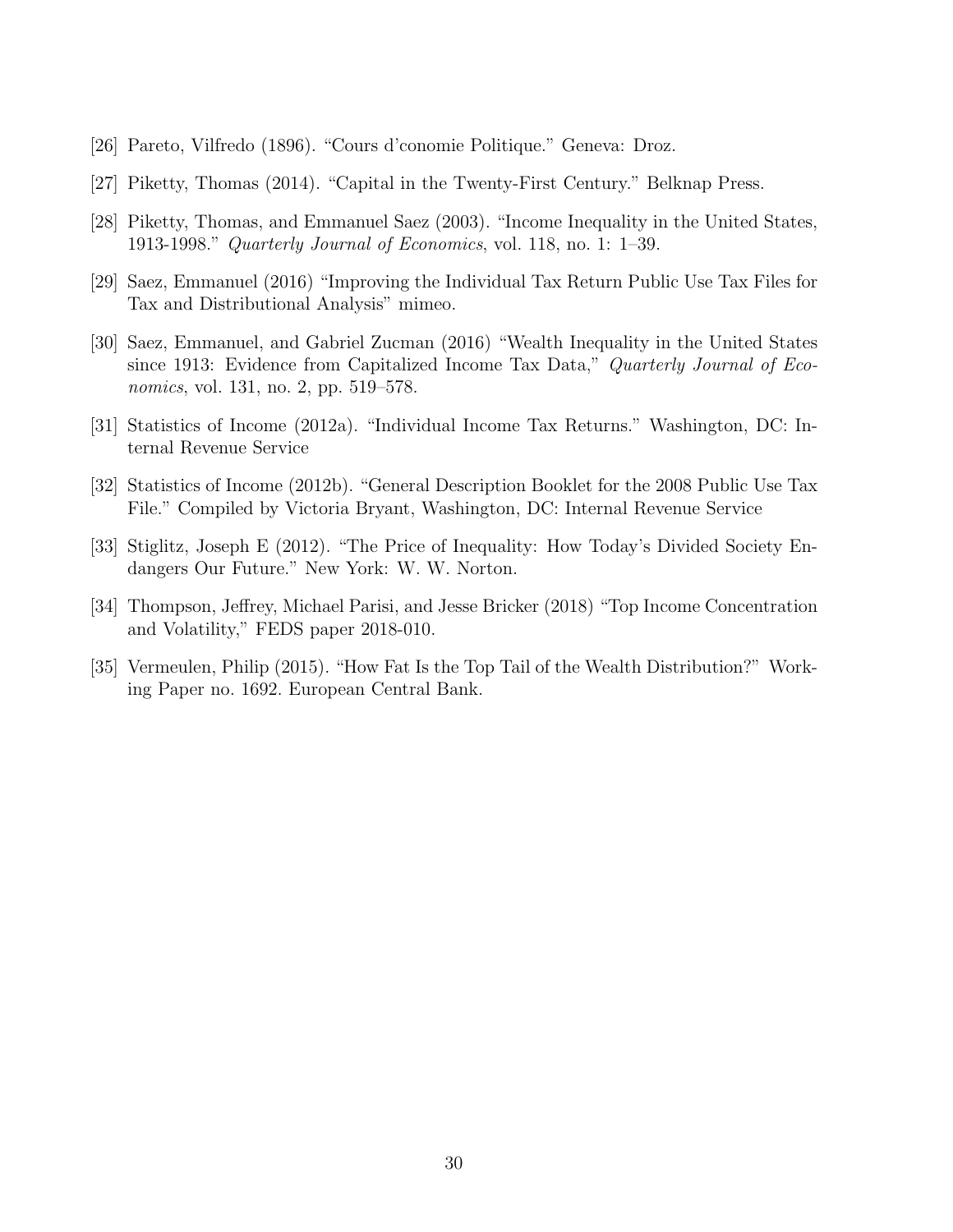Table 1: Rate of return on interest-bearing assets of wealthiest families. Note: Rates of return are inferred from ratio of income to assets. Column 1 is inferred from INSOLE income and estate tax assets, and is taken from appendix table C6b of Saez and Zucman, 2016. Column 2 is inferred from ratio of total SCF income to total SCF assets of families in top 1% of net worth. Column 3 is inferred from ratio of total INSOLE income to total SCF assets of families in top 1% of net worth. Column 4 is average annual 10-year Treasury yield. Column 5 shows the homogeneous rate of return from Saez and Zucman (2016) that is applied to the wealthiest families in those estimates. Rate of return from estate tax assets are a weighted average: return from estates valued \$20 million or more (weight=0.5), return from estates valued \$10-\$20 million (weight=0.3), and \$5-\$10 million (weight=0.2). Estate tax rates of return are from appendix table C6b of Saez and Zucman, 2016.

|          | (1)        | (2)     | (3)               | (4)              | (5)        |
|----------|------------|---------|-------------------|------------------|------------|
|          | Estate tax | SCF     | <b>SCF-INSOLE</b> | 10-year Treasury | Memo: SZ16 |
| $2001\,$ | 4.0%       | $2.8\%$ | na.               | $5.0\%$          | $4.0\%$    |
| 2002     | $3.1\%$    | na.     | na.               | $4.6\%$          | $3.0\%$    |
| 2003     | 2.8%       | na.     | na.               | 4.0%             | 2.4%       |
| 2004     | $2.3\%$    | $2.3\%$ | $4.2\%$           | 4.3%             | 1.9%       |
| 2005     | 2.8%       | na.     | na.               | 4.3%             | $2.1\%$    |
| 2006     | $3.3\%$    | na.     | na.               | 4.8%             | 2.7%       |
| 2007     | $3.4\%$    | 3.9%    | 3.4%              | 4.6%             | 2.9%       |
| 2008     | $3.2\%$    | na.     | na.               | 3.7%             | $2.3\%$    |
| 2009     | 2.1%       | na.     | na.               | $3.3\%$          | 1.7%       |
| 2010     | 1.9%       | 2.4%    | $4.3\%$           | $3.2\%$          | 1.4%       |
| 2011     | 1.7%       | na.     | na.               | 2.8%             | 1.2%       |
| 2012     | na.        | na.     | na.               | 1.8%             | 1.0%       |
| 2013     | na.        | $1.9\%$ | $2.3\%$           | $2.4\%$          | na.        |
| 2014     | na.        | na.     | na.               | 2.5%             | na.        |
| 2015     | na.        | na.     | na.               | 2.1%             | na.        |
| 2016     | na.        | $1.6\%$ | 1.7%              | 1.8%             | na.        |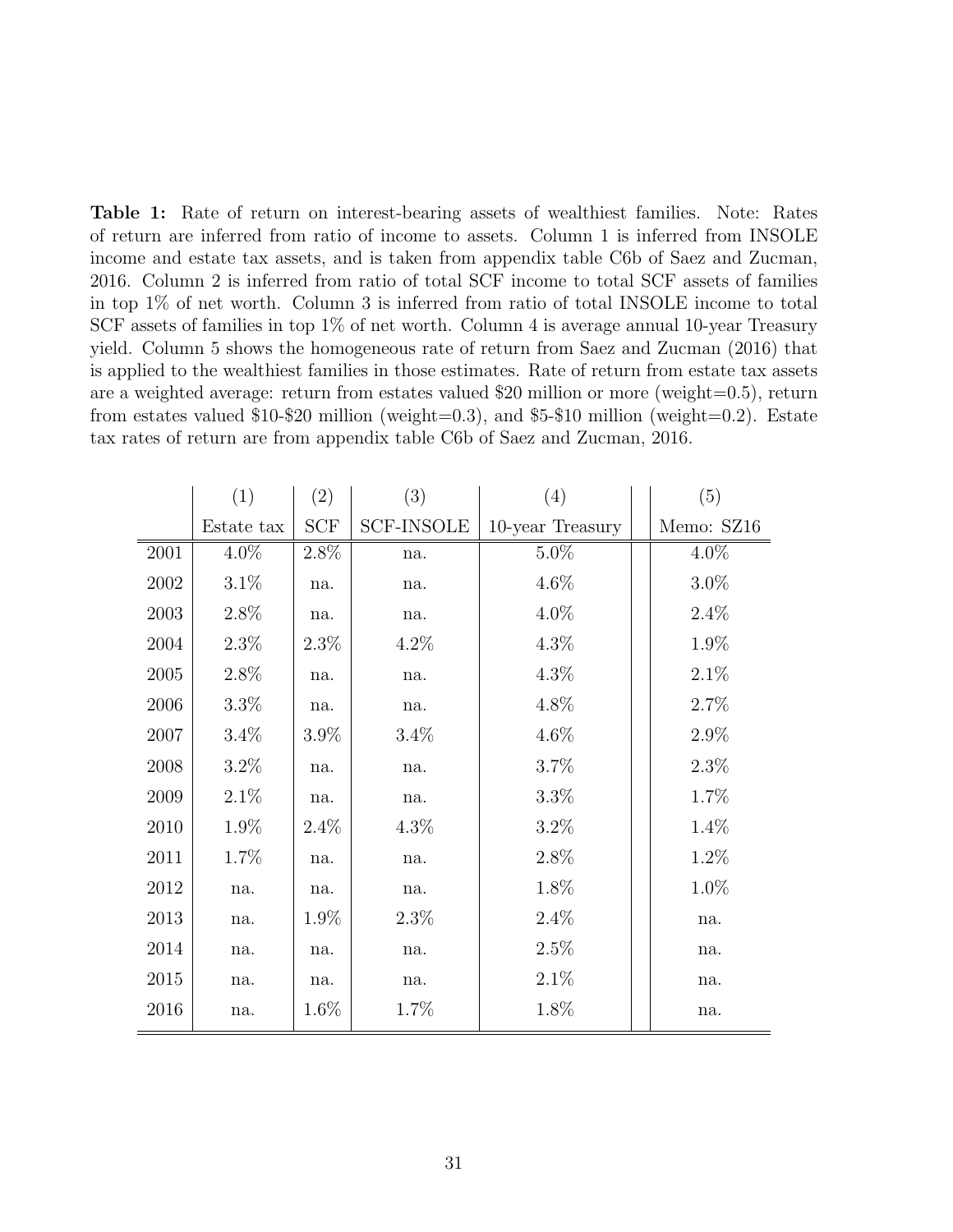

Figure 1: Share of wealth held by top 1 percent of families in SCF and capitalized from income tax data. Source: Federal Reserve Board, Survey of Consumer Finances, Saez and Zucman (2016).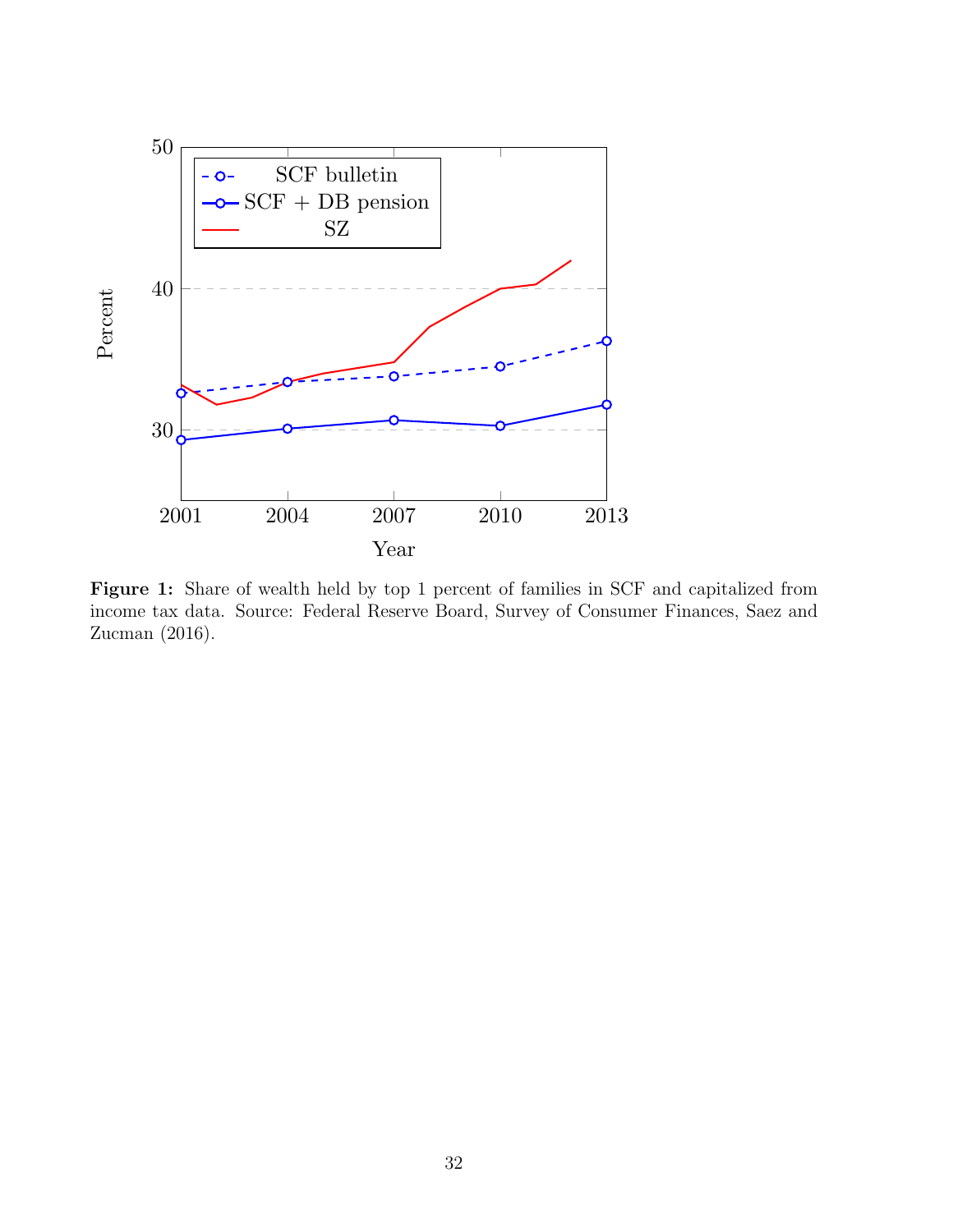

Figure 2: Rate of return on interest-bearing assets, ratio of wealthiest to overall. See table 1 for estimates of rates of return on interest-bearing assets for wealthiest families across time. The ratio of rate of return of wealthiest to overall rate of return in population is plotted here. Source: Survey of Consumer Finances, SOI (INSOLE), Saez and Zucman (2016).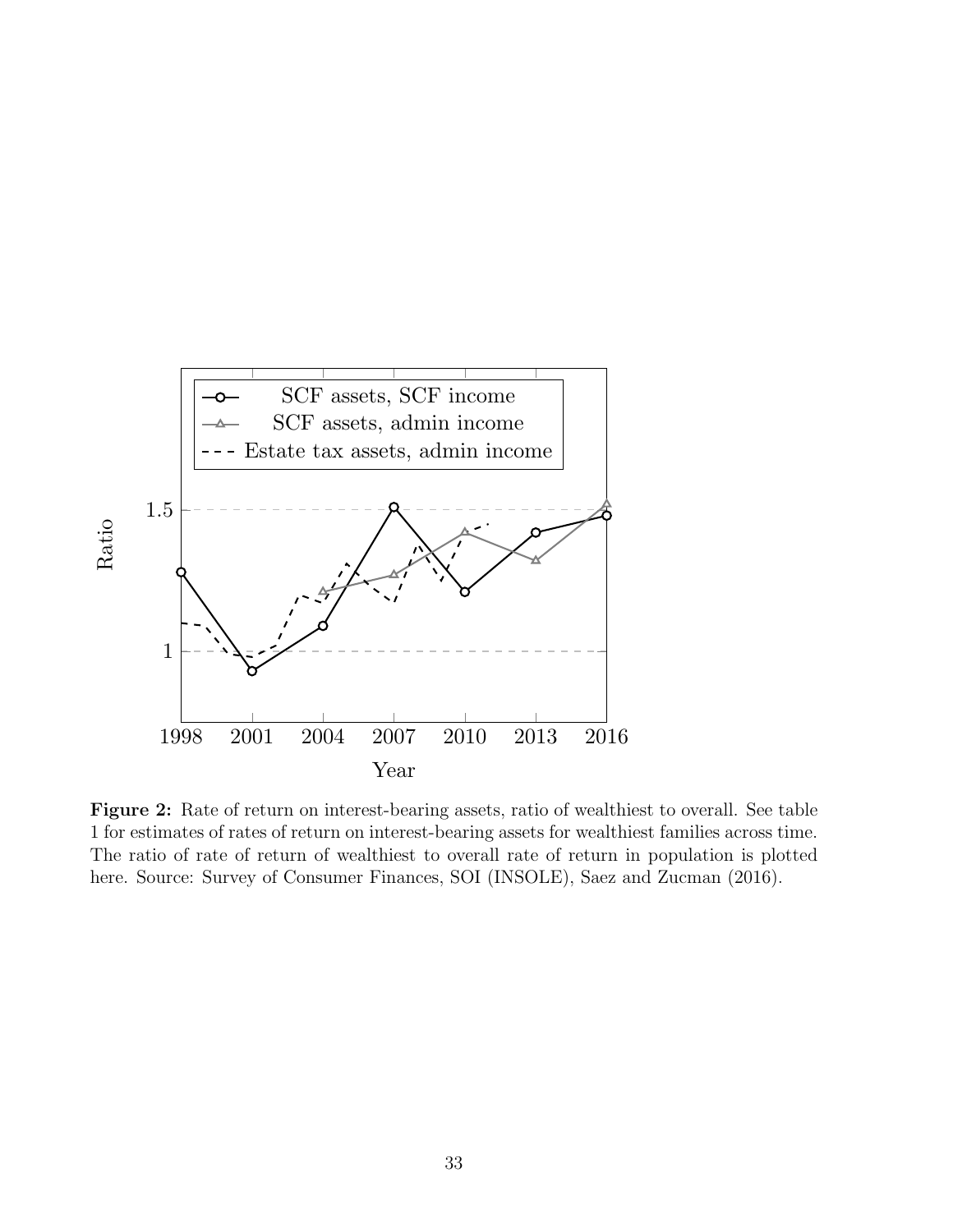

Figure 3: Wealth concentration using several alternate heterogeneous rates of return by wealth. Share of wealth held by top 1 percent of tax filing units, 2002 to 2012. Solid red line is wealth share estimates from baseline capitalization model in Saez and Zucman (2016) with homogeneous rates of return on all assets. All black lines and red dash-dotted line assume heterogeneous rate of return by wealth on interest-bearing assets. The red dash-dotted line assumes wealthy top 1 percent have return on interest assets equal to 10-year Treasury yield. Black dashed line assumes wealthy top 1 percent have rate of return on interest assets as in matched estate tax-income tax data (see Saez and Zucman, 2016). Black dotted line assumes wealthy top 1 percent have rate of return on interest assets as the wealthy top 1 pct. in SCF data. Black dash-dotted line assumes wealthy top 1 percent have rate of return on interest assets as the wealthy top 1 pct. in matched SCF-INSOLE data. Note: in years where SCF was not conducted, we use rate of return from nearest year. We also infer estate tax rate of return in 2012 from table 1 and figure 2. Source: Public Use File (SOI), Saez (2016) top-up of PUF data, and authors' calculations.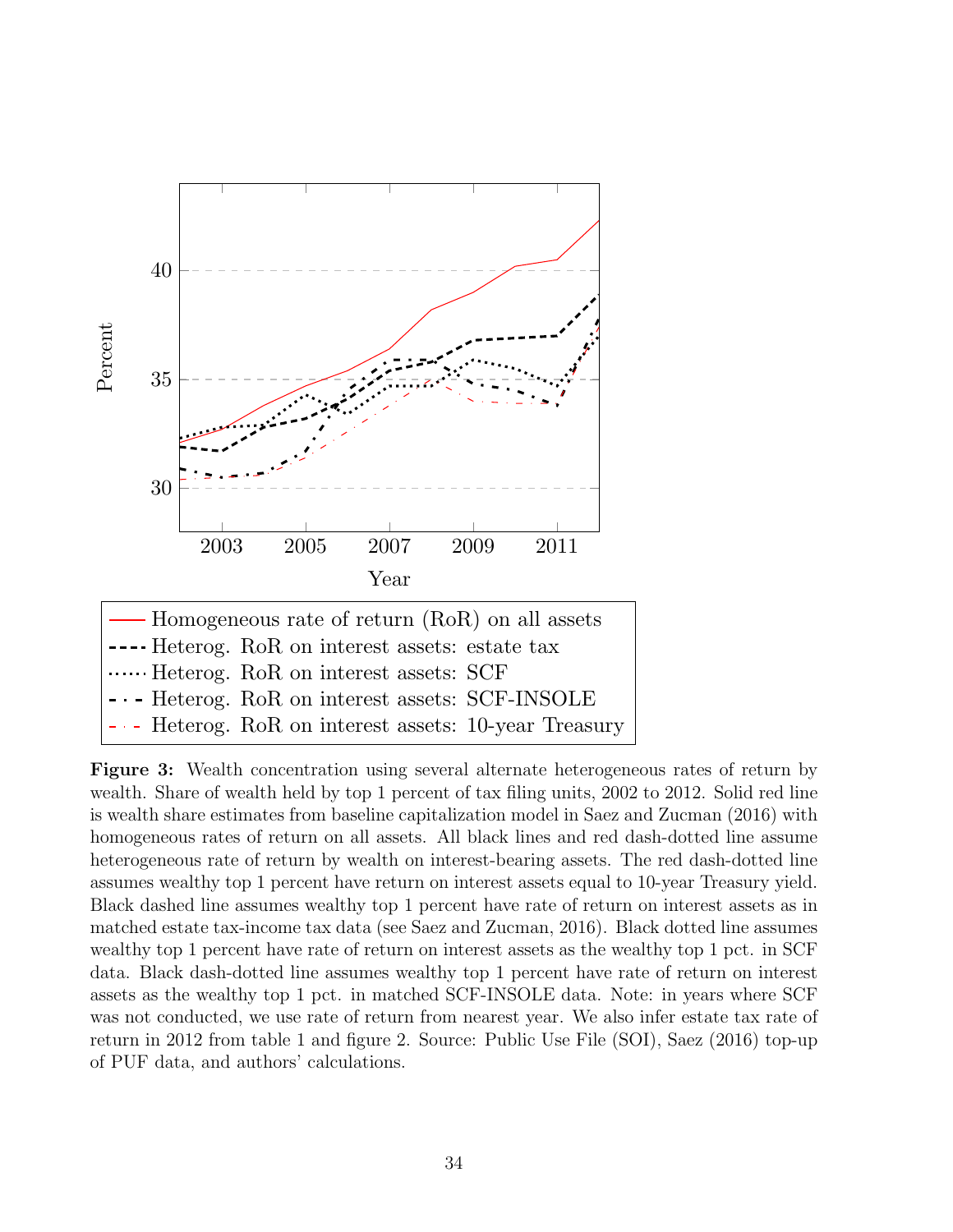

Figure 4: Wealth concentration in capitalized income tax model, by rate of return assumptions. Note: Share of wealth held by top 1 percent of tax filing units, 2002 to 2012. Solid red line is wealth share estimates from baseline capitalization model in Saez and Zucman (2016) with homogeneous rates of return on all assets. Dashed red line is top 1 pct. wealth share assuming heterogeneous rates of return on interest-bearing assets where the interest income of top 1 pct. of total *income* is capitalized with 10-year Treasury yield (as in Saez and Zucman, 2016). Lower two red lines (dashed and dotted) show top 1 pct. wealth share assuming heterogeneous rates of return on interest-bearing assets where the interest income of top 1 pct. of total wealth or interest income is capitalized with 10-year Treasury yield. In these lines, the top 1 pct. wealth share peaks in 2008. Source: Public Use File (SOI), Saez (2016) top-up of PUF data, and authors' calculations.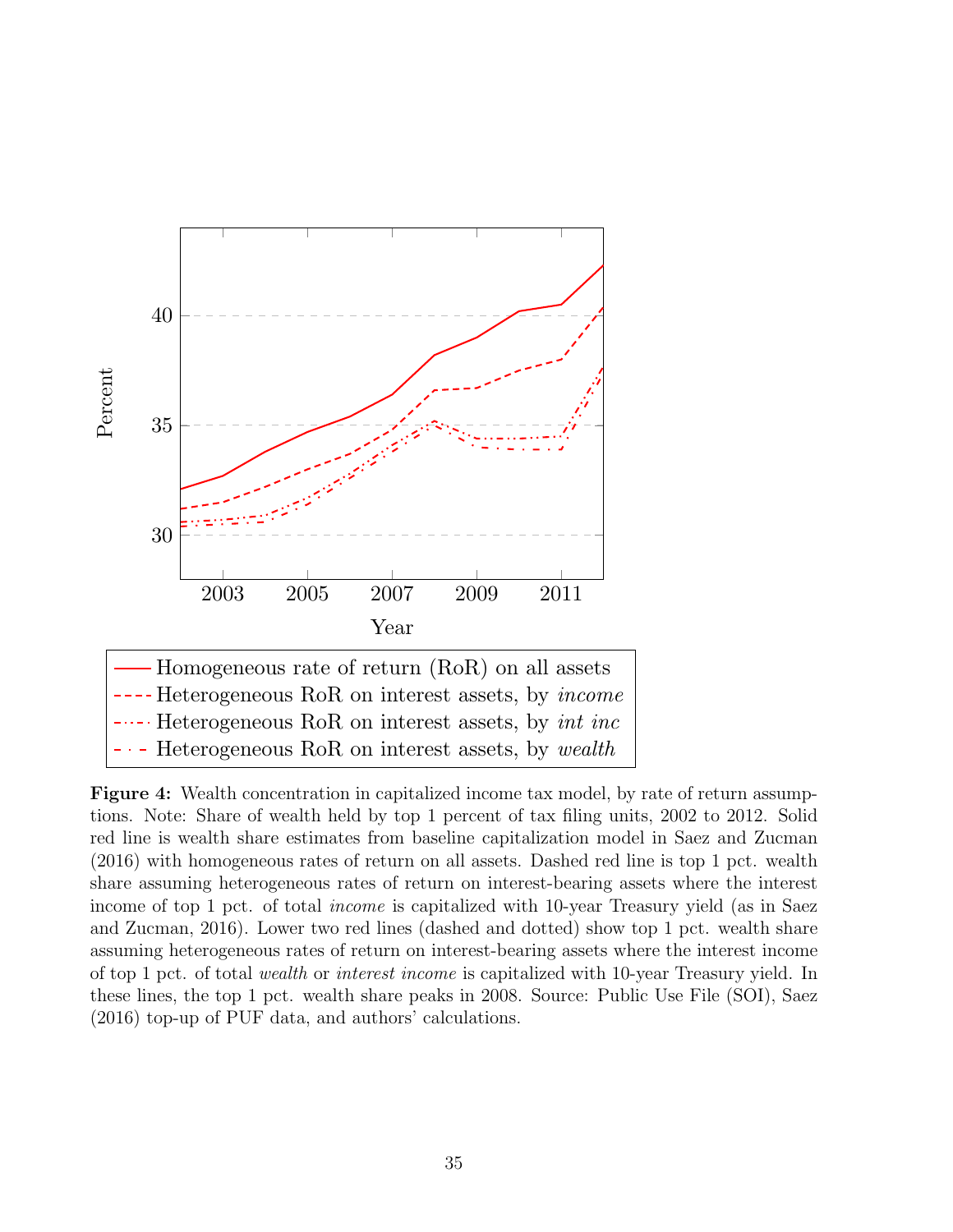

Figure 5: SCF wealth concentration estimates including Forbes wealth, tax units. The blue dashed line shows the share of wealth held by the top 1 percent of families in the SCF after an estimate of DB pension wealth is included. The blue dotted line shows the marginal increase in wealth concentration after Forbes 400 wealth is included. And the blue solid line is further augmented to "tax unit" form. This solid blue line, then, is the SCF wealth concentration estimate, augmented to include an estimate of household wealth derived from Defined Benefit (DB) pensions, an estimate of Forbes 400 wealth excluded from the SCF, and to include estimate of top 1 percent of tax units, as in income tax data. Source: Survey of Consumer Finances, authors' calculations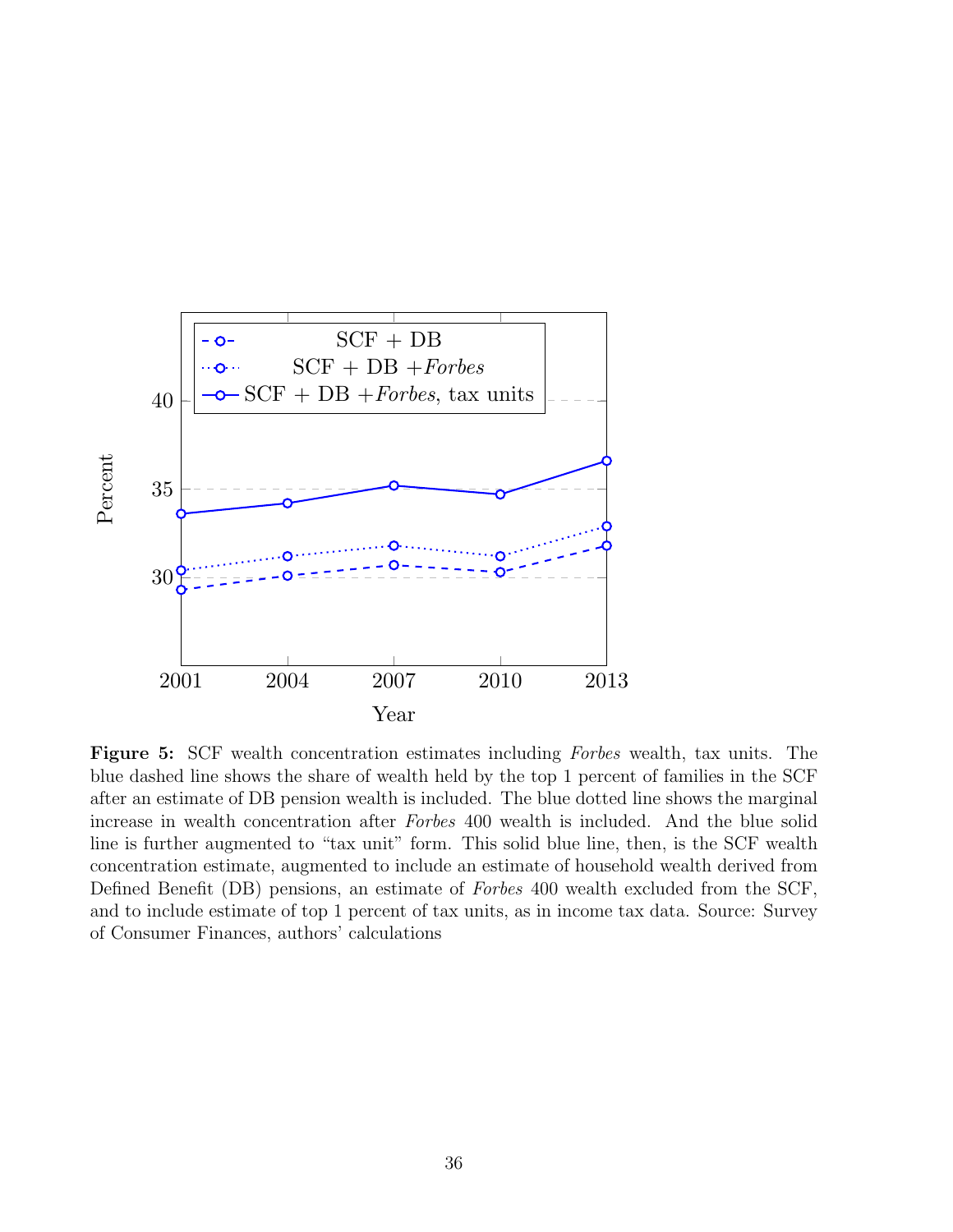

Figure 6: Wealth concentration in SCF data and capitalized income data. Red and black lines as in figure 3 and blue line as in figure 5. Blue line is SCF wealth concentration estimate, augmented to include an estimate of household wealth derived from Defined Benefit (DB) pensions, an estimate of Forbes 400 wealth excluded from the SCF, and to include estimate of top 1 percent of tax units, as in income tax data. Source: Survey of Consumer Finances, Public Use File (SOI), Saez (2016) top-up of PUF data, and authors' calculations.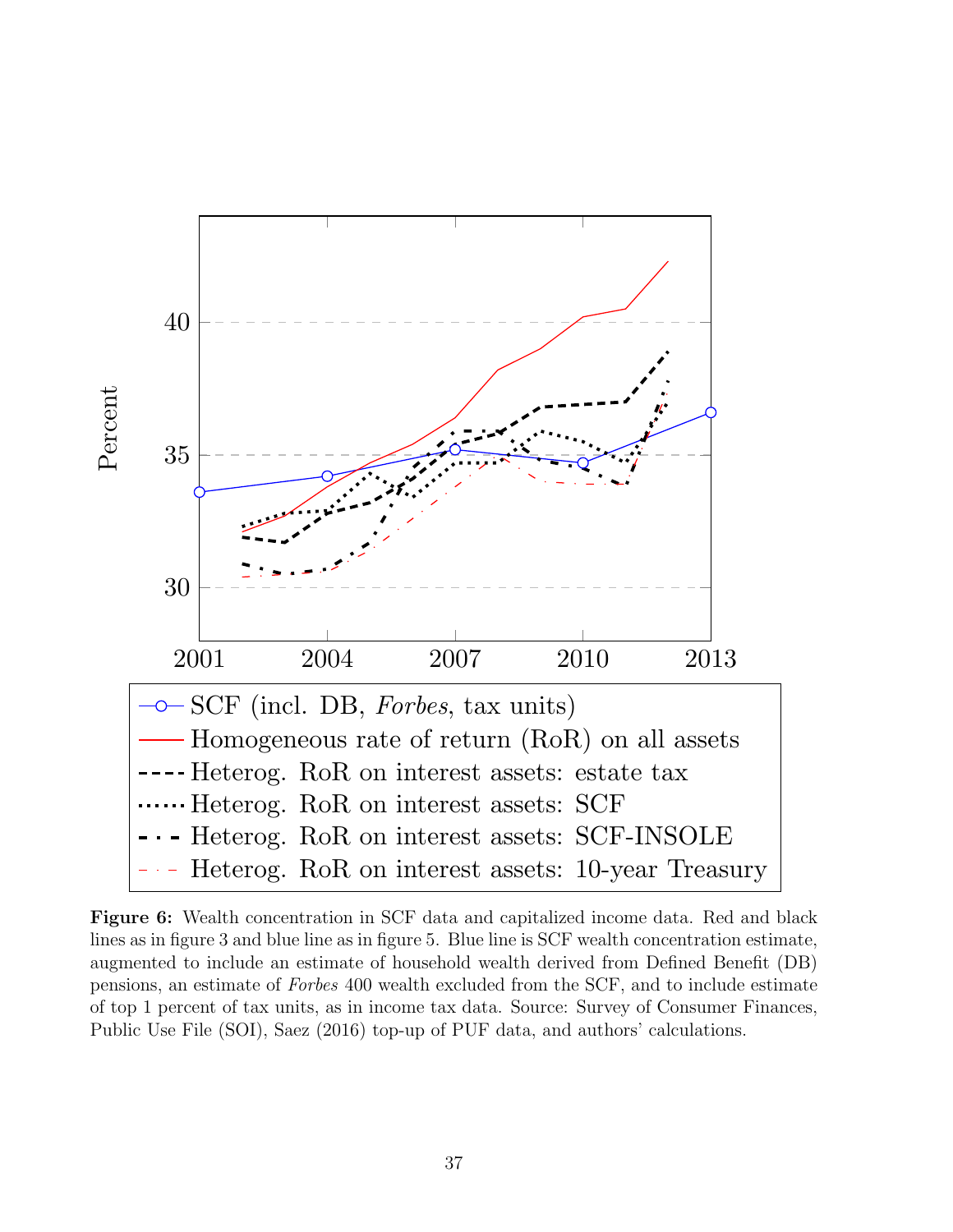

Figure 7: Wealth concentration in SCF data, capitalized income data, and estate tax data. Red, black, and blue lines as in figure 6. Brown line is top 1 percent wealth share derived from estate tax data (see Saez and Sucman, 2016, and Kopczuk and Saez, 2004). Source: Survey of Consumer Finances, Public Use File (SOI), Saez (2016) top-up of PUF data, Saez and Sucman (2016), and authors' calculations.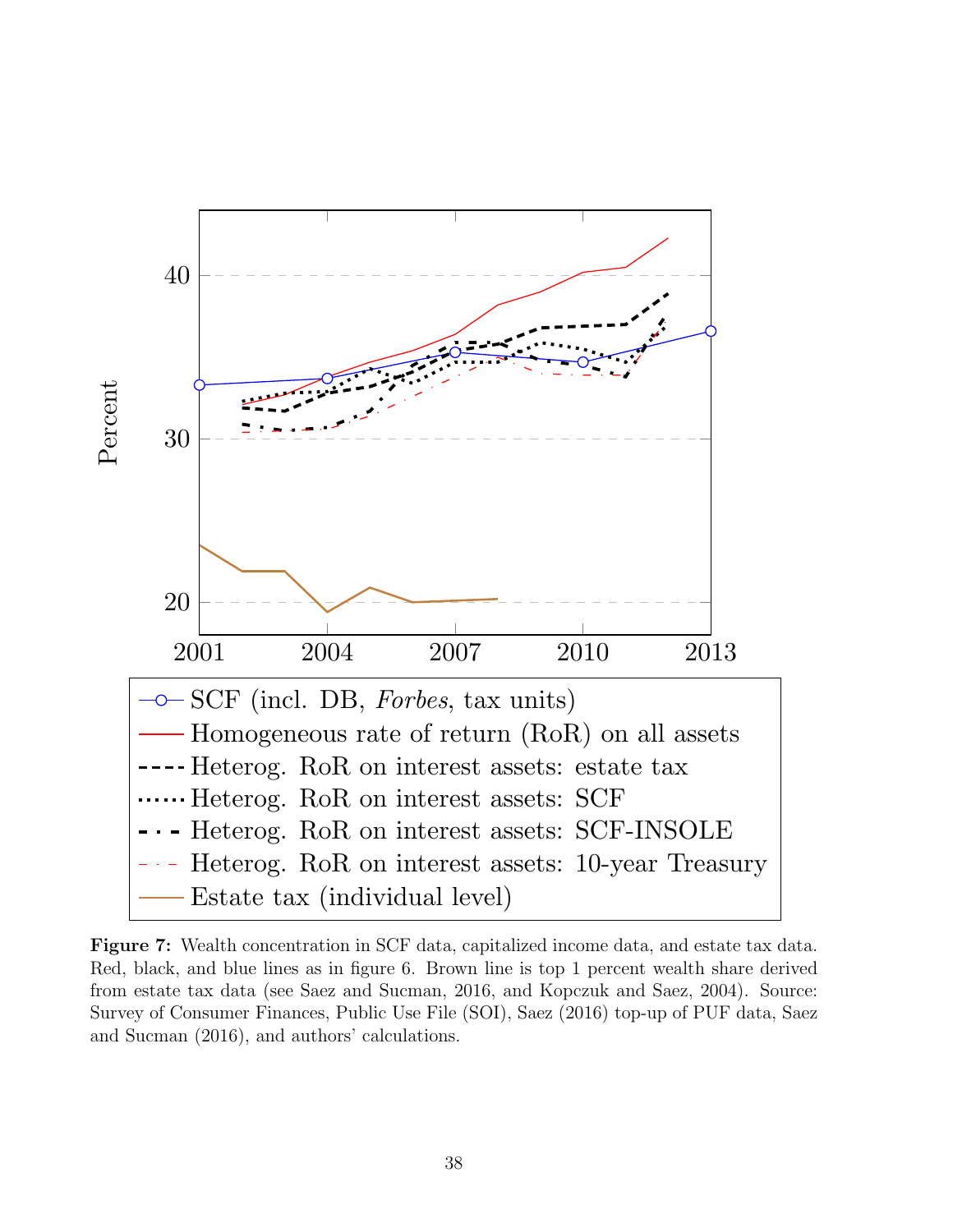

Variability in SCF, capitalized top 1 wealth shares

Figure 8: Range of estimates of wealth concentration: SCF and capitalized income tax data. The upper bound of the red area is the baseline capitalization estimate (from figures 4, 3, 6, 7). The blue shaded area is the 95% confidence interval from estimated sampling and non-sampling errors in SCF data. Source: Survey of Consumer Finances, Public Use File (SOI), Saez (2016) top-up of PUF data, and authors' calculations.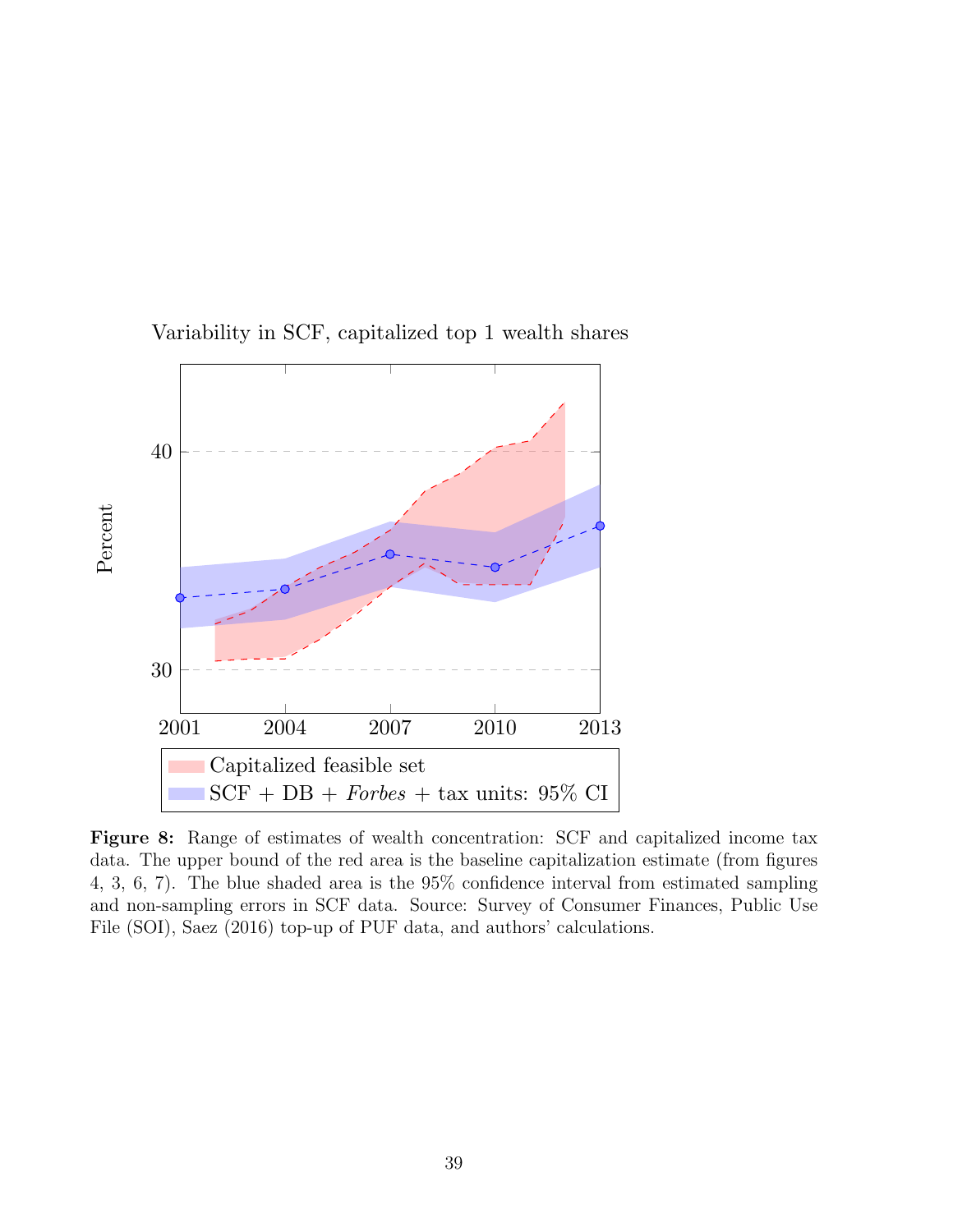

Variability in SCF, capitalized top 1 wealth shares

Figure 9: Range of estimates of wealth concentration: SCF and heterogeneous capitalized income tax data. Solid red line is the homogeneous rate of return estimate from figure 4 and traces out the upper bound on figure 8. For each year, the upper bound of the red area is the maximal heterogeneous rate of return wealth concentration estimate from figure 3 (and repeated in figures 6, and 7). The blue shaded area is the 95% confidence interval from estimated sampling and non-sampling errors in SCF data. Source: Survey of Consumer Finances, Public Use File (SOI), Saez (2016) top-up of PUF data, and authors' calculations.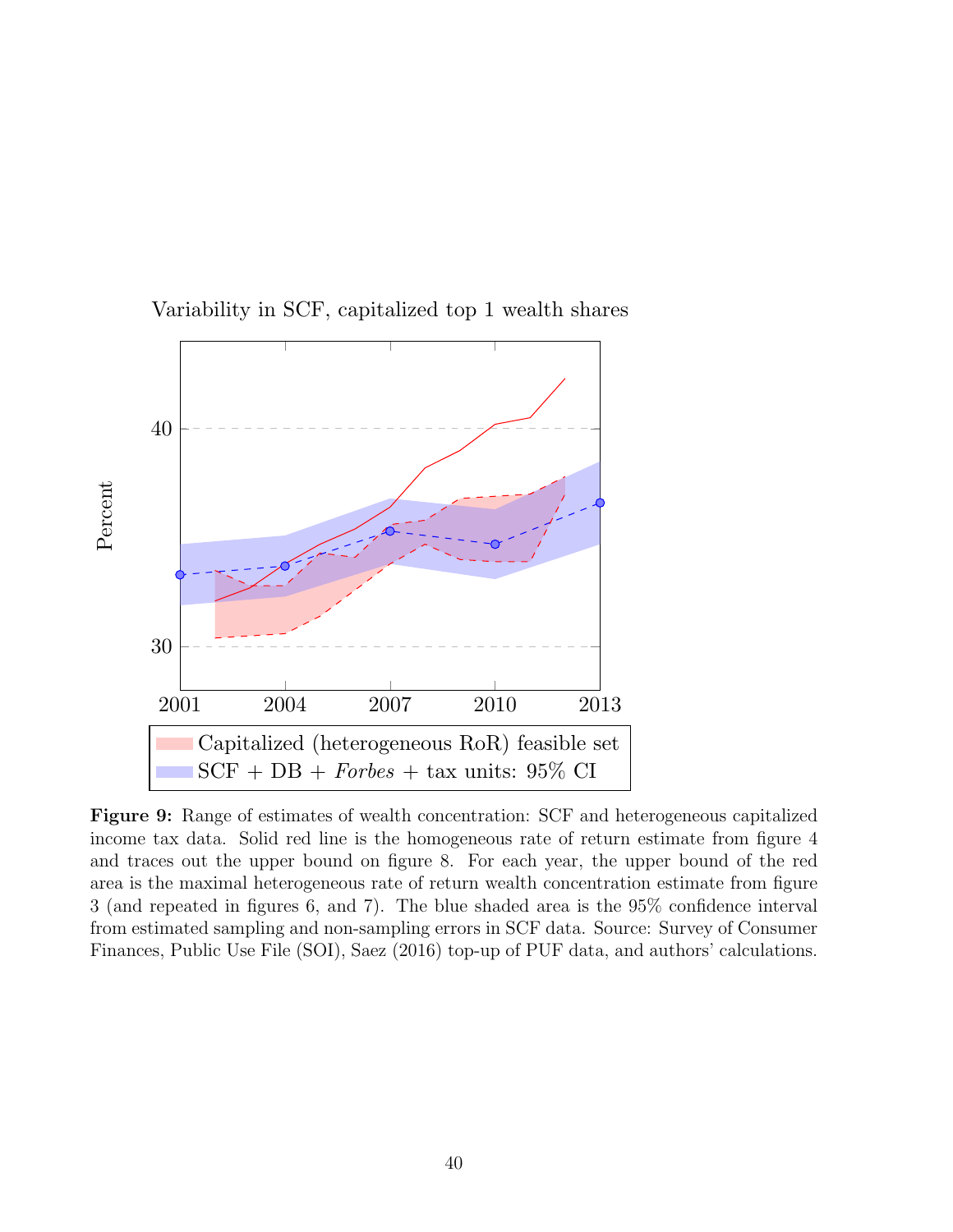# 7. Appendix A: wealth concentration in INSOLE data

The administrative income data used in the main results of the paper are the Public Use File (PUF) of the Individual and Sole Proprietor (INSOLE) data. The INSOLE data are a set of administrative records derived from income tax returns and describe the distribution of income and income sources, deductions, and taxes paid in a tax year (Statistics of Income, 2012a). While some INSOLE dataset are available to us, we can access only some years of data, and the INSOLE data available to us do not have all of the variables used in Saez and Zucman (2016). We use the PUF for the main results because we have a consistent time series of these data (2002-2012) and all of the variables used in Saez and Zucman (2016) are available in the PUF. Further, with the set of top-up data created by Saez (2016), our PUF data matches that in the INSOLE file.

However, the PUF time series end in 2012, a year with a spike in estimated wealth concentration from most capitalization models. It was advantageous to realize income in tax year 2012—before the scheduled 2013 tax increases on capital income—so the spike in wealth concentration estimated from income tax data is not unexpected.

In this appendix we use the INSOLE data available to us to demonstrate several things. First, because our INSOLE data extend through 2013, we can show that wealth concentration in 2013 is approximately at 2011 levels (not the 2012 spike) for the heterogeneous return models. Second, we demonstrate that the results in figure 6—which are based on PUF data, topped-up to match the INSOLE—are broadly consistent with INSOLE data.

Third, though our INSOLE data are only available in scattered years, they are *panel* datasets so we can estimate how much permanent income matters to the wealth estimates capitalized from income. The estimates are not very different from those using annual income.<sup>49</sup>

 $^{49}$ In terms of *income* concentration, though, using permanent income matters quite a bit in terms of levels (Thompson, Parisi, and Bricker, 2018).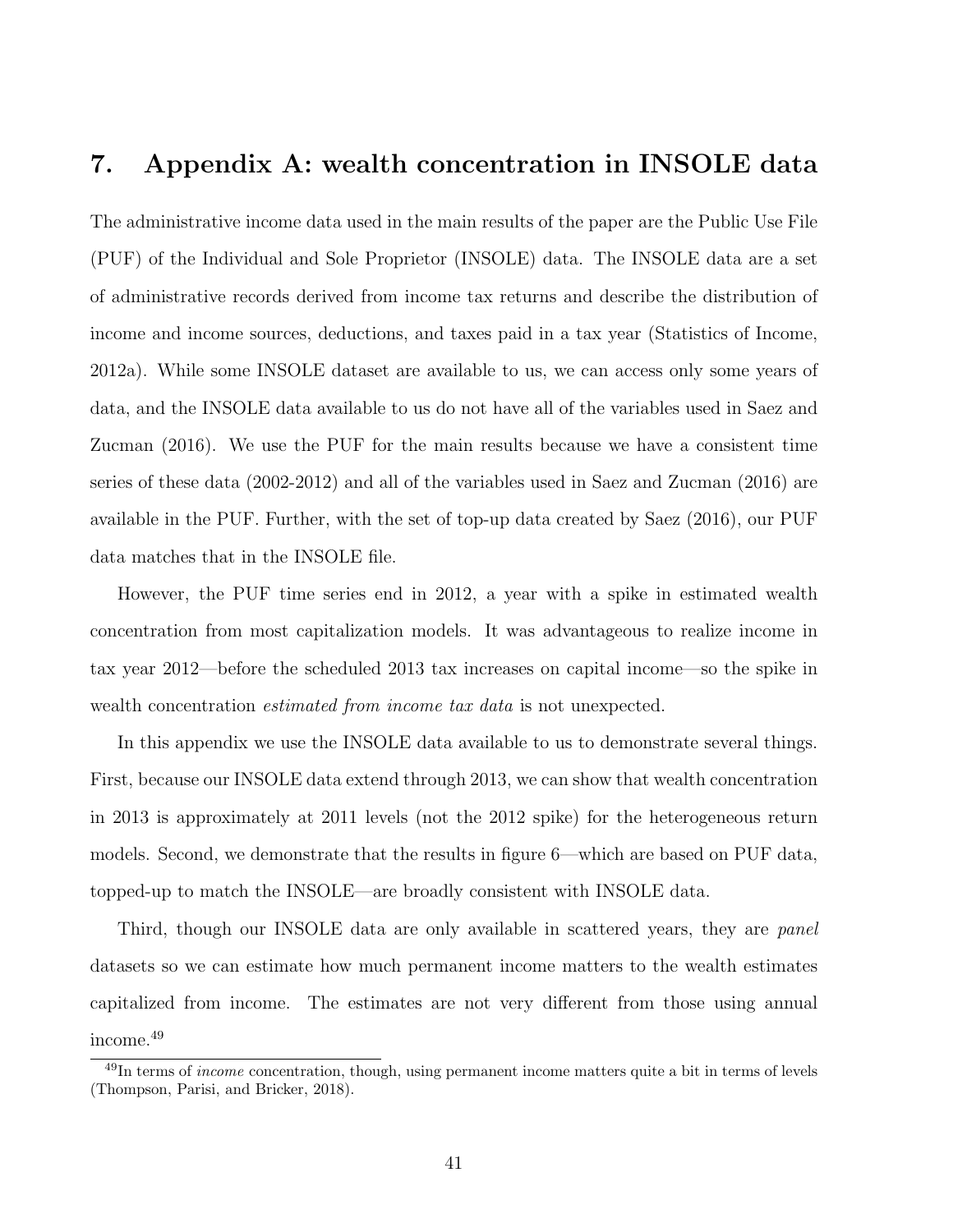#### 7.1 Estimates from annual INSOLE income data

The INSOLE data from the years 2005, 2008, 2011, and 2013 are available to us as the sampling frame for the SCF (Bricker, Henriques, and Moore, 2017). In addition, we have a 2-year panel of income preceding the INSOLE year for nearly all INSOLE filers. These data, though, come with a cost relative to the PUF data used in our main results. The INSOLE data available to us come with less detail than the PUF data, especially in business income. For example, in the main results we separate out S-corp income from partnership income, and can identify profits or losses from both. In our data, we have a summary measure of the net income from S-corps and partnerships. In this section, then, we capitalize the income available to us in the same manner as is reported in figure 6, for example, but with less income detail.<sup>50</sup> The details about financial income, though, is unchanged.

Figure 10 shows the estimated wealth concentration under homogeneous rate of return assumption (dashed red line) and homogeneous returns on interest-bearing assets (by estate tax, SCF, SCF-INSOLE, and 10-year Treasury rates of return for top 1 percent by wealth). Wealth concentration estimated with homogeneous return assumption increases slightly from 2011 to 2013, while growth in concentration estimated with heterogeneous rates of return show no growth between 2011 to 2013.

The spread between the homogeneous and heterogeneous return estimates are even wider in 2013 than in 2011 in figure 10, which is a function of the widening spread between the homogeneous rate of return and the alternate rates. The rate of return on interest-bearing assets in 2013 in the homogeneous return model is about 0.85%. For comparison, the 10-year Treasury yield is about 3 times that large in 2013, and the SCF and SCF-INSOLE based rates of return are about 2 and 2.5 times that large. In 2011, though, the spreads between the homogeneous return and the alternate rates of return are a bit smaller.

We can also use the 2012 income from the 2013 INSOLE income panel (that is used to

 $50$ Thus, unlike the main results we will not be able to fully replicate the Saez and Zucman (2016) baseline results.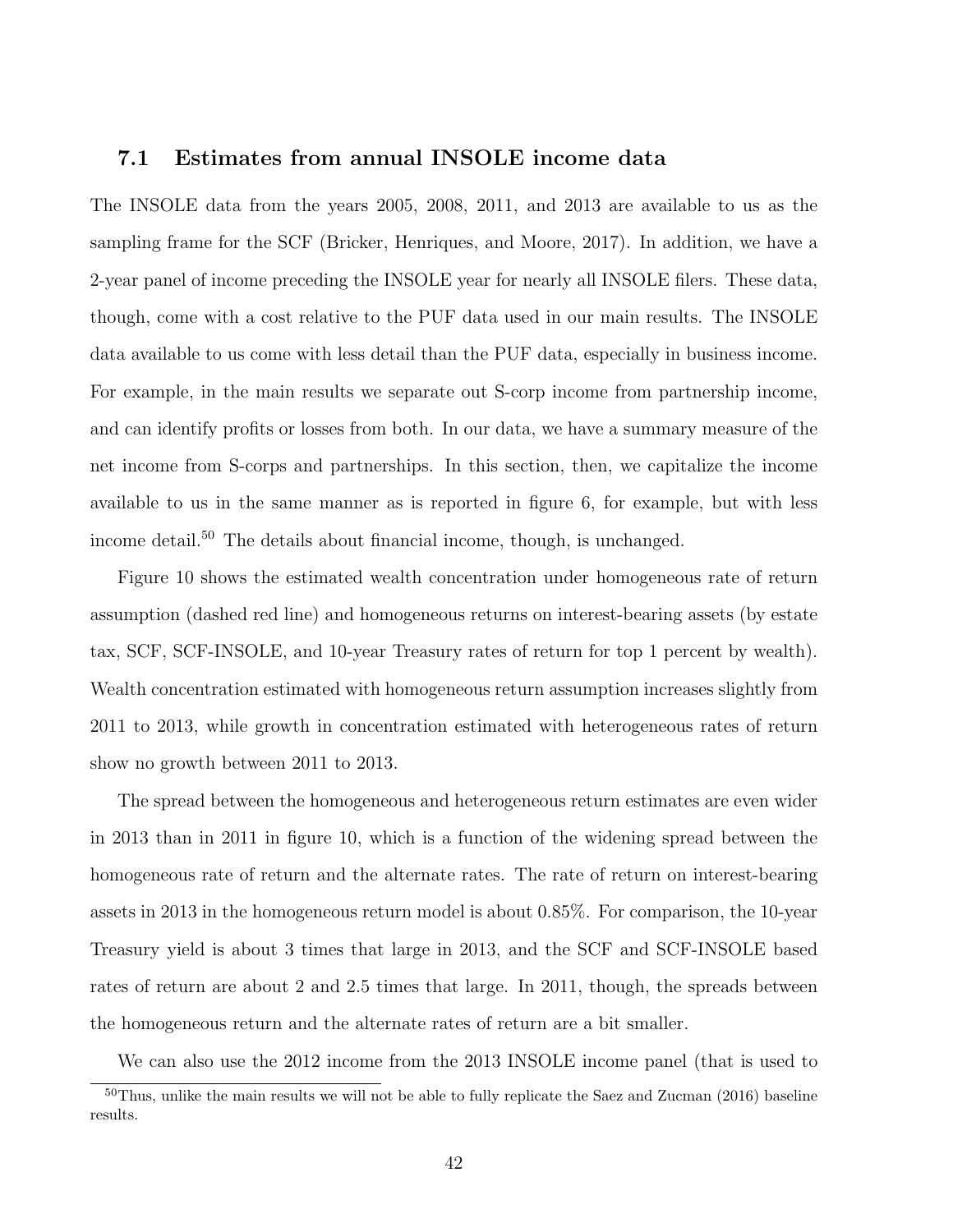

Figure 10: Share of wealth held by top 1 percent: SCF and capitalization model with INSOLE income data. Using 2005, 2008, 2011, and 2013 INSOLE data to replicate figure 6. Source: INSOLE, Statistics of Income, authors' calculations.

sample to SCF) and confirm that these data show a spike in 2012 for both the homogeneous and heterogeneous rate of return models, as in figure 6 (figure 11). The 2012 spike seems to be temporary, though, as wealth concentration in 2013 is approximately the same as the 2011 concentration estimates (figure 10). The fact that the 2012 income used here is a panel of the 2013 INSOLE filers should bias us toward finding no spike, as there is no guarantee that the set of filers based on 2013 income would have actually realized a lot of income in 2012.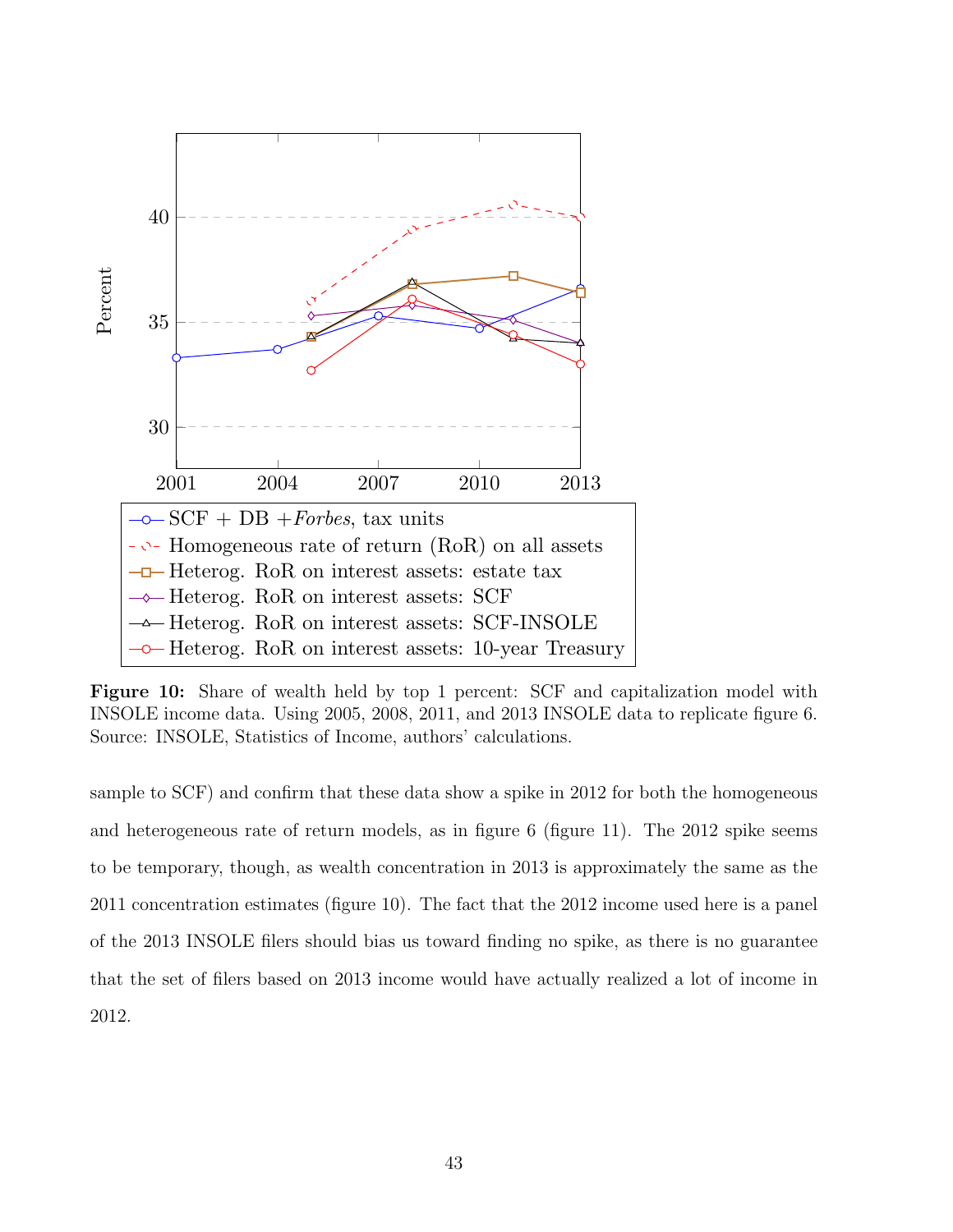

Figure 11: Share of wealth held by top 1 percent: SCF and capitalization model with INSOLE income data. As in figure 10, using 2005, 2008, 2011, and 2013 INSOLE data to replicate figure 6. In addition, in this figure we use the 2012 panel income from the 2013 INSOLE filers to investigate spike in 2012 estimates in 10-year Treasury and SCF from figure 6. This spike is seen here for both, but concentration estimates for both 10-year Treasury and SCF-based heterogeneous models fall back to 2011 levels in 2013. Source: INSOLE, Statistics of Income, authors' calculations.

#### 7.2 Estimates from permanent income

For the years in which we have INSOLE data, we also have two years of panel data that we use to construct a proxy for permanent income–the mean of three years of income, by income type. Figure 12 shows the estimates of wealth concentration using annual income and the range of values allowed when using permanent income. Wealth concnetration estimates can change by 1 to 2 percentage points per year when using permanent versus annual income,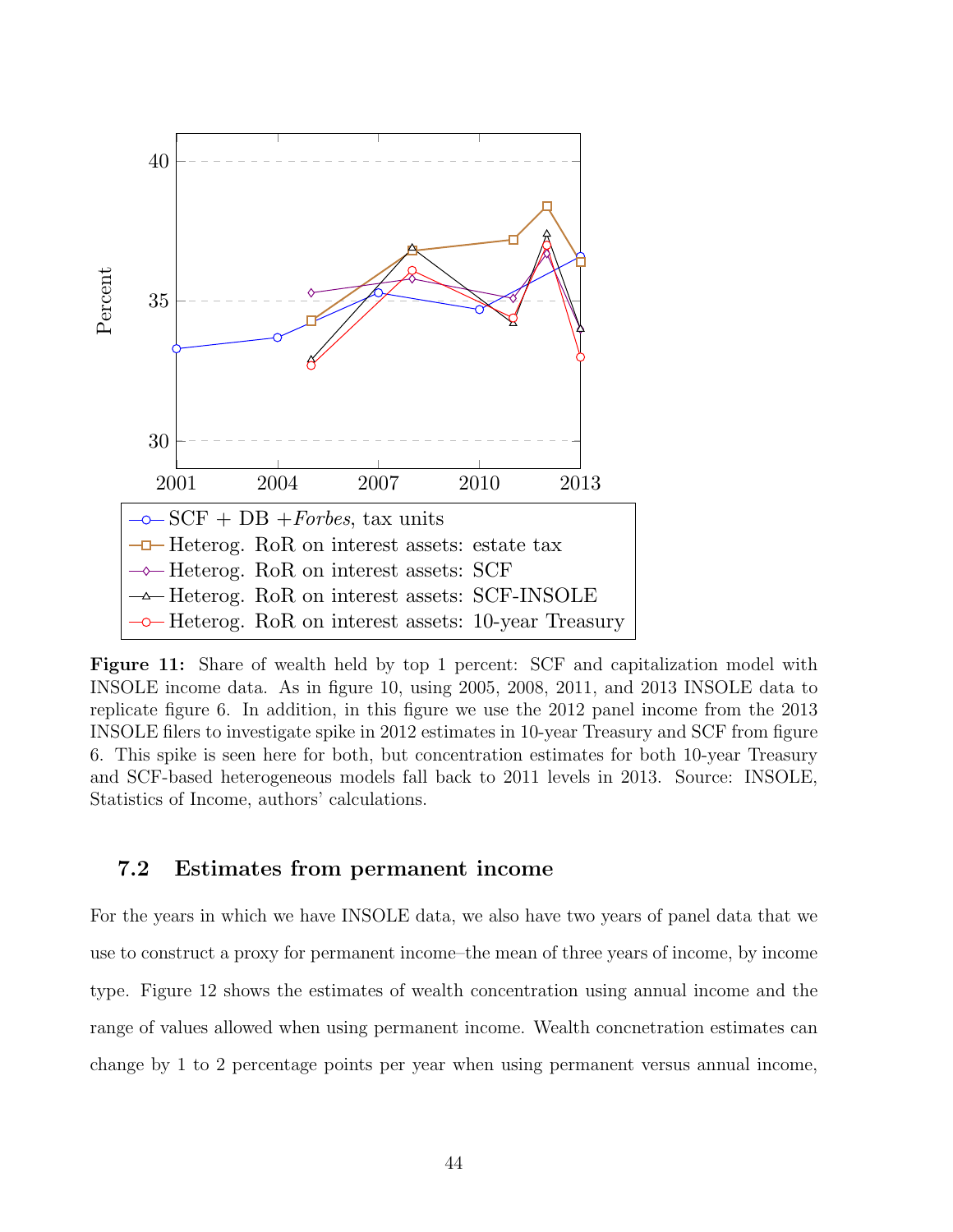but the trends are generally the same.<sup>51</sup>



Figure 12: Range of wealth concentration estimates when using permanent income and annual income. Using 2005, 2008, 2011, and 2013 INSOLE data as in figure 10. Range of estimates defined by estimates using permanent nd annual income. Only heterogeneous models with 10-year Treasury and estate tax rates of return for top 1% are shown for space. Source: INSOLE, Statistics of Income, authors' calculations.

7.2.1 Time series properties of income The estimates shown in figure 12 are not very different from those in figure 10, but which household income should be used in these capitalized wealth predictions: annual or permanent? If we model current income of family i in year t  $(y_{it})$  as a function of observables  $(z_{it})$  and an unexplained stochastic term  $(u_{it})$ then  $y_{it} = \beta z_{it} + u_{it}$ . The unexplained term is often modeled as the sum of a persistent component  $(p_{it})$  and a transitory innovation  $(e_{it})$  to income:  $u_{it} = p_{it} + e_{it}$ . The transitory innovation has the form  $e_{it} = \varepsilon_{it} + \delta_1 \varepsilon_{it-1} + \delta_2 \varepsilon_{it-2} + \dots$  and the persistent component has the form  $p_{it} = \rho_1 p_{it-1} + \mu_{it}$ , where  $\mu_{it}$  is a white noise error term.

If  $\rho_1=1$  then the stochastic term of income is said to have a unit root (or to follow

<sup>51</sup> .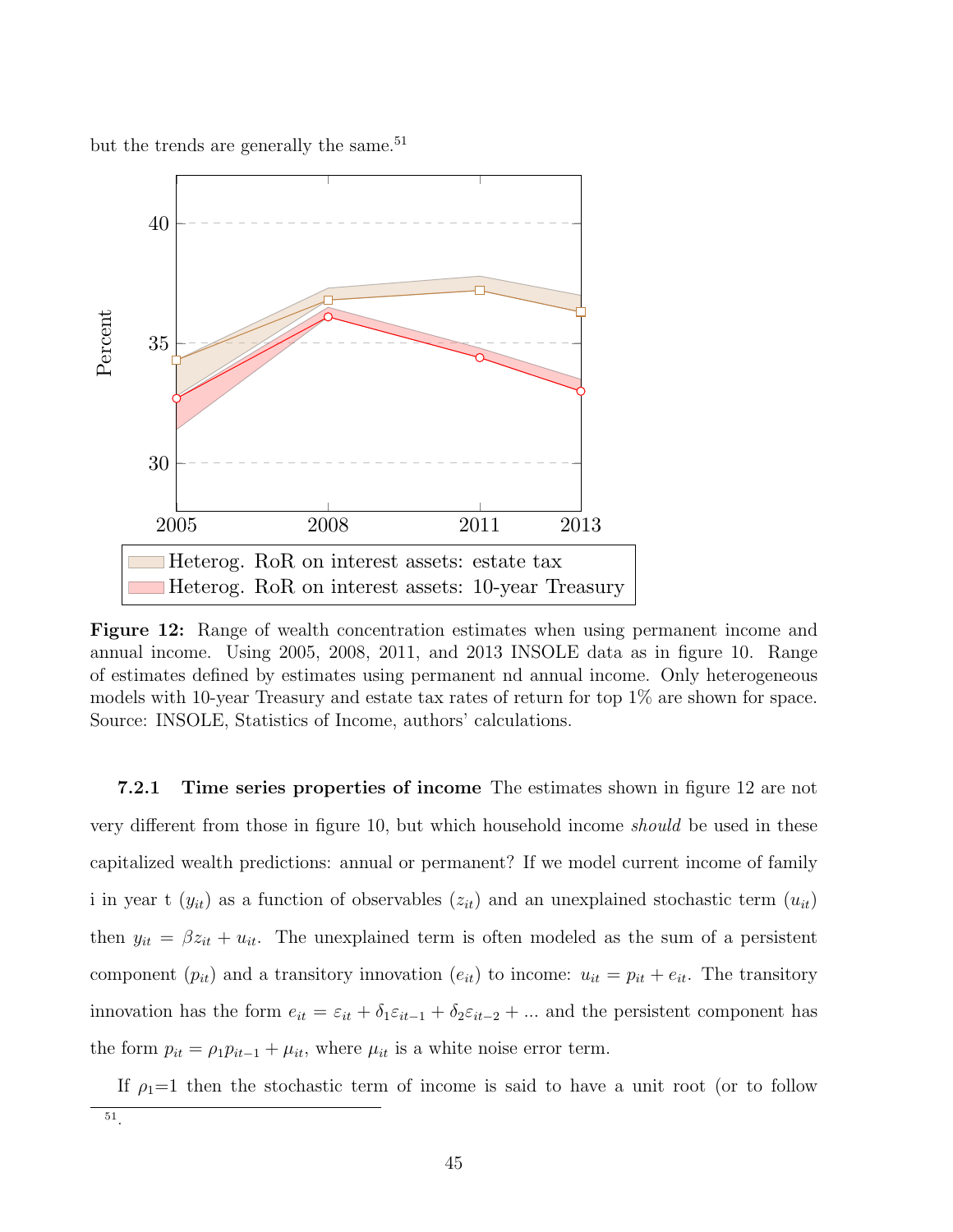a random walk) and changes to income over time are governed by white noise  $(\mu_{it})$  and transitory changes from the lagged values of  $\varepsilon_{it}$ . If the correlation between current transitory innovations to income and past transitory innovations (the  $\delta$  terms) dies out quickly then income can be described as having a unit root with a low order moving average (MA) component. Income changes are often modeled as a random walk with a low order MA component (Meghir and Pistaferri, 2004), and empirical support for this model with MA(2) has been found (Abowd and Card, 1989, MaCurdy, 1982).

If income follows a random walk then the most current set of income data are the most valuable, as these income contain all the information needed to predict future income. In this case, averaging multiple years of income would not help in our wealth estimation, and moving the sampling data back in time would also cost us a lot. However, more recent estimates of the time series properties of income indicate that  $\rho_1 < 1$ , meaning that income does not follow a random walk (Baker, 1997; DeBacker, Panousi, Ramnath, and Vidangos, 2013; Altonji, Smith and Vidangos, 2014).

Long time series of income are needed to tease out these time series properties: with 10 years of data, earnings follow a random walk (Abowd and Card, 1989, MaCurdy, 1982) but with 20 years of earnings data on the same people a random walk is not found (Baker, 1997). Our 4-year panel is likely not able to identify these time series properties. But DeBacker, et al. (2013) use a 23 year time series of SOI household income and find estimates of  $\rho_1 < 1$ , indicating a lack of random walk in household income.

## 8. Appendix B: Pareto estimates

When empirical information on a distribution is sparse or otherwise flawed, knowledge of the functional form can contribute to the measurement of the distribution. In the case of wealth, its distribution has long been modeled as a type of power law distribution called a Pareto distribution (Pareto, 1893). In the Pareto distribution, above a minimum point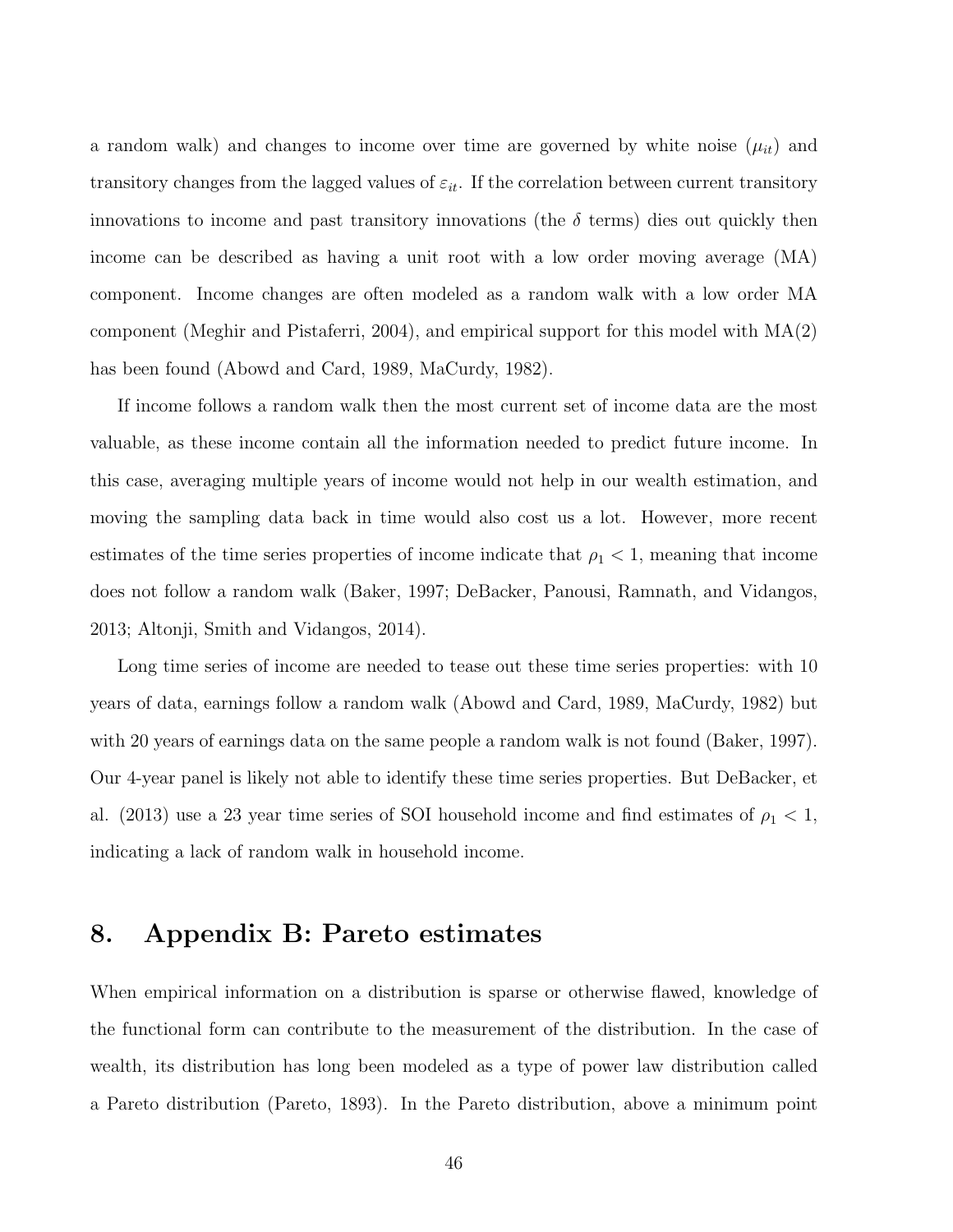$x_{min}$  the distribution follows the form  $(x_{min}/x)^{\alpha}$ .<sup>52</sup> We investigate the application of the Pareto distribution to improve wealth concentration estimates using SCF data and find that it reduces estimate precision without evidence of improved accuracy.

In the economics literature, income and wealth distributions are often assumed to be a mixture of a Pareto distribution—at the top of their distributions—and a lognormal in the lower part of the distribution (Gabaix, 2009, Atkinson 1978, 2005, Piketty, 2002, Benhabib and Moll, 2013, Klass et al 2009). Building on this idea, recent research has applied the Pareto distribution to household survey data, assuming that the survey can collect income and wealth data up to the point  $x_{min}$ , and assuming a Pareto distribution above  $x_{min}$ . Most notably, this has been applied to wealth data from the Household Finance and Consumption Survey (HFCS), a survey of families in European countries (Vermuelen, 2015, Dalitz, 2016, Bach et al 2015, Eckerstorfer et al 2016).

In the simplest case, the Pareto distribution would just fill in the wealth held by families necessarily omitted from a household survey—the Forbes 400, in the case of the SCF (see section 2). As described in these papers, though, the maximum value of wealth collected in HFCS data often falls short of the minimal wealth in so-called "rich lists"—family wealth data from sources like the Forbes 400, or Manager magazin in Germany. In most countries, the gap between the survey data and rich list data is large (Vermeulen 2015). In these cases, the Pareto distribution will also have to fill in these gaps.

On the other hand, the SCF shows no such gaps; indeed, even though members of the Forbes 400 are excluded from the SCF, there is overlap between the richest survey respondents and the poorest Forbes members, even in the public SCF data (figure 13).<sup>53</sup> Thus, the SCF is an example of the simplest case, whereby the Pareto distribution fills in the missing wealth held by families necessarily omitted (the Forbes 400).

<sup>&</sup>lt;sup>52</sup>This is the functional form of  $1 - F(x)$  for values above  $x_{min}$ , and the pdf is  $p(x) = x^{-\alpha}$ .

<sup>&</sup>lt;sup>53</sup>The SCF is the only wealth survey in Vermeulen (2015) with this overlap, though the Spanish and French HFCS surveys have a large number of wealthy families. Both of these surveys use similar oversampling techniques as the SCF. The publicly-available version of the SCF goes through a disclosure review where high- and low-end estimates are imputed.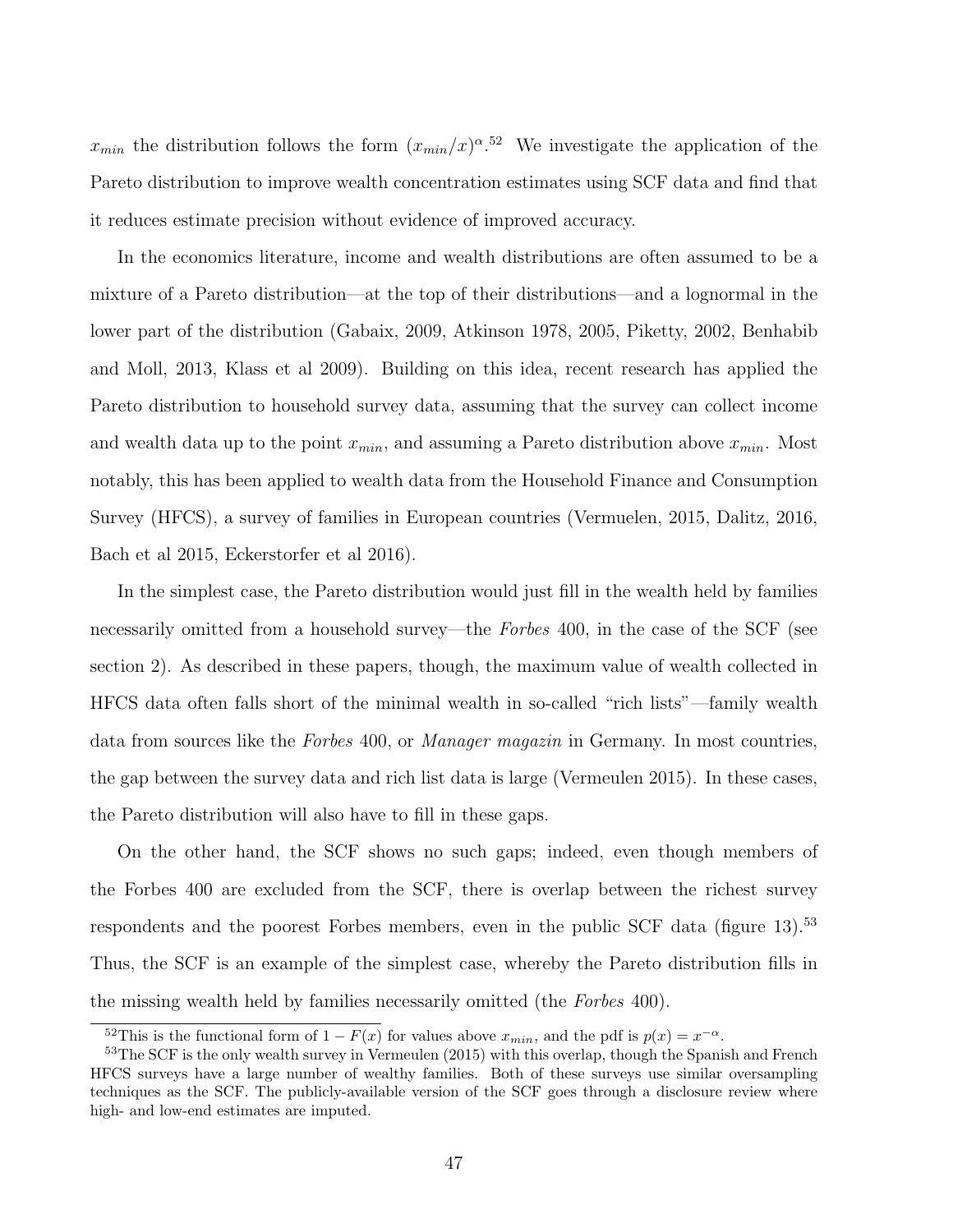

Figure 13: Top tail of public SCF and Forbes wealth data. Source: Vermeulen (2015)

via maximum likelihood:  $\hat{\alpha_{ml}} = \left[\sum_{w_i=w_{min}}^{w_{max}} n(w_i)/N(w_{min}) * ln(w_i/w_{min})\right]^{-1}$  with standard Modeling the mising wealth  $(x)$  with a Pareto and a known  $x_{min}$  involves estimating only the  $\alpha$  parameter in the distribution function  $(x_{min}/x)^{\alpha}$ . The  $\alpha$  parameter can be estimated error  $\hat{\alpha_{ml}} * 1/[N(w_{min})^{-0.5}]$  (Gabaix 2009).

The estimates of  $\alpha$  are shown in table 2 (below) along with the new estimated top 1 percent wealth share and the percentage point increase in top 1 shares when we do that. The increase in estimated concentration—around 1.5 percentage points each year—is similar to (but slightly larger than) the re-weighting method described in section 2 and shown in figure  $5.54$  Here we use the SCF data up to the maximal SCF value; hence,  $x_{min}$  is suppressed in the table for disclosure reasons, but we can note that in each year in the table, the maximal SCF wealth value lies above the minimal *Forbes* value. The standard error around the percentage

<sup>54</sup>Note that the excercise shown here is on the top 1% wealth share implied from the SCF bulletin data (excluding DB pension estimates), while that in figure 5 uses the SCF bulletin data including the DB pension estimate. The levels are different, but the change in top share estimates after incorporating Forbes wealth is similar.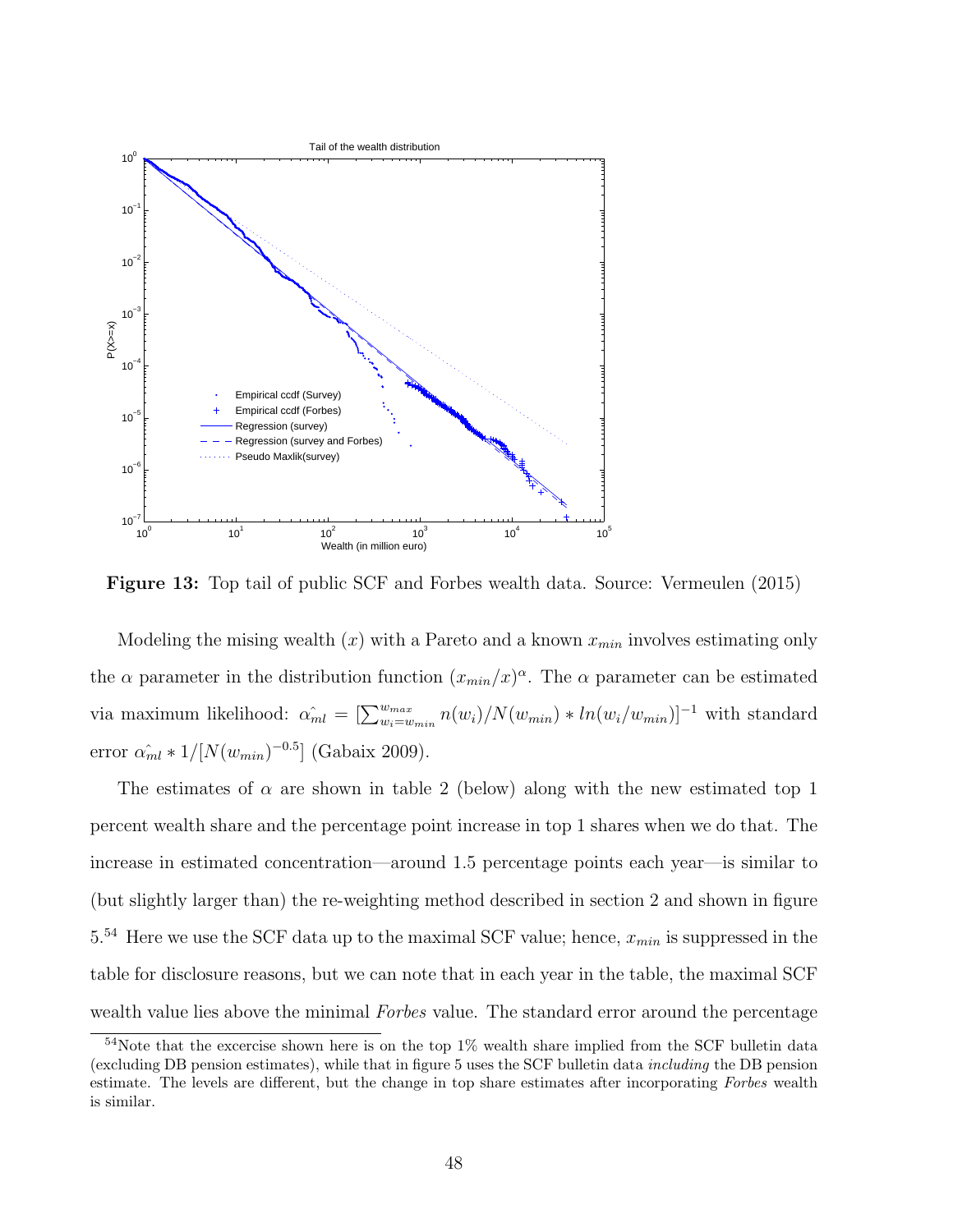| Year | $\hat{\alpha}$ | $[95 \text{ pct. CI}]$ | $x_{min}$ |      | $SCF$ bull. $SCF$ bull. $+$ Rich list |
|------|----------------|------------------------|-----------|------|---------------------------------------|
| 2001 | 1.30           | [1.25, 1.36]           | xxxb      | 32.6 | 33.9                                  |
| 2004 | 1.34           | [1.26, 1.41]           | xxxb      | 33.4 | 34.6                                  |
| 2007 | 1.49           | [1.42, 1.55]           | xxxb      | 33.8 | 35.3                                  |
| 2010 | 1.39           | [1.34, 1.45]           | xxxb      | 34.5 | 35.8                                  |
| 2013 | 1.32           | [1.27, 1.37]           | xxxb      | 36.3 | 38.2                                  |

point increase in top share (last column) is fairly small (not shown).

**Table 2:**  $SCF + Rich$  list top shares 1998-2013

However, the above excercise assumes that  $x_{min}$  is known. In the papers linking survey data and Pareto distributions (Vermuelen, 2015; Dalitz, 2016; Bach et al., 2015; Eckerstorfer et al., 2016), it is assumed that  $x_{min}$  is unknown. Typically, these papers either select several possible points for  $x_{min}$  (Vermeulen, 2015) and calculate top wealth shares based on the several resulting  $\hat{\alpha}$ , or apply a van der Wijk test, whereby  $x_{min}$  is estimated as the lowest value x beyond which the ratio of  $\bar{x}/x$  is constant (Dalitz, 2016; Bach et al., 2015). A confidence interval could be inferred based on the range of concentration estiamtes from varying the  $x_{min}$ .

Clauset, Shalizi, and Newman (2009), though, propose a formal method that estimates  $x_{min}$  and bootstraps the sample to estimating a confidence interval of topshare estimates, resampling the dataset 999 times. The share of wealth held by the top 1% under this estiamtion is shown in the third column of table 3. The increase in top share estimates are generally comparable to those reported in figure 5—after re-weighting—and in table 3 after picking  $x_{min}$ <sup>55</sup>. The upper and lower bounds of the 95% confidence interval from this approach is presented in table 3. The wide range of potential top share estimates highlight the reduction in precision of topshare estimates when implementing Pareto interpolation.

<sup>&</sup>lt;sup>55</sup>Note that the excercise shown here is on the top 1% wealth share implied from the SCF bulletin data (excluding DB pension estimates), while that in figure 5 uses the SCF bulletin data including the DB pension estimate. The levels are different, but the change in top share estimates after incorporating Forbes wealth is similar.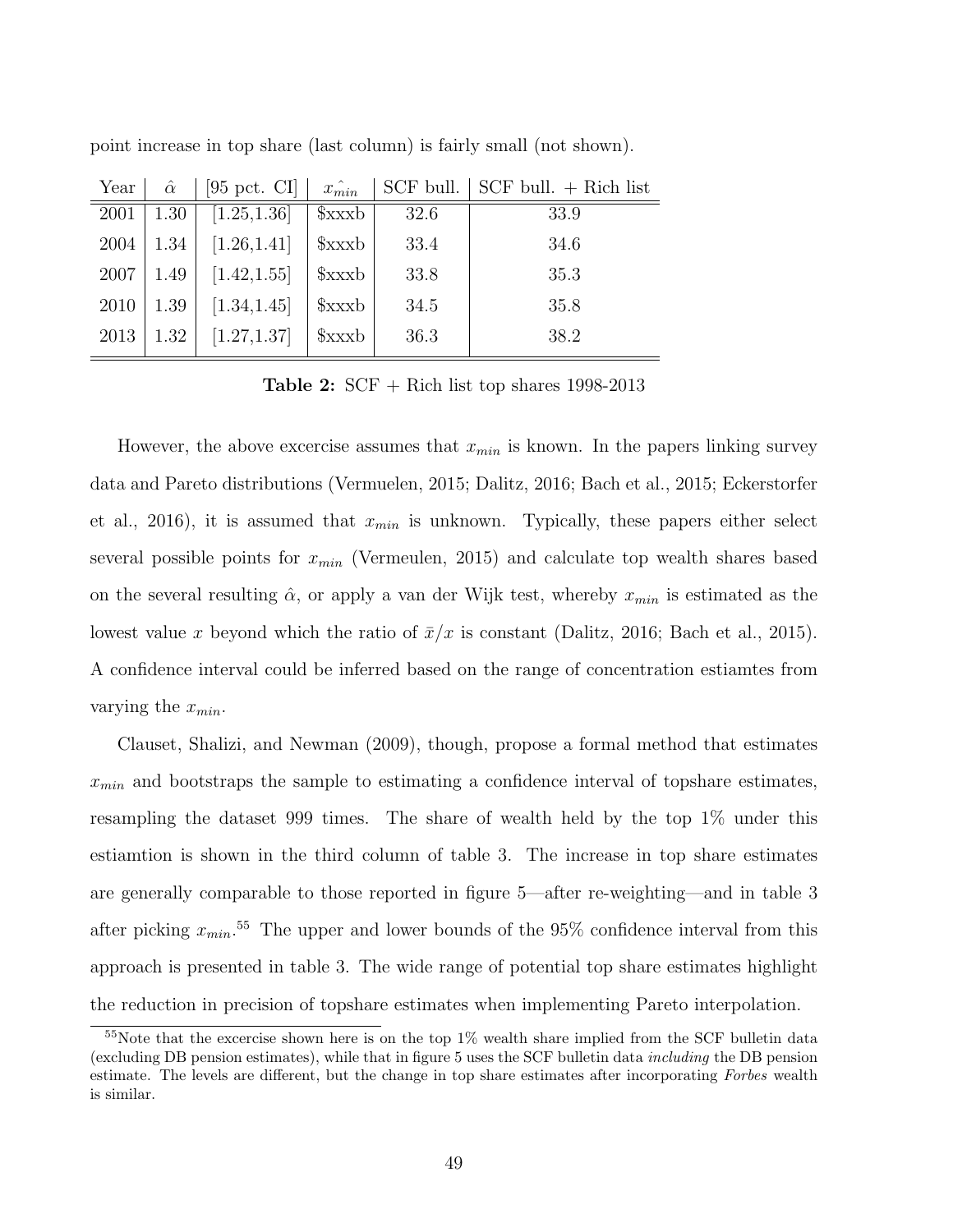| $\sim$ $\sim$ $\sim$ $\sim$ | NUL NULLI |      |      |      |
|-----------------------------|-----------|------|------|------|
| 2001                        | 32.6      | 33.0 | 30.6 | 43.7 |
| 2004                        | 33.4      | 34.1 | 31.9 | 37.5 |
| 2007                        | 33.8      | 34.7 | 32.2 | 37.7 |
| 2010                        | 34.5      | 35.0 | 32.7 | 40.4 |
| 2013                        | 36.3      | 37.5 | 34.3 | 47.0 |
|                             |           |      |      |      |

Year SCF bull. SCF bull. + Pareto interpolation LB of top share UB of top share

Table 3: Top 1 percent wealth share in SCF with Pareto interpolation. The LB and UB are lower and upper bounds of 95% confidence interval from a bootstrap approach to estimating a confidence interval of Pareto-inferred top share estimates (resampling the dataset 999 times and implementing the method developed in Clauset et al., 2009). Source: Survey of Consumer Finances, authors' calculations.

However, these exercises—and the above-cited economics literature—also assume that a Pareto distribution is appropriate to use to model wealth at the top of the distribution. A method of testing the validity of modeling data as a Pareto distribution is proposed in Clauset et al. (2009) using the following simulation based approach. First, calculate of the maximum likelihood estimator of the slope parameter  $(\hat{\alpha})$  using each point in the dataset as the minimum point. Then, all of these Pareto distributions are compared based on the Kolmogorov-Smirnov statistic, with the  $x_{min}$  associated with the best score selected as the cutoff. Next, synthesize new datasets where points below  $x_{min}$  are drawn from the existing dataset, and points above are randomly generated from a Pareto distribution. Running the Clauset power law estimation method (described above) on these synthetic datasets, storing the Kolmogorov-Smirnov statistic of each final distribution. If the Kolmogorov-Smirnov statistic of the actual data is outside the bootstrapped 95% confidence interval, the null of a Pareto-distributed dataset is rejected.

We ran this test on all iterations of the SCF from 1989-2013 augmented with Forbes data, and the null was rejected for all years.<sup>56</sup> While rejecting this test does not mean that there is no value in thinking of the U.S. top-end wealth distribution as Pareto-distributed, it does cast doubt on the ability of Pareto interpolation to increase the accuracy of SCF

 $56$ Clauset et al. (2009) also reject for *Forbes* 400 data alone.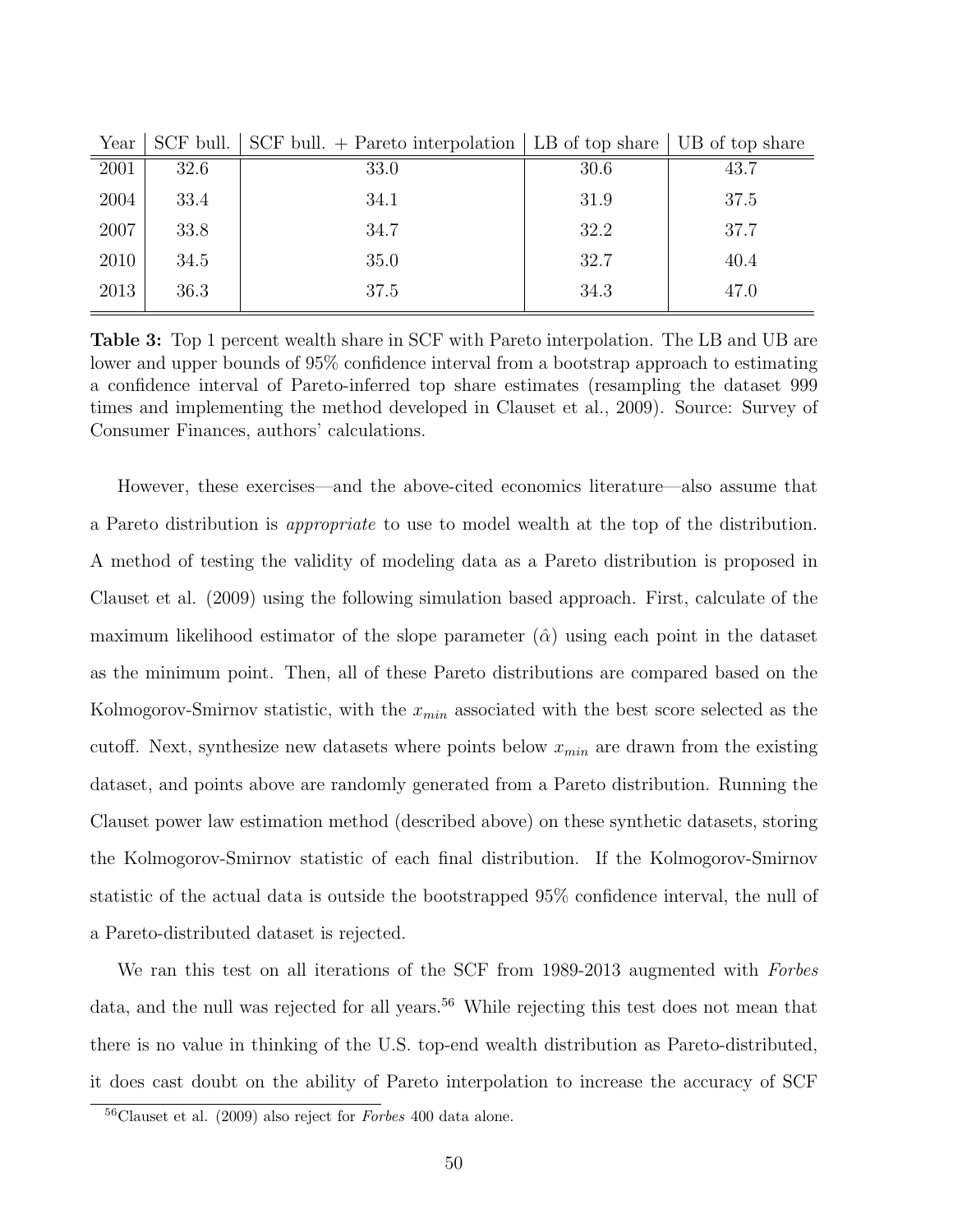wealth concentration estimates.

# 9. Appendix C: Top 0.1% estimates

The evolution of the share of wealth held by the top  $0.1\%$  of families is similar to that of the top 1% in the main text (figure 14). The wealth share in all models—the homogeneous rate of return capitalization model, the four heterogeneous return models—and the SCF increase from the early 2000s through the late 2000s. From 2007 to 2010, the SCF concentration dips (before increasing from 2010 to 2013), and the heterogeneous models level off from about 2007 to 2011. The wealth concentration implied from the homogeneous returns model, though, increases at a faster rate from 2007-2011 than in the 2002-2007 period.

The level of wealth concentrated at the top 0.1% in the heterogeneous capitalized models is a bit higher than in the SCF. In the early 2000s, the difference is about 1 to 2 percentage points, and increases to 3 or 4 percentage points by the end of the data. However, most of this difference is due to the valuation of assets inherent between the two data sources. When the SCF is augmented to reflect the Financial Accounts valuations (which underlie capitalized estimates), the share of wealth held by the top 0.1% is nearly identical in the SCF and the heterogeneous return capitalization models (see the dash-dotted blue line in figure  $14$ ).<sup>57</sup>

Prior work has shown that the SCF oversample targets families from all parts of the top 1 percent, and that the income and predicted wealth of responding families is distributionally equivalent to nonresponding families (Bricker et al., 2016, figure 4). The difference, then, is

<sup>&</sup>lt;sup>57</sup>Recall that the capitalized wealth estimates distribute the aggregate wealth in the Financial Accounts of the United States, and the SCF uses self-reported values of the respondents. The aggregate assets and debts are comparable in the two datasets, as are asset and debt classes (Dettling et al., 2015), with the exception of two notable asset classes: housing and privately held business values are both higher, in aggregate, in the SCF. Distributionally, these shoud act in countervailing directions, with housing pushing toward more equal wealth distribution and business pushing toward less equality. There are equally valid reasons to prefer one over the other, but we prefer the SCF valuations: the SCF collects the market value of a business while the FA collects the book value, and the SCF collects the owner's valuation of a house rather than one derived from a house price index.